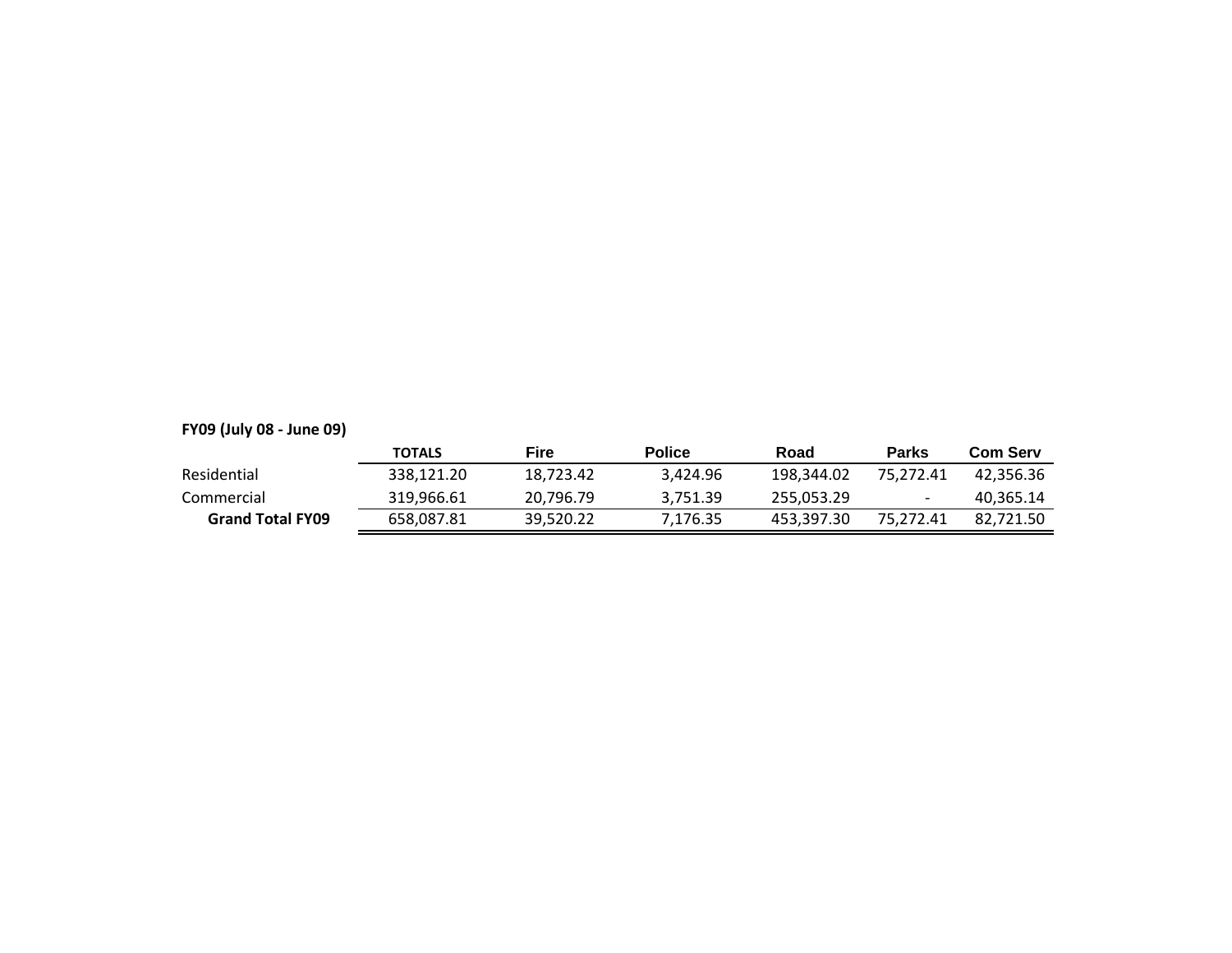# **RESIDENTIAL & COMMERCIAL IMPACT FEES JULY 08 thru JUNE 09**

| Residential       | <b>TOTALS</b>    | <b>Fire</b> | <b>Police</b> | Road       | <b>Parks</b> | <b>Com Serv</b> |
|-------------------|------------------|-------------|---------------|------------|--------------|-----------------|
| < 1200            | 48,090.00        | 2,635.54    | 479.19        | 27,861.40  | 10,952.88    | 6,161.00        |
| 1200-1299         | 10,685.00        | 560.96      | 102.58        | 5,962.23   | 2,600.73     | 1,458.50        |
| 1300-1399         | 12,894.00        | 692.41      | 127.65        | 7,350.87   | 3,026.22     | 1,696.85        |
| 1400-1499         | 8,370.00         | 460.35      | 85.37         | 4,859.62   | 1,899.99     | 1,064.66        |
| 1500-1599         | 21,480.00        | 1,151.33    | 204.06        | 12,202.79  | 5,064.98     | 2,856.84        |
| 1600-1699         | 16,542.00        | 899.88      | 162.11        | 9,539.77   | 3,798.04     | 2,142.19        |
| 1700-1799         | 8,388.00         | 463.02      | 84.72         | 4,900.27   | 1,879.75     | 1,060.24        |
| 1800-1899         | 11,550.00        | 647.96      | 114.35        | 6,828.36   | 2,531.76     | 1,427.58        |
| 1900-1999         | 25,545.00        | 1,443.29    | 260.56        | 15,263.14  | 5,487.07     | 3,090.95        |
| 2000-2099         | 18,468.00        | 1,026.82    | 188.37        | 10,879.50  | 4,077.73     | 2,295.57        |
| 2100-2199         | 11,261.00        | 631.74      | 113.74        | 6,694.66   | 2,444.76     | 1,376.09        |
| 2200-2299         | 6,369.00         | 359.85      | 66.24         | 3,818.85   | 1,359.14     | 764.92          |
| 2300-2399         | 7,568.00         | 432.13      | 77.19         | 4,573.34   | 1,590.04     | 895.29          |
| 2400-2499         | 2,104.00         | 121.40      | 22.09         | 1,279.86   | 435.53       | 245.12          |
| 2500-2599         | 6,783.00         | 383.92      | 69.19         | 4,077.26   | 1,442.74     | 809.89          |
| 2600-2699         | 2,292.00         | 131.10      | 24.07         | 1,385.74   | 481.09       | 270.00          |
| 2700-2799         | 2,319.00         | 133.11      | 23.89         | 1,411.11   | 480.96       | 269.93          |
| 2800-2899         | 4,696.00         | 271.90      | 49.78         | 2,872.07   | 962.21       | 540.04          |
| 2900-2999         | 11,865.00        | 690.54      | 124.58        | 7,294.57   | 2,405.04     | 1,350.24        |
| 3000-3099         | 2,399.00         | 140.10      | 24.95         | 1,483.06   | 481.00       | 269.89          |
| 3100-3199         |                  |             |               |            |              |                 |
| >3200             | 15,559.00        | 911.76      | 166.48        | 9,660.58   | 3,086.91     | 1,733.27        |
| All other Housing | 82,894.20        | 4,534.31    | 853.81        | 48,144.95  | 18,783.83    | 10,577.30       |
|                   | Total 338,121.20 | 18,723.42   | 3,424.96      | 198,344.02 | 75,272.41    | 42,356.36       |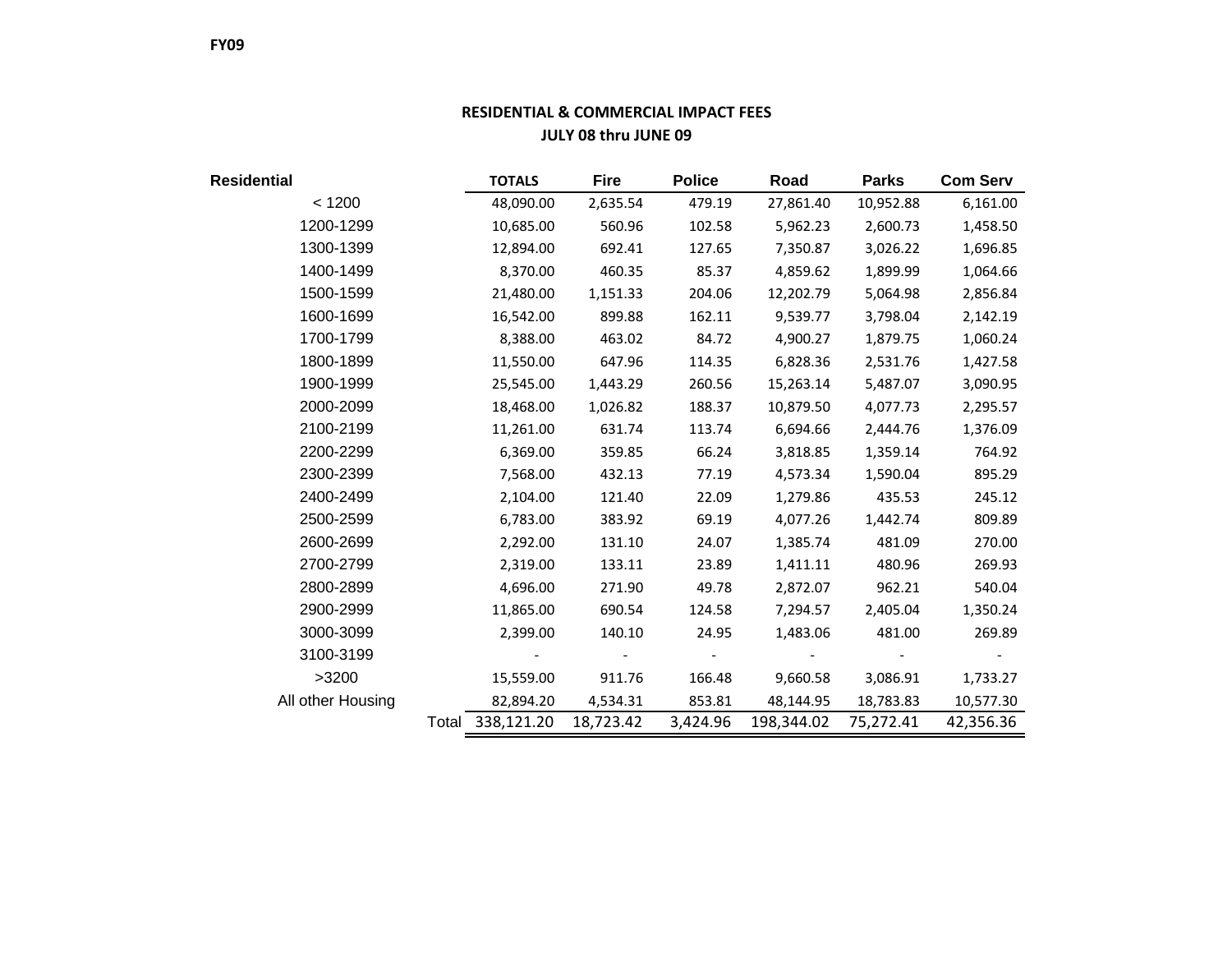| <b>Commercial (Non-residential)</b> | <b>TOTALS</b> | <b>Fire</b> | <b>Police</b> | Road       | <b>Com Serv</b> |           |
|-------------------------------------|---------------|-------------|---------------|------------|-----------------|-----------|
| Com/Shop Ctr 50,000 sf or less      | 166,706.90    | 6,151.48    | 1,433.68      | 147,185.52 | 11,936.21       |           |
| Com/Shop Ctr 50,001-100,000 sf      |               |             |               |            |                 |           |
| Com/Shop Ctr 100,000-200,000 sf     |               |             |               |            |                 |           |
| Com/Shop Ctr over 200,000 sf        |               |             |               |            |                 |           |
| Office/Inst 25,000 sf or less       | 139,855.70    | 12,992.59   | 2,195.73      | 99,451.39  | 25,215.98       |           |
| Office/Inst 25,001-50,000 sf        |               |             |               |            |                 |           |
| Office/Inst 50,001-100,000 sf       |               |             |               |            |                 |           |
| Office/Inst over 100,000 sf         |               |             |               |            |                 |           |
| Light Industrial                    | 13,404.01     | 1,652.71    | 121.98        | 8,416.38   | 3,212.94        |           |
| Warehousing                         |               |             |               |            |                 |           |
| Total                               | 319,966.61    | 20,796.79   | 3,751.39      | 255,053.29 | 40,365.14       |           |
|                                     |               |             |               |            |                 |           |
|                                     |               |             |               |            |                 |           |
| 07/01/08 thru 06/30/09              |               |             |               |            |                 |           |
| Residential                         | 338,121.20    | 18,723.42   | 3,424.96      | 198,344.02 | 75,272.41       | 42,356.36 |
| Commercial                          | 319,966.61    | 20,796.79   | 3,751.39      | 255,053.29 |                 | 40,365.14 |
| Total                               | 658,087.81    | 39,520.22   | 7,176.35      | 453,397.30 | 75,272.41       | 82,721.50 |
|                                     |               |             |               |            |                 |           |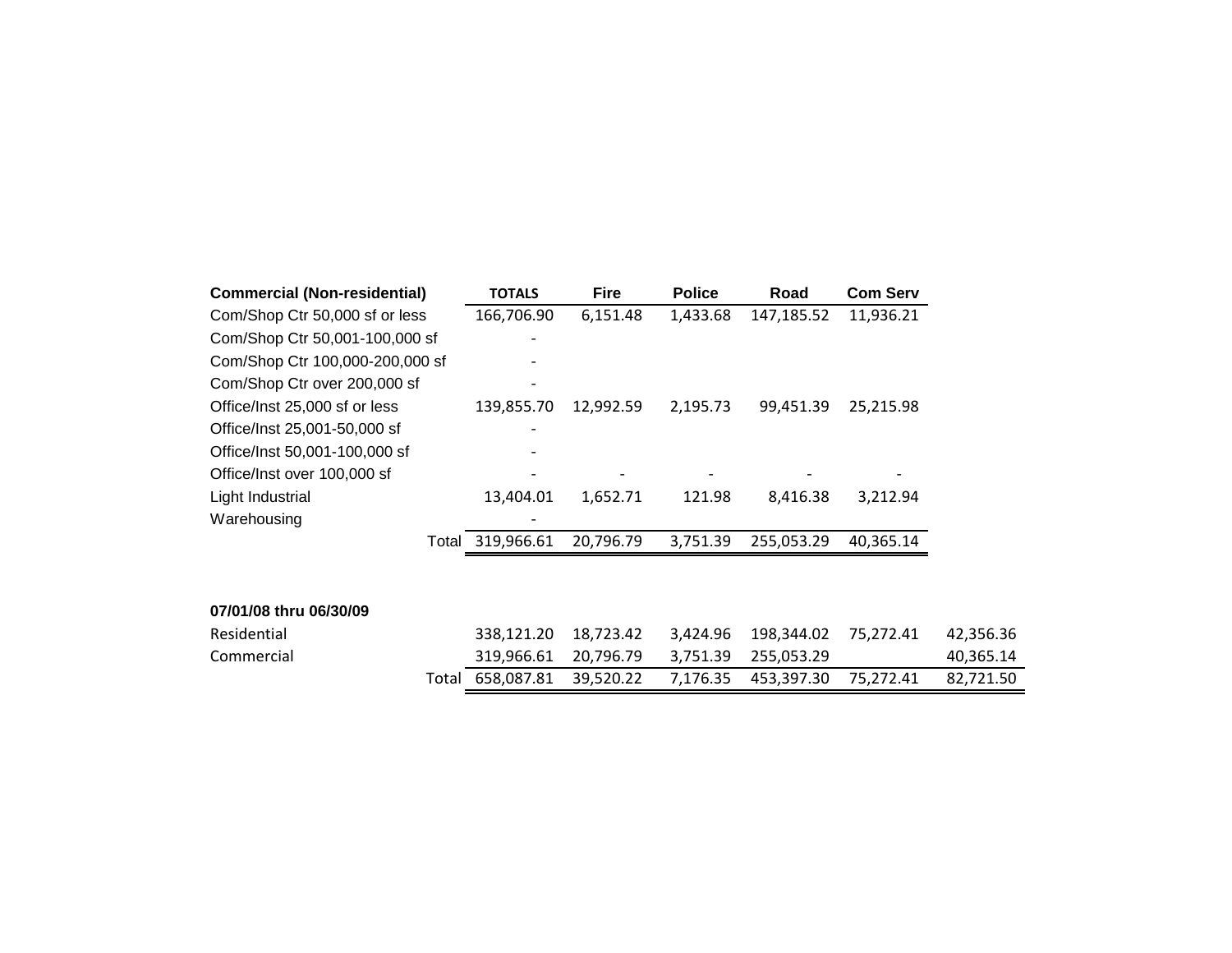| <b>MONTHLY IMPACT FEES FY09</b> |       |                          |                          |           |                          |           |                          |                          |           |                          |                          |                          |                          |              |
|---------------------------------|-------|--------------------------|--------------------------|-----------|--------------------------|-----------|--------------------------|--------------------------|-----------|--------------------------|--------------------------|--------------------------|--------------------------|--------------|
|                                 |       | Jul-08                   | Aug-08                   | Sep-08    | Oct-08                   | Nov-08    | Dec-08                   | Jan-09                   | Feb-09    | Mar-09                   | Apr-09                   | $May-09$                 | Jun-09                   | <b>TOTAL</b> |
| <b>Residential</b>              |       |                          |                          |           |                          |           |                          |                          |           |                          |                          |                          |                          |              |
| < 1200                          |       | 11,367.00                | 1,801.00                 | 1,914.00  | 3,143.00                 | (141.00)  | 2,089.00                 | 586.00                   | 1,572.00  | 9,602.00                 | 4,983.00                 | 8,226.00                 | 2,948.00                 | 48,090.00    |
| 1200-1299                       |       | 741.00                   | 1,561.00                 | 718.00    |                          |           | 1,561.00                 |                          |           |                          | 1,421.00                 | 3,122.00                 | 1,561.00                 | 10,685.00    |
| 1300-1399                       |       | 1,619.00                 |                          | 1,619.00  | 1,619.00                 |           |                          |                          |           | $\overline{\phantom{a}}$ | 4,799.00                 | $\overline{\phantom{a}}$ | 3,238.00                 | 12,894.00    |
| 1400-1499                       |       | 1.674.00                 | 1,674.00                 |           |                          |           |                          |                          |           |                          | 3,348.00                 | 1,674.00                 |                          | 8,370.00     |
| 1500-1599                       |       | 7,160.00                 | $\overline{\phantom{a}}$ | 7,160.00  | $\overline{\phantom{a}}$ | 1,790.00  |                          |                          |           |                          | 3,580.00                 | 1,790.00                 | $\overline{\phantom{a}}$ | 21,480.00    |
| 1600-1699                       |       | 3,676.00                 |                          |           | 1,838.00                 | 1,838.00  | 1,838.00                 |                          |           |                          |                          | 5,514.00                 | 1,838.00                 | 16,542.00    |
| 1700-1799                       |       | $\overline{\phantom{a}}$ | 1,883.00                 | 2,739.00  | 1,883.00                 |           |                          |                          |           | 1,883.00                 |                          |                          |                          | 8,388.00     |
| 1800-1899                       |       |                          | 1,925.00                 |           | 1,925.00                 |           |                          |                          | 1,925.00  | 3,850.00                 | 1,925.00                 |                          |                          | 11,550.00    |
| 1900-1999                       |       | 3,930.00                 |                          | 3,930.00  |                          |           | $\overline{\phantom{a}}$ | 1,965.00                 |           | 7,860.00                 | $\overline{\phantom{a}}$ | 3,930.00                 | 3,930.00                 | 25,545.00    |
| 2000-2099                       |       |                          |                          |           | 2,052.00                 |           |                          |                          |           |                          | 2,052.00                 | 4,104.00                 | 10,260.00                | 18,468.00    |
| 2100-2199                       |       | 2,913.00                 |                          |           | 4,174.00                 |           |                          |                          |           |                          | 2,087.00                 |                          | 2,087.00                 | 11,261.00    |
| 2200-2299                       |       |                          | 2,123.00                 |           |                          | 2,123.00  | 2,123.00                 |                          |           |                          |                          |                          | $\overline{\phantom{a}}$ | 6,369.00     |
| 2300-2399                       |       | 2,156.00                 |                          |           |                          |           | 2,156.00                 | $\overline{\phantom{a}}$ | 214.00    | $\overline{\phantom{a}}$ | 2,156.00                 | 886.00                   | $\sim$                   | 7,568.00     |
| 2400-2499                       |       |                          | 2,104.00                 |           |                          |           |                          |                          |           |                          |                          |                          | $\overline{\phantom{a}}$ | 2,104.00     |
| 2500-2599                       |       |                          |                          |           | 2,261.00                 |           |                          | 2,261.00                 |           |                          | 2,261.00                 |                          |                          | 6,783.00     |
| 2600-2699                       |       |                          |                          |           |                          | 2,292.00  |                          |                          |           |                          |                          |                          | $\overline{\phantom{a}}$ | 2,292.00     |
| 2700-2799                       |       |                          |                          |           | 2,319.00                 |           |                          |                          |           |                          |                          |                          |                          | 2,319.00     |
| 2800-2899                       |       |                          | 4,696.00                 |           |                          |           |                          |                          |           |                          |                          |                          |                          | 4,696.00     |
| 2900-2999                       |       | 2,373.00                 |                          |           | 2,373.00                 | 4,746.00  |                          |                          |           |                          |                          |                          | 2,373.00                 | 11,865.00    |
| 3000-3099                       |       | 2,399.00                 |                          |           |                          |           |                          |                          |           |                          |                          |                          |                          | 2,399.00     |
| 3100-3199                       |       |                          |                          |           |                          |           |                          |                          |           |                          |                          |                          |                          |              |
| >3200                           |       | 2,424.00                 |                          | 2,424.00  | 3,363.00                 | 4,848.00  |                          |                          |           |                          | 76.00                    | 2,424.00                 |                          | 15,559.00    |
| All other Housing               |       | 2,524.00                 |                          | 15,144.00 | 10,960.00                |           |                          |                          | 49,218.20 |                          |                          | 2,524.00                 | 2,524.00                 | 82,894.20    |
|                                 | Total | 44,956.00                | 17,767.00                | 35,648.00 | 37,910.00                | 17,496.00 | 9,767.00                 | 4,812.00                 | 52,929.20 | 23,195.00                | 28,688.00                | 34,194.00                | 30,759.00                | 338,121.20   |

| <b>Commercial (Non-residential)</b>                                                                                 |           |                          |                          |           |           |                          |                          |                          |                          |                          |                          |                          |                                                                    |
|---------------------------------------------------------------------------------------------------------------------|-----------|--------------------------|--------------------------|-----------|-----------|--------------------------|--------------------------|--------------------------|--------------------------|--------------------------|--------------------------|--------------------------|--------------------------------------------------------------------|
|                                                                                                                     | Jul-08    | Aug-08                   | Sep-08                   | Oct-08    | Nov-08    | Dec-08                   | Jan-09                   | Feb-09                   | Mar-09                   | Apr-09                   | May-09                   | Jun-09                   | <b>TOTALS</b>                                                      |
| Com/Shop Ctr $<$ 50,000<br>Com/Shop Ctr 50,001-100,000<br>Com/Shop Ctr 100,000-200,000<br>Com/Shop Ctr over 200,000 | 9.166.93  | 9.074.73                 | 390.72                   | 22,633.26 | 4,771.29  | 6.072.99                 | 6,846.35                 | $\overline{\phantom{0}}$ | 82.22                    | 47,956.00                | 53,182.07                | 6,530.34                 | 166,706.90<br>$\overline{\phantom{a}}$<br>$\sim$                   |
| Office/Inst $<$ 25.000<br>Office/Inst 25,001-50,000<br>Office/Inst 50,001-100,000                                   | 7.446.55  | $\overline{\phantom{0}}$ | 13.939.25                | 17,589.44 | 51.963.98 |                          |                          | $\overline{\phantom{0}}$ | 272.69                   | 48,643.79                |                          | $\overline{\phantom{0}}$ | 139,855.70<br>$\overline{\phantom{0}}$<br>$\overline{\phantom{a}}$ |
| Office/Inst over 100,000                                                                                            |           |                          |                          |           |           |                          |                          |                          |                          |                          |                          | $\overline{\phantom{0}}$ |                                                                    |
| Light Industrial<br>Warehousing                                                                                     | 98.01     | 13,306.00                | $\overline{\phantom{0}}$ |           |           | $\overline{\phantom{0}}$ | $\overline{\phantom{a}}$ | $\overline{\phantom{0}}$ | $\overline{\phantom{a}}$ | $\overline{\phantom{a}}$ | $\overline{\phantom{0}}$ | $\overline{\phantom{a}}$ | 13,404.01<br>$\overline{\phantom{0}}$                              |
| Total                                                                                                               | 16.711.49 | 22,380.73                | 14.329.97                | 40.222.70 | 56.735.27 | 6,072.99                 | 6,846.35                 |                          | 354.91                   | 96,599.79                | 53,182.07                | 6,530.34                 | 319,966.61                                                         |

**Totals (Residential + Commercial)**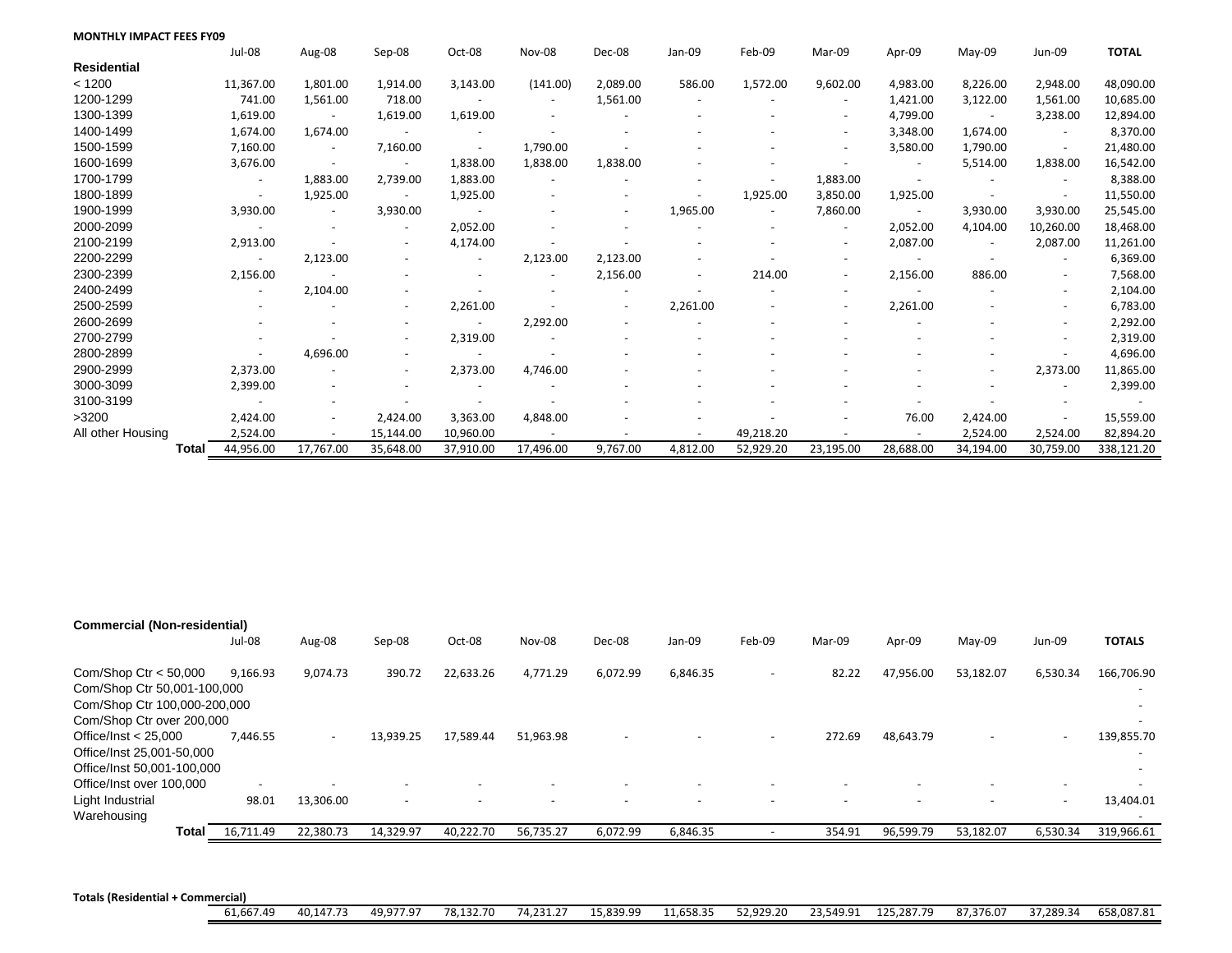# **RESIDENTIAL IMPACT FEES**

**FY09**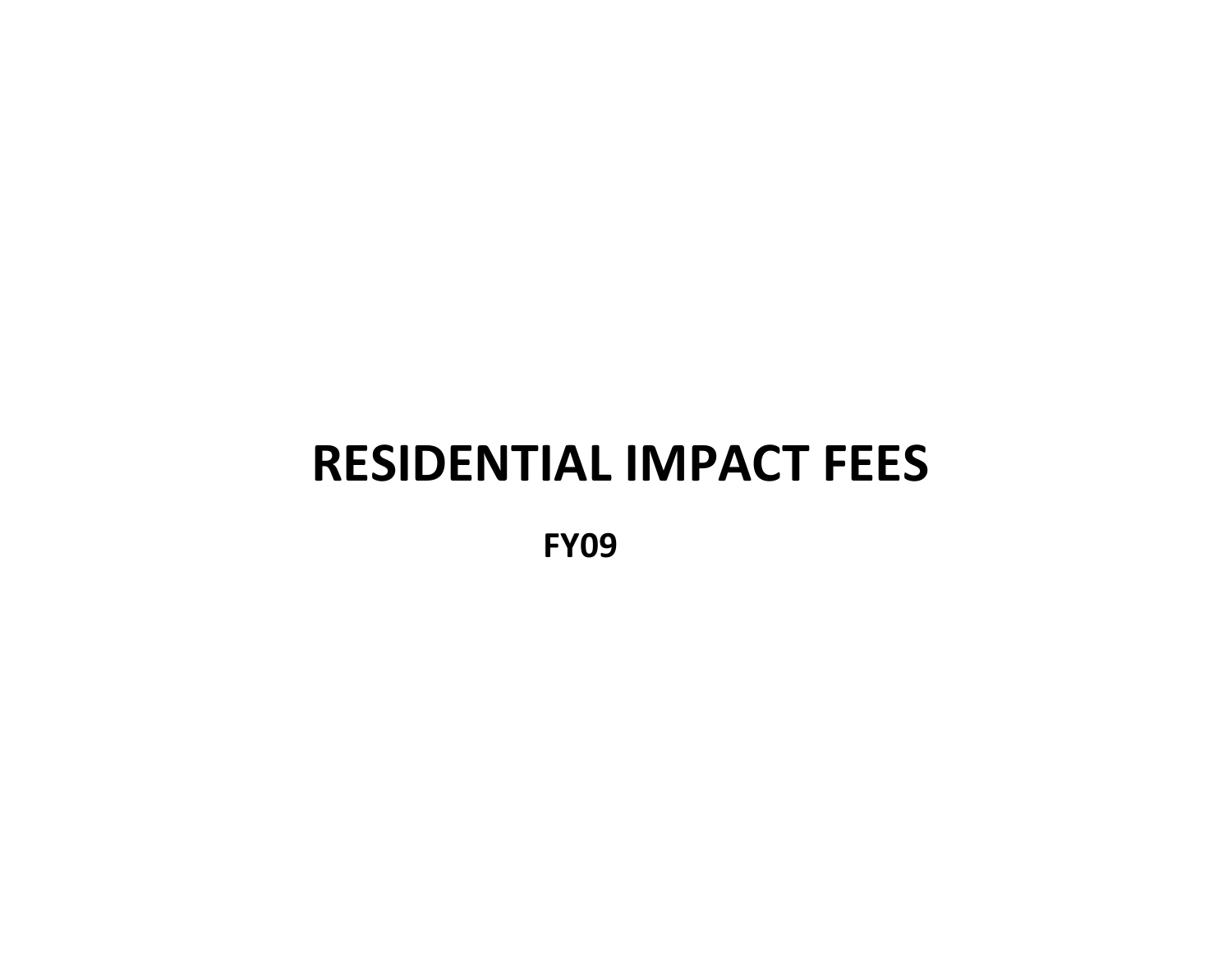# **Residential <1200 \$1405.00**

|                                 |      |                                 |                                     |            | <b>Fire</b> | <b>Police</b> | Road      | <b>Parks</b> | <b>Com Serv</b> |
|---------------------------------|------|---------------------------------|-------------------------------------|------------|-------------|---------------|-----------|--------------|-----------------|
| Permit                          | Date | Address                         | Name                                | Total      | 5.48%       | 1.00%         | 57.94%    | 22.78%       | 12.81%          |
| B20080428                       |      | 07/03/08 6225 ST THOMAS DR      | PFYFFER, LARRY AND TEENA            | 185.00     | 10.14       | 1.84          | 107.18    | 42.14        | 23.70           |
| B20071786                       |      | 07/14/08 1935 IDAHO ST          | SEAMANS HOME IMPROVEMENT            | 1118.00    | 61.27       | 11.14         | 647.72    | 254.63       | 143.23          |
| B20080581                       |      | 07/14/08 4404 MARTINDALE WAY    | <b>WESMONT BUILDERS</b>             | 1405.00    | 77.00       | 14.00         | 814.00    | 320.00       | 180.00          |
| B20071702                       |      | 07/18/08 2201 W RAILROAD ST     | <b>UNIT #101</b>                    | 625.00     | 34.25       | 6.23          | 362.10    | 142.35       | 80.07           |
| B20071703                       |      | 07/18/08 2201 W RAILROAD ST     | <b>UNIT #102</b>                    | 625.00     | 34.25       | 6.23          | 362.10    | 142.35       | 80.07           |
| B20071704                       |      | 07/18/08 2202 W RAILROAD ST     | <b>UNIT #103</b>                    | 625.00     | 34.25       | 6.23          | 362.10    | 142.35       | 80.07           |
| B20071705                       |      | 07/18/08 2203 W RAILROAD ST     | <b>UNIT #104</b>                    | 625.00     | 34.25       | 6.23          | 362.10    | 142.35       | 80.07           |
| B20071706                       |      | 07/18/08 2204 W RAILROAD ST     | <b>UNIT #105</b>                    | 625.00     | 34.25       | 6.23          | 362.10    | 142.35       | 80.07           |
| B20071707                       |      | 07/18/08 2205 W RAILROAD ST     | <b>UNIT #106</b>                    | 625.00     | 34.25       | 6.23          | 362.10    | 142.35       | 80.07           |
| B20071708                       |      | 07/18/08 2206 W RAILROAD ST     | <b>UNIT #107</b>                    | 625.00     | 34.25       | 6.23          | 362.10    | 142.35       | 80.07           |
| B20071709                       |      | 07/18/08 2207 W RAILROAD ST     | <b>UNIT #108</b>                    | 625.00     | 34.25       | 6.23          | 362.10    | 142.35       | 80.07           |
| B20071710                       |      | 07/18/08 2208 W RAILROAD ST     | <b>UNIT #109</b>                    | 625.00     | 34.25       | 6.23          | 362.10    | 142.35       | 80.07           |
| B20071711                       |      | 07/18/08 2209 W RAILROAD ST     | <b>UNIT #110</b>                    | 625.00     | 34.25       | 6.23          | 362.10    | 142.35       | 80.07           |
| B20071713                       |      | 07/18/08 2210 W RAILROAD ST     | <b>UNIT #201</b>                    | 625.00     | 34.25       | 6.23          | 362.10    | 142.35       | 80.07           |
| B20071714                       |      | 07/18/08 2211 W RAILROAD ST     | <b>UNIT #202</b>                    | 625.00     | 34.25       | 6.23          | 362.10    | 142.35       | 80.07           |
| B20071715                       |      | 07/18/08 2212 W RAILROAD ST     | <b>UNIT #203</b>                    | 741.00     | 40.61       | 7.38          | 429.31    | 168.77       | 94.93           |
| B20080750                       |      | 07/21/08 4100 FOX FARM ROAD     | DE KELTZ CONTRUCTION                | 296.00     | 16.22       | 2.95          | 171.49    | 67.42        | 37.92           |
| B20080726                       |      | 07/24/08 22 GREENBRIER DR       | MCMAHON CONSTRUCTION                | 122.00     | 6.69        | 1.22          | 70.68     | 27.79        | 15.63           |
| <b>TOTAL FOR JULY 2008</b>      |      |                                 |                                     | 11,367.00  | 622.96      | 113.27        | 6,585.58  | 2,588.93     | 1,456.27        |
|                                 |      |                                 |                                     |            |             |               |           |              |                 |
| B20080772                       |      | 08/04/08 1637 DEFOE ST          | MCCLOY CONSTRUCTION INC             | 1405.00    | 77.00       | 14.00         | 814.00    | 320.00       | 180.00          |
| B20080850                       |      | 08/13/08 1423 PHILIPS ST        | <b>GREAT SPACES INC</b>             | 156.00     | 8.55        | 1.55          | 90.38     | 35.53        | 19.99           |
| B20080815                       |      | 08/20/08 327 BURLINGTON AVE     |                                     | 240.00     | 13.15       | 2.39          | 139.05    | 54.66        | 30.75           |
| <b>TOTAL FOR AUGUST 2008</b>    |      |                                 |                                     | 1,801.00   | 98.70       | 17.95         | 1,043.43  | 410.19       | 230.73          |
|                                 |      |                                 |                                     |            |             |               |           |              |                 |
| B20080788                       |      | 09/23/08 136 PENLAND WAY        | DEWITT, WARD                        | $-1405.00$ | $-77.00$    | $-14.00$      | $-814.00$ | $-320.00$    | $-180.00$       |
| B20080781                       |      | 09/05/08 2337 S 3RD ST W        | <b>AULT &amp; ROHDE REAL ESTATE</b> | 1405.00    | 77.00       | 14.00         | 814.00    | 320.00       | 180.00          |
| B20081054                       |      | 09/23/08 2821 DUNCAN DR         | CHAPMAN, ELLA                       | 433.00     | 23.73       | 4.31          | 250.86    | 98.62        | 55.47           |
| B20081076                       |      | 09/23/08 6105 HELENA DR         | CARMER, KENNETH & JANINE            | 76.00      | 4.17        | 0.76          | 44.03     | 17.31        | 9.74            |
|                                 |      | B20081005 09/23/08 625 WASHBURN | <b>JS MASONRY</b>                   | 1405.00    | 77.00       | 14.00         | 814.00    | 320.00       | 180.00          |
| <b>TOTAL FOR SEPTEMBER 2008</b> |      |                                 |                                     | 1,914.00   | 104.90      | 19.07         | 1,108.89  | 435.93       | 245.21          |
|                                 |      |                                 |                                     |            |             |               |           |              |                 |
| B20081108                       |      | 10/06/08 214 E KENT AVE         | L A MAIER CONSTRUCTION              | 409.00     | 22.41       | 4.08          | 236.96    | 93.15        | 52.40           |
| B20080593                       |      | 10/09/08 2241 W FOOTHILLS DR    | <b>TSAKERESTOS, PETER</b>           | 647.00     | 35.46       | 6.45          | 374.85    | 147.36       | 82.89           |
| B20081195                       |      | 10/15/08 1020 BRIAR ST          | HOLLAND CONSTRUCTION                | 682.00     | 37.38       | 6.80          | 395.12    | 155.33       | 87.37           |
| B20080787                       |      | 10/23/08 2337 S 3 ST W          | <b>AULT &amp; ROHDE REAL ESTATE</b> | 1405.00    | 77.00       | 14.00         | 814.00    | 320.00       | 180.00          |
| <b>TOTAL FOR OCTOBER 2008</b>   |      |                                 |                                     | 3,143.00   | 172.25      | 31.32         | 1,820.93  | 715.84       | 402.66          |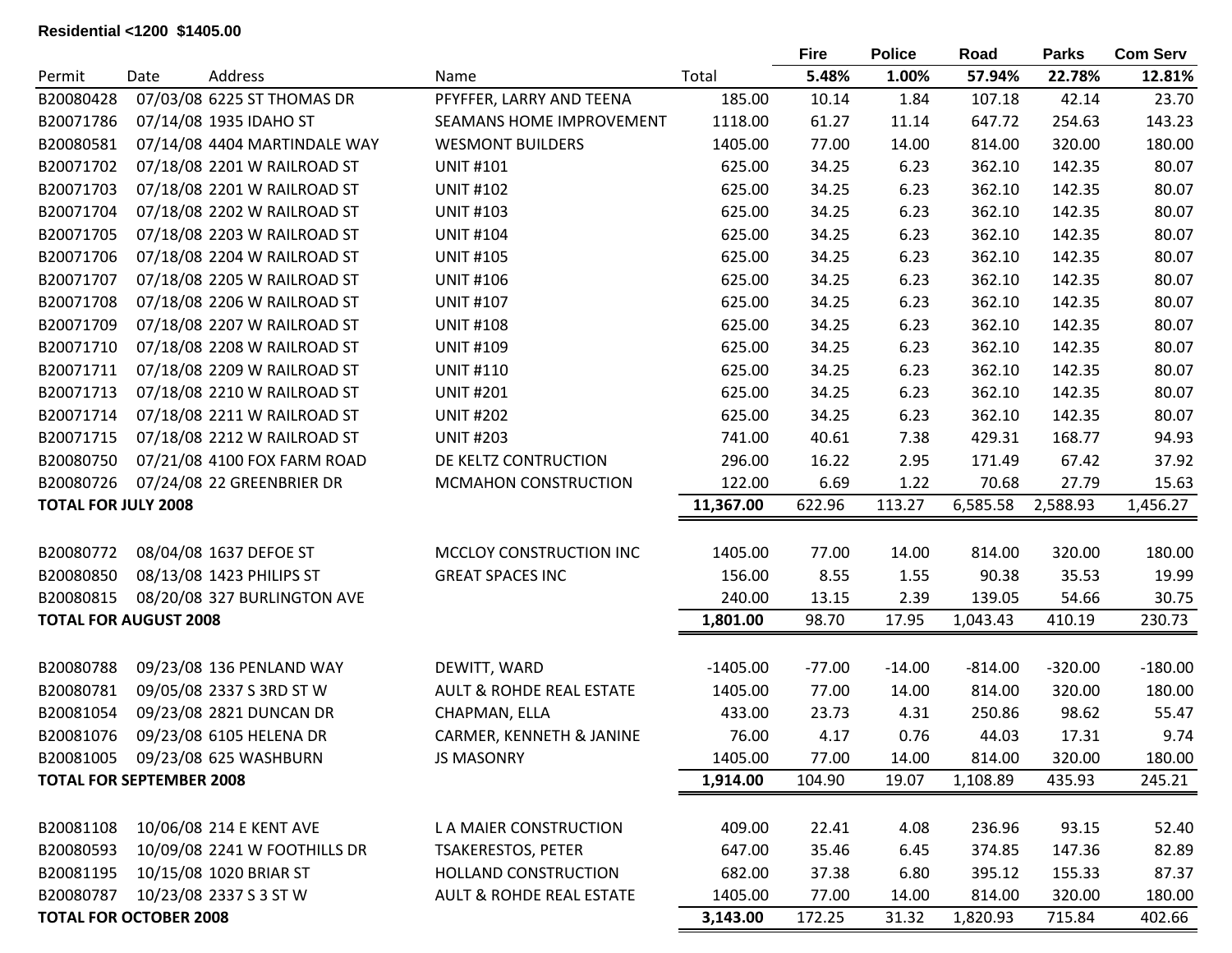| B20081349              | 11/14/08 117 SENTINEL ST                             | HOME IMPROVEMENT LLC                                  | 40.00             | 2.19           | 0.40          | 23.17            | 9.11            | 5.12            |
|------------------------|------------------------------------------------------|-------------------------------------------------------|-------------------|----------------|---------------|------------------|-----------------|-----------------|
| B20081361              | 11/25/08 2218 WYLIE AVE                              | <b>DOUBLE E CONSTRUCTION</b>                          | 560.00            | 30.69          | 5.58          | 324.44           | 127.54          | 71.74           |
| <b>REFUND</b>          | 11/26/08 KIKI CT                                     | MEEDER, SHATHENA                                      | $-741.00$         | $-40.61$       | $-7.38$       | $-429.31$        | $-168.77$       | $-94.93$        |
|                        | <b>TOTAL FOR NOVEMBER 2008</b>                       |                                                       | $-141.00$         | $-7.73$        | $-1.40$       | $-81.69$         | $-32.11$        | $-18.06$        |
| B20080891              | 12/01/08 602 OVERLOOK WAY                            | <b>GALLAGHER, THOMAS</b>                              | 285.00            | 15.62          | 2.84          | 165.12           | 64.91           | 36.51           |
| B20080564              | 12/05/08 831 JACKSON ST                              | PRIEST, ERIC K AND ANGELA J                           | 32.00             | 1.75           | 0.32          | 18.54            | 7.29            | 4.10            |
| B20081377              | 12/05/08 329 CONNELL AVE                             | <b>DL BUILDERS</b>                                    | 1405.00           | 77.00          | 14.00         | 814.00           | 320.00          | 180.00          |
| B20081441              | 12/30/08 719 HASTINGS AVE                            | <b>BARNETT, SEAN D</b>                                | 367.00            | 20.11          | 3.66          | 212.62           | 83.59           | 47.02           |
|                        | <b>TOTAL FOR DECEMBER 2008</b>                       |                                                       | 2,089.00          | 114.49         | 20.82         | 1,210.28         | 475.79          | 267.63          |
|                        |                                                      |                                                       |                   |                |               |                  |                 |                 |
| B20081433              | 01/09/09 3425 LLOYD CT                               | MIKE MCVICKER CONSTRUCTION                            | 76.00             | 4.17           | 0.76          | 44.03            | 17.31           | 9.74            |
| B20090002              | 01/14/09 250 WWODWORTH AVE                           | <b>JASON LONSKI CONSTRUCTION</b>                      | 510.00            | 27.95          | 5.08          | 295.47           | 116.16          | 65.34           |
|                        | <b>TOTAL FOR JANUARY 2009</b>                        |                                                       | 586.00            | 32.12          | 5.84          | 339.50           | 133.47          | 75.07           |
|                        |                                                      |                                                       |                   |                |               |                  |                 |                 |
| B20080788              | 08/28/08 135 PENLAND WAY                             | <b>WESTANA INC</b>                                    | 1405.00           | 77.00          | 14.00         | 814.00           | 320.00          | 180.00          |
| B20080964              | 02/13/09 301 ARTEMOS DRIVE                           | NEWBY, KARY MARK & PAMELA                             | 136.00            | 7.45           | 1.36          | 78.79            | 30.98           | 17.42           |
| B20090068              | 02/13/09 4652 CHRISTIAN DRIVE                        | CROMWELL, MARSHALL & ROSI                             | 31.00             | 1.70           | 0.31          | 17.96            | 7.06            | 3.97            |
|                        | <b>TOTAL FOR FEBRUARY 2009</b>                       |                                                       | 1,572.00          | 86.15          | 15.66         | 910.75           | 358.04          | 201.40          |
|                        |                                                      |                                                       |                   |                |               |                  |                 |                 |
|                        |                                                      | ROCKY MOUNTAIN REMODELS                               | 229.00            | 12.55          | 2.28          | 132.67           | 52.16           | 29.34           |
| B20090081              | 03/02/09 925 LOCUST ST                               |                                                       |                   |                |               |                  |                 |                 |
| B20090034              | 03/09/09 5701 LONGVIEW DR                            | <b>RIDGES &amp; RAFTERS INC</b>                       | 296.00            | 16.22          | 2.95          | 171.49           | 67.42           | 37.92           |
| B20090090              | 03/13/09 4237 MUGGLE LN                              | <b>HABITAT FOR HUMANITY</b>                           | 1405.00           | 77.00          | 14.00         | 814.00           | 320.00          | 180.00          |
| B20081466              | 03/13/09 737 BEVERLY AVE                             | MORGAN VALLIANT & BARRETT                             | 135.00            | 7.40           | 1.35          | 78.21            | 30.75           | 17.30           |
| B20090113              | 03/16/09 4407 MARTINDALE WAY                         | <b>WESMONT BUILDERS INC</b>                           | 981.60            | 53.80          | 9.78          | 568.70           | 223.57          | 125.76          |
| B20090112              | 03/16/09 4415 MARTINDALE WAY                         | <b>WESMONT BUILDERS INC</b>                           | 948.90            | 52.00          | 9.46          | 549.75           | 216.12          | 121.57          |
| B20090114              | 03/16/09 4419 MARTINDALE WAY                         | <b>WESMONT BUILDERS INC</b>                           | 979.00            | 53.65          | 9.76          | 567.19           | 222.98          | 125.42          |
| B20090002              | 03/16/09 250 WOODWORTH AVE                           | <b>JASON LONSKI CONSTRUCTION</b>                      | 176.00            | 9.65           | 1.75          | 101.97           | 40.09           | 22.55           |
| B20080763              | 03/16/09 2337 S 3RD ST W #1                          | <b>AULT &amp; ROHDE REAL ESTATE</b>                   | 1405.00           | 77.00          | 14.00         | 814.00           | 320.00          | 180.00          |
| B20081029              | 03/16/09 2337 S 3RD ST W #2                          | <b>AULT &amp; ROHDE REAL ESTATE</b>                   | 1405.00           | 77.00          | 14.00         | 814.00           | 320.00          | 180.00          |
| B20090084              | 03/18/09 426 MCLEOD AVE                              | LIPSKI, ANGELA R                                      | 336.00            | 18.41          | 3.35          | 194.66           | 76.53           | 43.05           |
| B20090112              | 03/20/09 4415 MARTINDALE WAY                         | <b>WESMONT BUILDERS INC</b>                           | 456.10            | 25.00          | 4.54          | 264.25           | 103.88          | 58.43           |
| B20090113              | 03/20/09 4407 MARTINDALE WAY                         | <b>WESMONT BUILDERS INC</b>                           | 423.40            | 23.20          | 4.22          | 245.30           | 96.43           | 54.24           |
| B20090114              | 03/20/09 4419 MARTINDALE WAY                         | <b>WESMONT BUILDERS INC</b>                           | 426.00            | 23.35          | 4.24          | 246.81           | 97.02           | 54.58           |
|                        | <b>TOTAL FOR MARCH 2009</b>                          |                                                       | 9,602.00          | 526.23         | 95.68         | 5,563.01         | 2,186.93        | 1,230.15        |
|                        |                                                      |                                                       |                   |                |               |                  |                 |                 |
| B20090183<br>B20090179 | 04/01/09 4207 MUGGLE LN<br>04/03/09 5214 MAINVIEW DR | <b>HABITAT FOR HUMANITY</b><br>TOLLEFSON CONSTRUCTION | 1405.00<br>204.00 | 77.00<br>11.18 | 14.00<br>2.03 | 814.00<br>118.19 | 320.00<br>46.46 | 180.00<br>26.14 |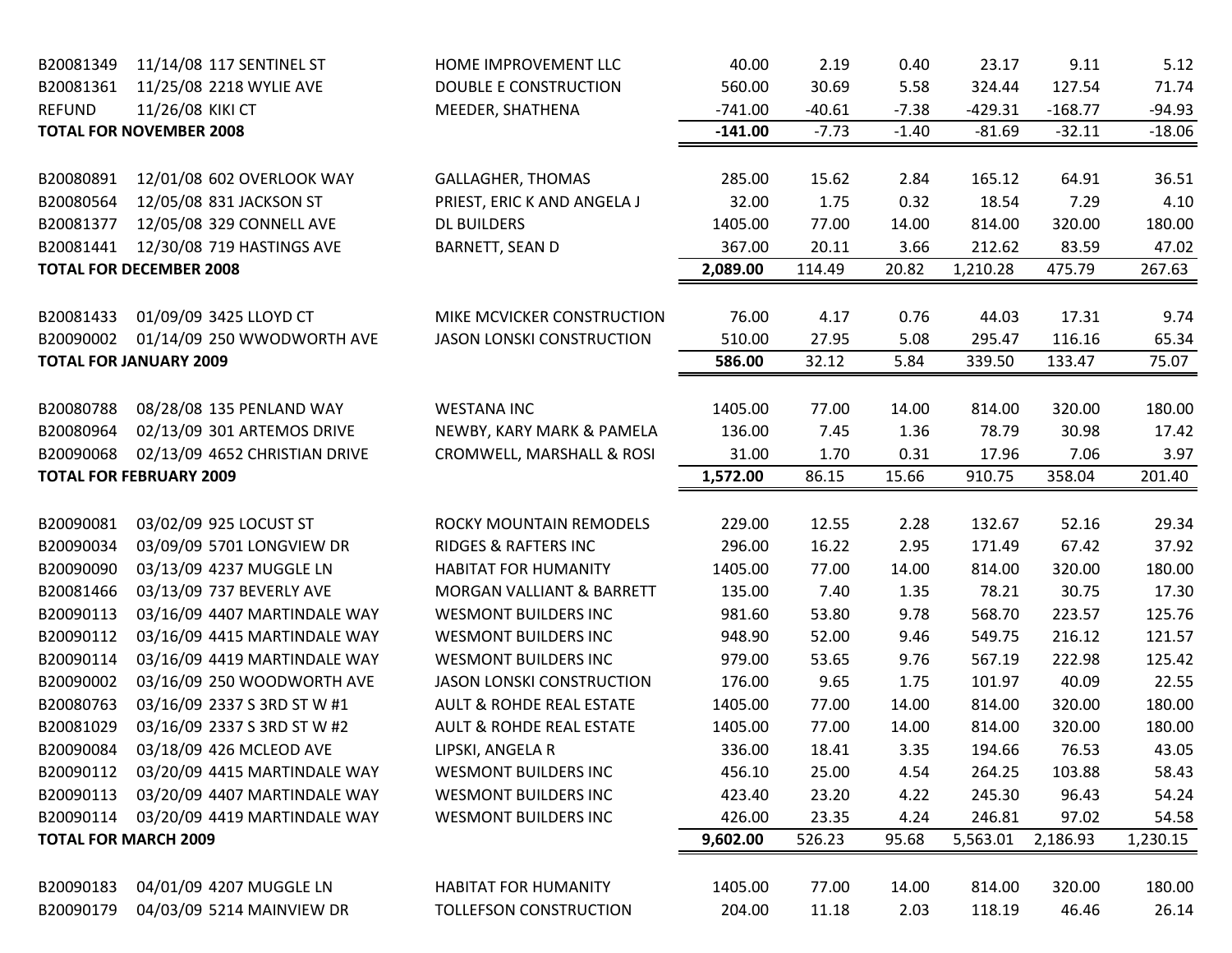| B20090131                   | 04/14/09 4041 FIELDSTONE XING | <b>BRUNNER HOMES &amp; CONST.</b>   | 336.00   | 18.41  | 3.35  | 194.66   | 76.53    | 43.05    |
|-----------------------------|-------------------------------|-------------------------------------|----------|--------|-------|----------|----------|----------|
| B20090136                   | 04/14/09 514 CLEVELAND ST     | <b>LOKEN BUILDERS</b>               | 127.00   | 6.96   | 1.27  | 73.58    | 28.93    | 16.27    |
| B20090190                   | 04/15/09 2132 W SUSSEX AVE    | <b>HOYT HOMES INC</b>               | 1405.00  | 77.00  | 14.00 | 814.00   | 320.00   | 180.00   |
| B20090191                   | 04/15/09 2128 W SUSSEX AVE    | <b>HOYT HOMES INC</b>               | 1405.00  | 77.00  | 14.00 | 814.00   | 320.00   | 180.00   |
| B20090208                   | 04/16/09 514 FAIRVIEW AVE     | NIELD, KENNETH R & PATRICIA S       | 32.00    | 1.75   | 0.32  | 18.54    | 7.29     | 4.10     |
| B20090070                   | 04/17/09 5 GREENBRIER DR      | <b>SUTER CONSTRUCTION</b>           | 69.00    | 3.78   | 0.69  | 39.98    | 15.72    | 8.84     |
| <b>TOTAL FOR APRIL 2009</b> |                               |                                     | 4,983.00 | 273.09 | 49.65 | 2,886.95 | 1,134.92 | 638.39   |
|                             |                               |                                     |          |        |       |          |          |          |
| EXC090227                   | 05/07/09                      |                                     | 2424.00  | 132.85 | 24.15 | 1404.37  | 552.09   | 310.55   |
| B20090360                   | 05/18/09 920 DIXON AVE        | MR B                                | 104.00   | 5.70   | 1.04  | 60.25    | 23.69    | 13.32    |
| B20090362                   | 05/19/09 2111 W KENT AVE      | <b>COLEMAN, TRAVIS</b>              | 1405.00  | 77.00  | 14.00 | 814.00   | 320.00   | 180.00   |
| B20090313                   | 05/22/09 419 EDDY AVE         | <b>JACKDAW CONSTRUCTION</b>         | 364.00   | 19.95  | 3.63  | 210.89   | 82.90    | 46.63    |
| EXC090321                   | 05/28/09                      |                                     | 3929.00  | 215.33 | 39.15 | 2276.30  | 894.86   | 503.36   |
| <b>TOTAL FOR MAY 2009</b>   |                               |                                     | 8,226.00 | 450.82 | 81.97 | 4,765.81 | 1,873.54 | 1,053.86 |
|                             |                               |                                     |          |        |       |          |          |          |
| B20090383                   | 06/04/09 401 WOODWORTH AVE    | <b>BLACK DOG CONSTRUCTION</b>       | 138.00   | 7.56   | 1.38  | 79.95    | 31.43    | 17.68    |
| B20090451                   | 06/12/09 220 E ADDISON ST     | LUITHLE, STANLEY                    | 1405.00  | 77.00  | 14.00 | 814.00   | 320.00   | 180.00   |
| B20090474                   | 06/17/09 2337 S 3RD ST W #5   | <b>AULT &amp; ROHDE REAL ESTATE</b> | 1405.00  | 77.00  | 14.00 | 814.00   | 320.00   | 180.00   |
| <b>TOTAL FOR JUNE 2009</b>  |                               |                                     | 2,948.00 | 161.56 | 29.38 | 1,707.95 | 671.43   | 377.68   |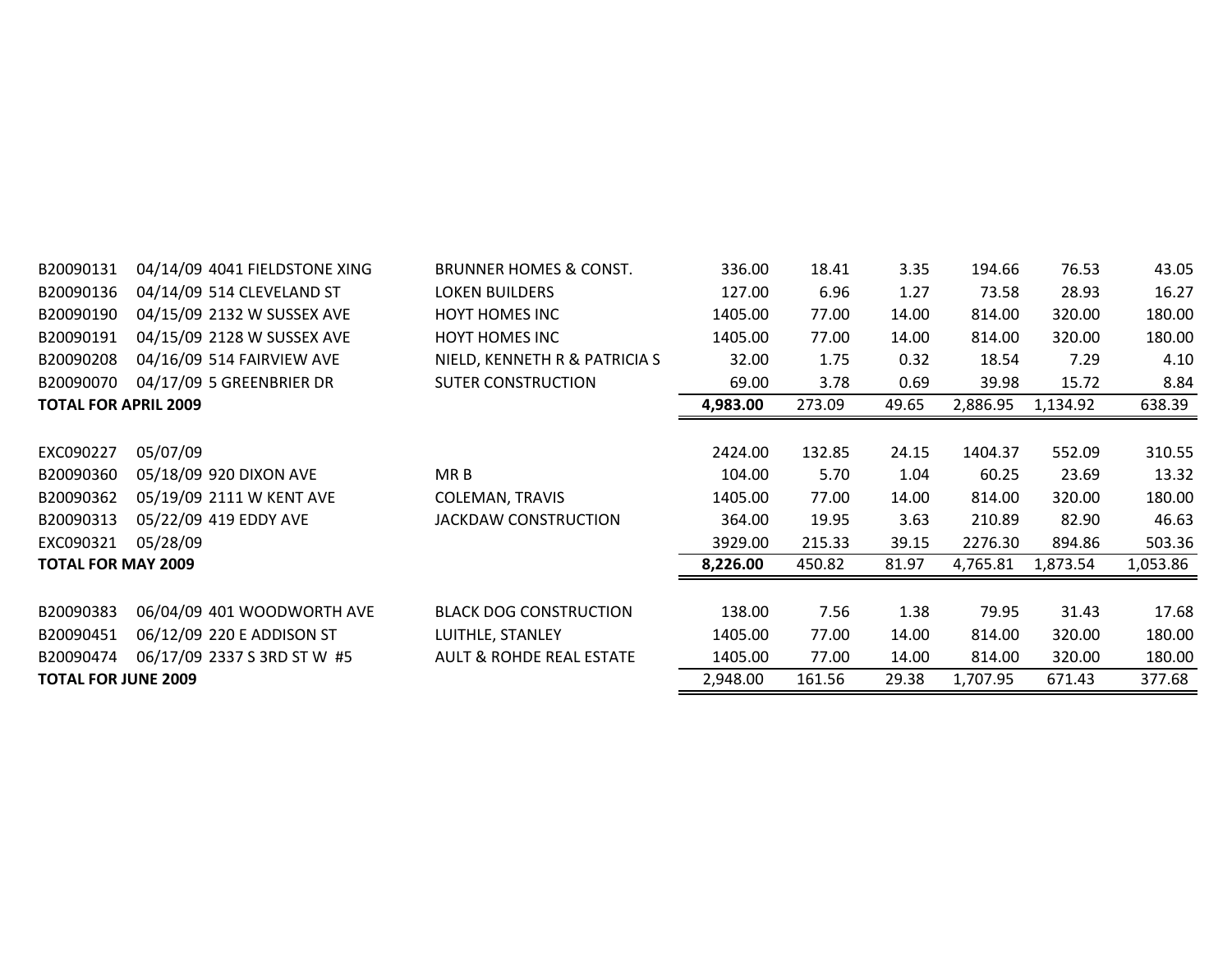**Residential 1200-1299 \$1561.00**

| Total<br>Address<br>Permit<br>Date<br>Name<br>07/18/08 2201 W RAILROAD ST<br><b>UNIT#111</b><br>B20071712<br>741.00<br><b>TOTAL FOR JULY 2008</b><br>741.00<br>B20080596<br>08/18/08 838 ROLLINS ST<br>SHEPHERD, CAROL<br>1561.00 | 5.25%<br>38.90<br>38.90 | 0.96%<br>7.11<br>7.11 | 55.80%<br>413.48 | 24.34%<br>180.36 | 13.65% |
|-----------------------------------------------------------------------------------------------------------------------------------------------------------------------------------------------------------------------------------|-------------------------|-----------------------|------------------|------------------|--------|
|                                                                                                                                                                                                                                   |                         |                       |                  |                  |        |
|                                                                                                                                                                                                                                   |                         |                       |                  |                  | 101.15 |
|                                                                                                                                                                                                                                   |                         |                       | 413.48           | 180.36           | 101.15 |
|                                                                                                                                                                                                                                   | 81.95                   | 14.99                 | 871.04           | 379.95           | 213.08 |
| 1,561.00<br><b>TOTAL FOR AUGUST 2008</b>                                                                                                                                                                                          | 81.95                   | 14.99                 | 871.04           | 379.95           | 213.08 |
| B20081102<br>09/23/08 107 FAIRVIEW AVE<br><b>DL BUILDERS</b><br>718.00                                                                                                                                                            | 37.70                   | 6.89                  | 400.64           | 174.76           | 98.01  |
| <b>TOTAL FOR SEPTEMBER 2008</b><br>718.00                                                                                                                                                                                         | 37.70                   | 6.89                  | 400.64           | 174.76           | 98.01  |
| <b>NONE FOR OCTOBER 2008</b>                                                                                                                                                                                                      |                         |                       |                  |                  |        |
| <b>NONE FOR NOVEMBER 2008</b>                                                                                                                                                                                                     |                         |                       |                  |                  |        |
| 12/02/08 1909 S 13TH ST W<br>ARR ENTERPRISE LLC<br>1561.00<br>B20081426                                                                                                                                                           | 81.95                   | 14.99                 | 871.04           | 379.95           | 213.08 |
| 1,561.00<br><b>TOTAL FOR DECEMBER 2008</b>                                                                                                                                                                                        | 81.95                   | 14.99                 | 871.04           | 379.95           | 213.08 |
| <b>NONE FOR JANUARY 2009</b>                                                                                                                                                                                                      |                         |                       |                  |                  |        |
| <b>NONE FOR FEBRUARY 2009</b>                                                                                                                                                                                                     |                         |                       |                  |                  |        |
| <b>NONE FOR MARCH 2009</b>                                                                                                                                                                                                        |                         |                       |                  |                  |        |
| 04/20/09 1330 HARRISON ST<br>B20090187<br>BILLINGSLEA, KEVIN M<br>943.00                                                                                                                                                          | 49.51                   | 9.05                  | 526.19           | 229.53           | 128.72 |
| B20090237<br>04/21/09 620 LONGSTAFF ST<br>FINE LINE DESIGN<br>478.00                                                                                                                                                              | 25.10                   | 4.59                  | 266.72           | 116.35           | 65.25  |
| <b>TOTAL FOR APRIL 2009</b><br>1,421.00                                                                                                                                                                                           | 74.60                   | 13.64                 | 792.92           | 345.87           | 193.97 |
| B20090361<br>05/20/09 4301 GHARRETT ST<br><b>J L E CONSTRUCTION</b><br>1561.00                                                                                                                                                    | 81.95                   | 14.99                 | 871.04           | 379.95           | 213.08 |
| B20090229<br>05/28/09 810 HOWELL ST<br>1561.00<br><b>BARDSLEY, KADIN</b>                                                                                                                                                          | 81.95                   | 14.99                 | 871.04           | 379.95           | 213.08 |
| <b>TOTAL FOR MAY 2009</b><br>3,122.00                                                                                                                                                                                             | 163.91                  | 29.97                 | 1742.08          | 759.89           | 426.15 |
| B20090324<br>06/10/09 2714 DUBLIN ST<br><b>MANNIX CONSTRUCTION</b><br>1561.00                                                                                                                                                     | 81.95                   | 14.99                 | 871.04           | 379.95           | 213.08 |
| <b>TOTAL FOR JUNE 2009</b><br>1,561.00                                                                                                                                                                                            | 81.95                   | 14.99                 | 871.04           | 379.95           | 213.08 |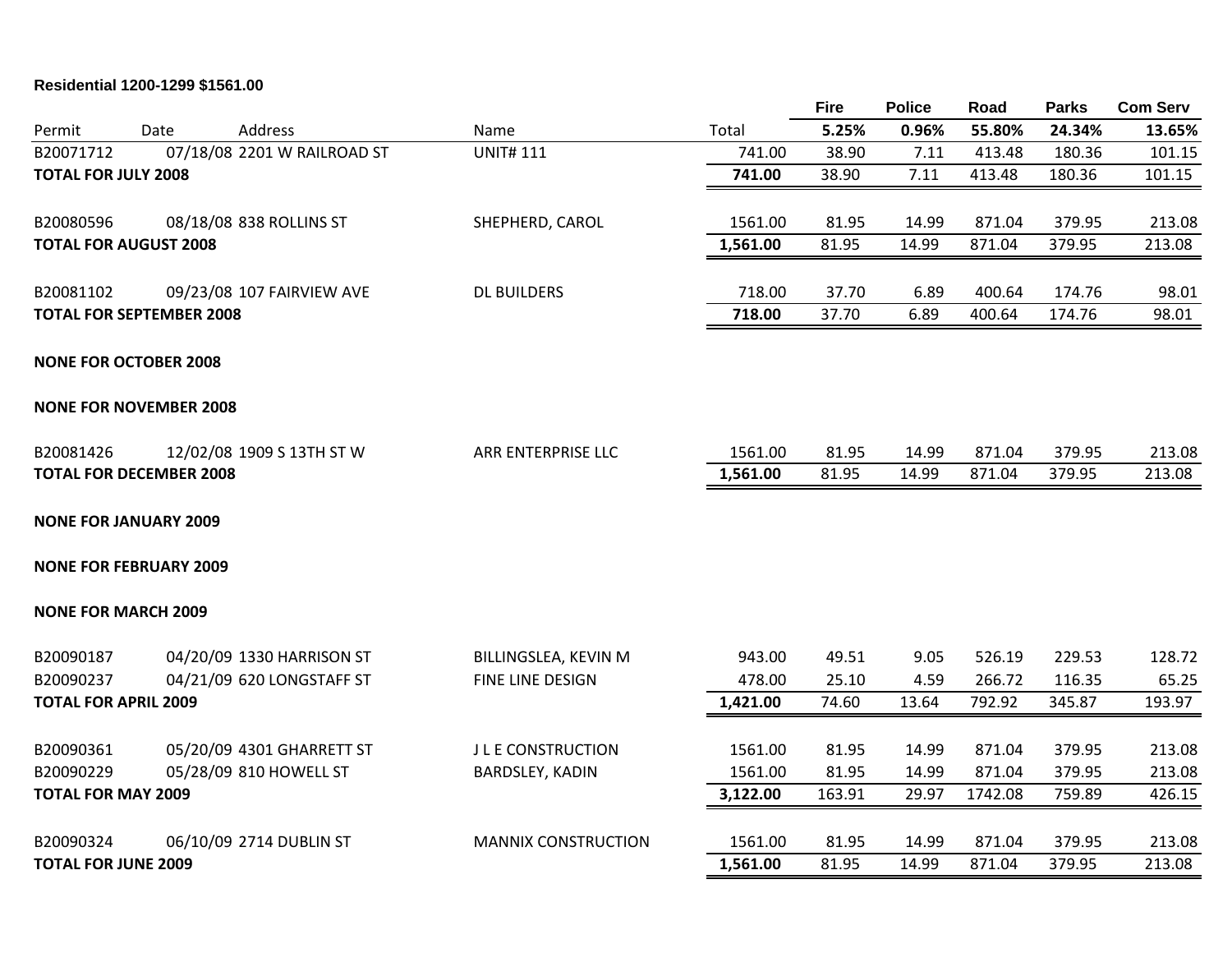# **Residential 1300-1399 \$1619.00**

|                                 |      |                               |                         |          | <b>Fire</b> | <b>Police</b> | Road     | <b>Parks</b> | <b>Com Serv</b> |
|---------------------------------|------|-------------------------------|-------------------------|----------|-------------|---------------|----------|--------------|-----------------|
| Permit                          | Date | <b>Address</b>                | Name                    | Total    | 5.37%       | 0.99%         | 57.01%   | 23.47%       | 13.16%          |
| B20080806                       |      | 07/29/08 2150 S 14TH ST W     | GOERES, LEE             | 1619.00  | 86.94       | 16.03         | 922.99   | 379.98       | 213.06          |
| <b>TOTAL FOR JULY 2008</b>      |      |                               |                         | 1,619.00 | 86.94       | 16.03         | 922.99   | 379.98       | 213.06          |
| <b>NONE FOR AUGUST 2008</b>     |      |                               |                         |          |             |               |          |              |                 |
| B20080980                       |      | 09/25/08 3601 KINGSBURY PL    | PLEASANT VIEW HOMES     | 1619.00  | 86.94       | 16.03         | 922.99   | 379.98       | 213.06          |
| <b>TOTAL FOR SEPTEMBER 2008</b> |      |                               |                         | 1,619.00 | 86.94       | 16.03         | 922.99   | 379.98       | 213.06          |
| B20081216                       |      | 10/20/08 3641 KINGSBURY PLACE | PLEASEANT VIEW HOMES    | 1619.00  | 86.94       | 16.03         | 922.99   | 379.98       | 213.06          |
| <b>TOTAL FOR OCTOBER 2008</b>   |      |                               |                         | 1,619.00 | 86.94       | 16.03         | 922.99   | 379.98       | 213.06          |
| <b>NONE FOR NOVEMBER 2008</b>   |      |                               |                         |          |             |               |          |              |                 |
| <b>NONE FOR DECEMBER 2008</b>   |      |                               |                         |          |             |               |          |              |                 |
| <b>NONE FOR JANUARY 2009</b>    |      |                               |                         |          |             |               |          |              |                 |
| <b>NONE FOR FEBRUARY 2009</b>   |      |                               |                         |          |             |               |          |              |                 |
| <b>NONE FOR MARCH 2009</b>      |      |                               |                         |          |             |               |          |              |                 |
| B20090166                       |      | 04/07/09 4411 MARTINDALE WAY  | <b>WESMONT BUILDERS</b> | 740.89   | 39.79       | 7.33          | 422.38   | 173.89       | 97.50           |
| B20090166                       |      | 04/07/09 4411 MARTINDALE WAY  | <b>WESMONT BUILDERS</b> | 820.11   | 44.04       | 8.12          | 467.54   | 192.48       | 107.93          |
| B20090188                       |      | 04/15/09 2136 W SUSSEX AVE    | <b>HOYT HOMES</b>       | 1619.00  | 86.94       | 16.03         | 922.99   | 379.98       | 213.06          |
| B20090192                       |      | 04/15/09 2124 W SUSSEX AVE    | <b>HOYT HOMES</b>       | 1619.00  | 86.94       | 16.03         | 922.99   | 379.98       | 213.06          |
| <b>TOTAL FOR APRIL 2009</b>     |      |                               |                         | 4,799.00 | 257.71      | 47.51         | 2,735.91 | 1,126.33     | 631.55          |
| <b>NONE FOR MAY 2009</b>        |      |                               |                         |          |             |               |          |              |                 |
| B20090479                       |      | 06/18/09 1683 SHINDIG DR      |                         | 1619.00  | 86.94       | 16.03         | 922.99   | 379.98       | 213.06          |
| B20090503                       |      | 06/26/09 1331 S GRANT ST      | ARR ENTERPRISE LLC      | 1619.00  | 86.94       | 16.03         | 922.99   | 379.98       | 213.06          |
| <b>TOTAL FOR JUNE 2009</b>      |      |                               |                         | 3,238.00 | 173.88      | 32.06         | 1,845.98 | 759.96       | 426.12          |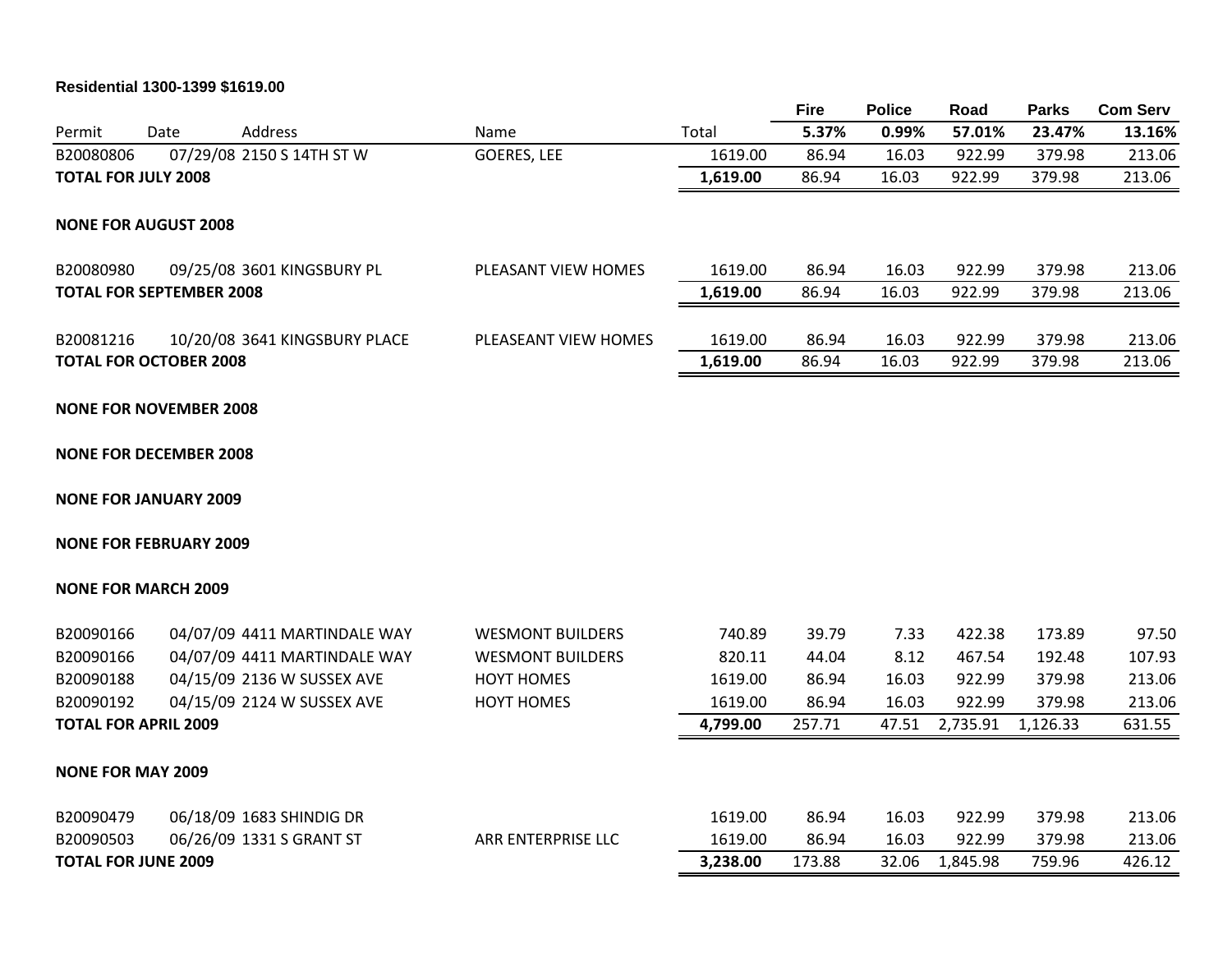# **Residential 1400-1499 \$1674.00**

|                        |                                |                                      |                            |          | <b>Fire</b> | <b>Police</b> | Road     | <b>Parks</b> | <b>Com Serv</b> |
|------------------------|--------------------------------|--------------------------------------|----------------------------|----------|-------------|---------------|----------|--------------|-----------------|
| Permit                 | Date                           | Address                              | Name                       | Total    | 5.50%       | 1.02%         | 58.06%   | 22.70%       | 12.72%          |
| B20080474              |                                | 07/01/08 4013 SAXONY PLACE           | PLEASANT VIEW HOMES        | 1674.00  | 92.07       | 17.07         | 971.92   | 380.00       | 212.93          |
|                        | <b>TOTAL FOR JULY 2008</b>     |                                      |                            | 1,674.00 | 92.07       | 17.07         | 971.92   | 380.00       | 212.93          |
|                        |                                | B20080894 08/08/08 1642 ANGELINA WAY | THREE RIVERS HOME BUILDERS | 1674.00  | 92.07       | 17.07         | 971.92   | 380.00       | 212.93          |
|                        | <b>TOTAL FOR AUGUST 2008</b>   |                                      |                            | 1,674.00 | 92.07       | 17.07         | 971.92   | 380.00       | 212.93          |
|                        | <b>NONE FOR SEPTEMBER 2008</b> |                                      |                            |          |             |               |          |              |                 |
|                        | <b>NONE FOR OCTOBER 2008</b>   |                                      |                            |          |             |               |          |              |                 |
|                        | <b>NONE FOR NOVEMBER 2008</b>  |                                      |                            |          |             |               |          |              |                 |
|                        | <b>NONE FOR DECEMBER 2008</b>  |                                      |                            |          |             |               |          |              |                 |
|                        | <b>NONE FOR JANUARY 2009</b>   |                                      |                            |          |             |               |          |              |                 |
|                        | <b>NONE FOR FEBRUARY 2009</b>  |                                      |                            |          |             |               |          |              |                 |
| <b>NONE MARCH 2009</b> |                                |                                      |                            |          |             |               |          |              |                 |
|                        |                                | B20090094 04/09/09 2635 RODERICK WAY | <b>GARRAMONE BUILDERS</b>  | 1674.00  | 92.07       | 17.07         | 971.92   | 380.00       | 212.93          |
|                        |                                | B20090263 04/23/09 4127 SAXONY PL    | PLEASANT VIEW HOMES        | 1674.00  | 92.07       | 17.07         | 971.92   | 380.00       | 212.93          |
|                        | <b>TOTAL FOR APRIL 2009</b>    |                                      |                            | 3,348.00 | 184.14      | 34.15         | 1,943.85 | 760.00       | 425.87          |
|                        |                                | B20090327 05/14/09 3649 KINGSBURY PL | PLEASANT VIEW HOMES INC    | 1674.00  | 92.07       | 17.07         | 971.92   | 380.00       | 212.93          |
|                        | <b>TOTAL FOR MAY 2009</b>      |                                      |                            | 1,674.00 | 92.07       | 17.07         | 971.92   | 380.00       | 212.93          |
|                        |                                |                                      |                            |          |             |               |          |              |                 |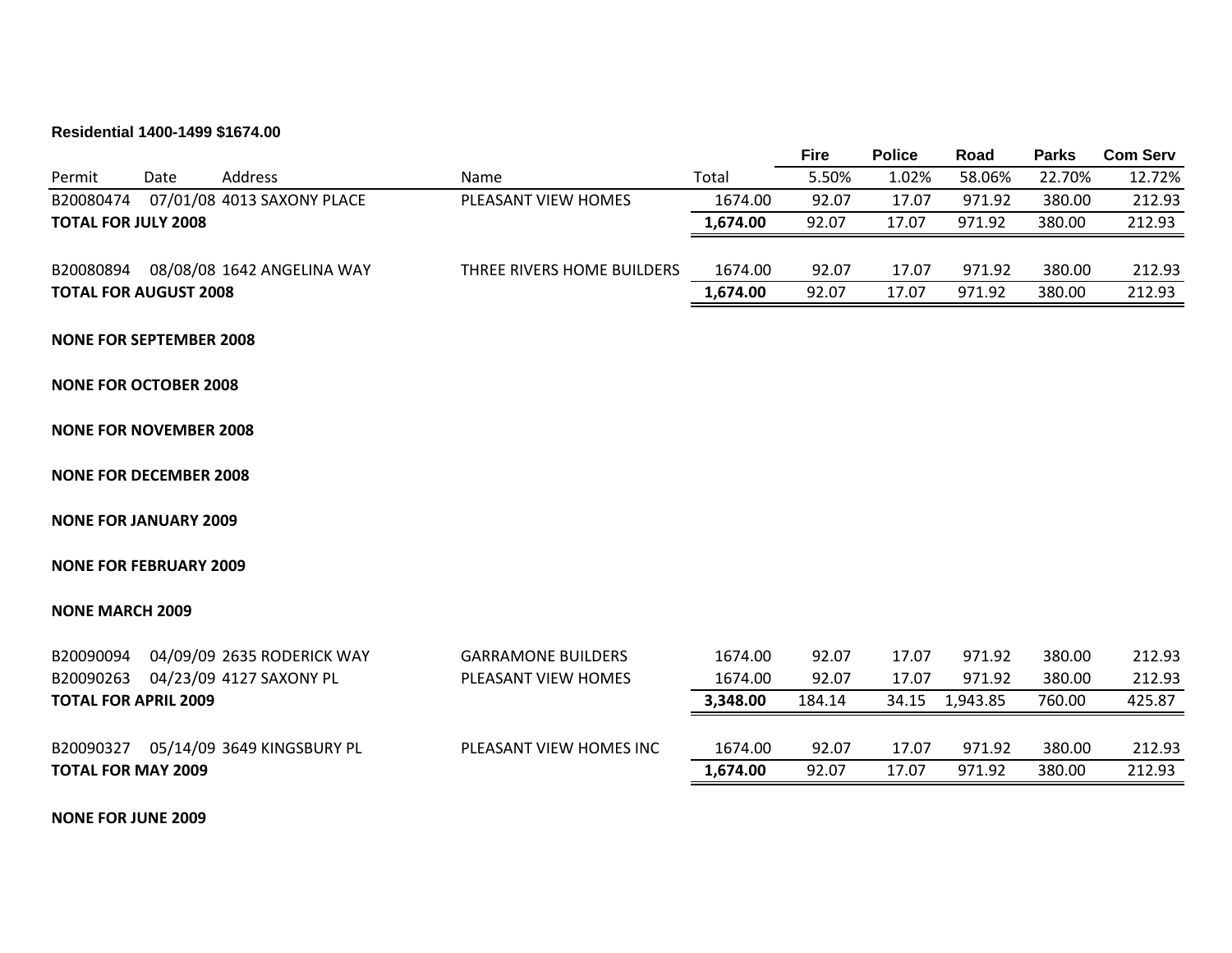# **Residential 1500-1599 \$1790.00**

|                                 |          |                                      |                              |          | <b>Fire</b> | <b>Police</b> | Road     | <b>Parks</b> | <b>Com Serv</b> |
|---------------------------------|----------|--------------------------------------|------------------------------|----------|-------------|---------------|----------|--------------|-----------------|
| Permit                          | Date     | Address                              | Name                         | Total    | 5.36%       | 0.95%         | 56.81%   | 23.58%       | 13.30%          |
| B20080477                       |          | 07/01/08 4025 SAXONY PLACE           | PLEASANT VIEW HOMES          | 1790.00  | 95.94       | 17.01         | 1016.90  | 422.08       | 238.07          |
| B20080692                       |          | 07/02/08 4948 A POTTER PARK LOOP     | <b>EDGELL BUILDING</b>       | 1790.00  | 95.94       | 17.01         | 1016.90  | 422.08       | 238.07          |
| B20080694                       |          | 07/02/08 4948 B POTTER PARK LOOP     | <b>EDGELL BUILDING</b>       | 1790.00  | 95.94       | 17.01         | 1016.90  | 422.08       | 238.07          |
| B20080199                       | 07/22/08 |                                      | <b>MOUNTAIN CONSTRUCTION</b> | 1790.00  | 95.94       | 17.01         | 1016.90  | 422.08       | 238.07          |
| <b>TOTAL FOR JULY 2008</b>      |          |                                      |                              | 7,160.00 | 383.78      | 68.02         | 4,067.60 | 1,688.33     | 952.28          |
| <b>NONE FOR AUGUST 2008</b>     |          |                                      |                              |          |             |               |          |              |                 |
| B20080983                       |          | 09/11/08 4103 SAXONY PL              | PLEASANT VIEW HOMES          | 1790.00  | 95.94       | 17.01         | 1016.90  | 422.08       | 238.07          |
| B20080979                       |          | 09/25/08 3625 KINGSBURY PL           | PLEASANT VIEW HOMES          | 1790.00  | 95.94       | 17.01         | 1016.90  | 422.08       | 238.07          |
| B20080988                       |          | 09/25/08 3617 KINGSBURY PL           | PLEASANT VIEW HOMES          | 1790.00  | 95.94       | 17.01         | 1016.90  | 422.08       | 238.07          |
| B20080986                       |          | 09/25/08 3609 KINGSBURY PL           | PLEASANT VIEW HOMES          | 1790.00  | 95.94       | 17.01         | 1016.90  | 422.08       | 238.07          |
| <b>TOTAL FOR SEPTEMBER 2008</b> |          |                                      |                              | 7,160.00 | 383.78      | 68.02         | 4,067.60 | 1,688.33     | 952.28          |
| <b>NONE FOR OCTOBER 2008</b>    |          |                                      |                              |          |             |               |          |              |                 |
|                                 |          | B20080990 11/10/08 904 BYRON ST      | ANDERSON, JEFF               | 1790.00  | 95.94       | 17.01         | 1016.90  | 422.08       | 238.07          |
| <b>TOTAL FOR NOVEMBER 2008</b>  |          |                                      |                              | 1,790.00 | 95.94       | 17.01         | 1,016.90 | 422.08       | 238.07          |
| <b>NONE FOR DECEMBER 2008</b>   |          |                                      |                              |          |             |               |          |              |                 |
| <b>NONE FOR JANUARY 2009</b>    |          |                                      |                              |          |             |               |          |              |                 |
| <b>NONE FOR FEBRUARY 2009</b>   |          |                                      |                              |          |             |               |          |              |                 |
| <b>NONE FOR MARCH 2009</b>      |          |                                      |                              |          |             |               |          |              |                 |
|                                 |          | B20090261 04/23/09 4010 GALWAY AVE   | <b>EDGELL BUILDING</b>       | 1790.00  | 95.94       | 17.01         | 1016.90  | 422.08       | 238.07          |
|                                 |          | B20090250 04/23/09 4115 SAXONY PLACE | PLEASANT VIEW                | 1790.00  | 95.94       | 17.01         | 1016.90  | 422.08       | 238.07          |
| <b>TOTAL FOR APRIL 2009</b>     |          |                                      |                              | 3,580.00 | 191.89      | 34.01         | 2,033.80 | 844.16       | 476.14          |
|                                 |          | B20090326 05/14/09 3657 KINGSBURY PL | PLEASANT VIEW HOMES INC      | 1790.00  | 95.94       | 17.01         | 1016.90  | 422.08       | 238.07          |
| <b>TOTAL FOR MAY 2009</b>       |          |                                      |                              | 1,790.00 | 95.94       | 17.01         | 1,016.90 | 422.08       | 238.07          |
|                                 |          |                                      |                              |          |             |               |          |              |                 |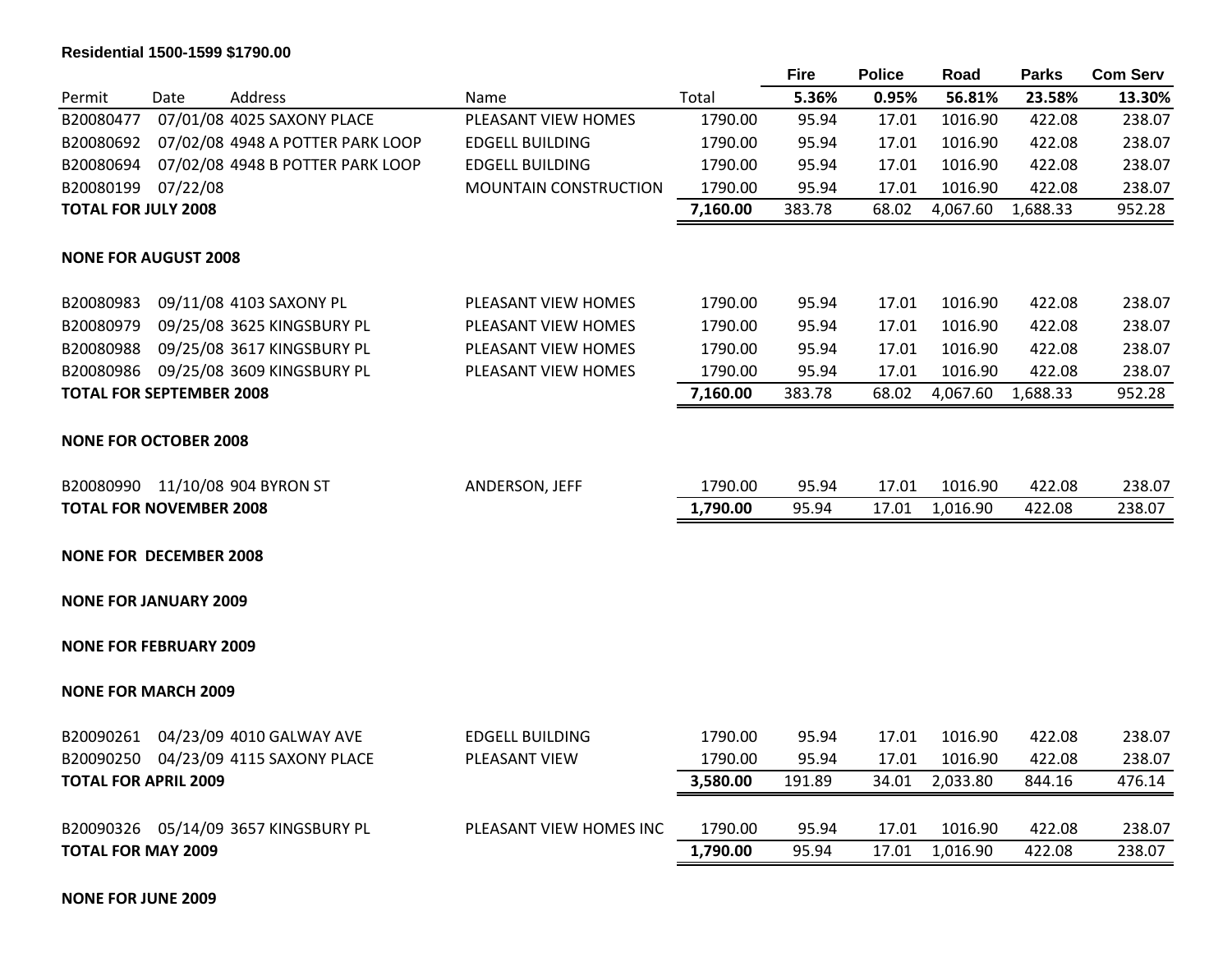# **Residential 1600-1699 \$1838.00**

|                                |      |                            |                                |          | <b>Fire</b> | <b>Police</b> | Road     | <b>Parks</b> | <b>Com Serv</b> |
|--------------------------------|------|----------------------------|--------------------------------|----------|-------------|---------------|----------|--------------|-----------------|
| Permit                         | Date | Address                    | Name                           | Total    | 5.44%       | 0.98%         | 57.67%   | 22.96%       | 12.95%          |
| B20080478                      |      | 07/01/08 4001 SAXONY PLACE | PLEASANT VIEW HOMES            | 1838.00  | 99.99       | 18.01         | 1059.97  | 422.00       | 238.02          |
| B20080479                      |      | 07/01/08 4037 SAXONY PLACE | PLEASANT VIEW HOMES            | 1838.00  | 99.99       | 18.01         | 1059.97  | 422.00       | 238.02          |
| <b>TOTAL FOR JULY 2008</b>     |      |                            |                                | 3,676.00 | 199.97      | 36.02         | 2,119.95 | 844.01       | 476.04          |
| <b>NONE FOR AUGUST 2008</b>    |      |                            |                                |          |             |               |          |              |                 |
| <b>NONE FOR SEPTEMBER 2008</b> |      |                            |                                |          |             |               |          |              |                 |
| B20080982                      |      | 10/01/08 4139 SAXONY PLACE | PLEASANT VIEW HOMES            | 1838.00  | 99.99       | 18.01         | 1059.97  | 422.00       | 238.02          |
| <b>TOTAL FOR OCTOBER 2008</b>  |      |                            |                                | 1,838.00 | 99.99       | 18.01         | 1,059.97 | 422.00       | 238.02          |
| B20080975                      |      | 11/25/08 2720 JUNEAU CT    | <b>HIGHLAND HOMES LLC</b>      | 1838.00  | 99.99       | 18.01         | 1059.97  | 422.00       | 238.02          |
| <b>TOTAL FOR NOVEMBER 2008</b> |      |                            |                                | 1,838.00 | 99.99       | 18.01         | 1,059.97 | 422.00       | 238.02          |
| B20081373                      |      | 12/05/08 1707 SHINDIG DR   | <b>BEAUCHAMP CONSTRUCTION</b>  | 1838.00  | 99.99       | 18.01         | 1059.97  | 422.00       | 238.02          |
| <b>TOTAL FOR DECEMBER 2008</b> |      |                            |                                | 1,838.00 | 99.99       | 18.01         | 1,059.97 | 422.00       | 238.02          |
| <b>NONE FOR JANUARY 2009</b>   |      |                            |                                |          |             |               |          |              |                 |
| <b>NONE FOR FEBRUARY 2009</b>  |      |                            |                                |          |             |               |          |              |                 |
| <b>NONE FOR MARCH 2009</b>     |      |                            |                                |          |             |               |          |              |                 |
| <b>NONE FOR APRIL 2009</b>     |      |                            |                                |          |             |               |          |              |                 |
| B20090292                      |      | 05/07/09 3665 KINGSBURY PL | PLEASANT VIEW HOMES            | 1838.00  | 99.99       | 18.01         | 1059.97  | 422.00       | 238.02          |
| B20090302                      |      | 05/18/09 4208 HERMIONE LN  | <b>EDGELL BUILDING AND DEV</b> | 1838.00  | 99.99       | 18.01         | 1059.97  | 422.00       | 238.02          |
| B20090382                      |      | 05/20/09 3737 KINGSBURY PL | PLEASANT VIEW HOMES            | 1838.00  | 99.99       | 18.01         | 1059.97  | 422.00       | 238.02          |
| <b>TOTAL FOR MAY 2009</b>      |      |                            |                                | 5,514.00 | 299.96      | 54.04         | 3,179.92 | 1,266.01     | 714.06          |
| B20090441                      |      | 06/15/09 4264 HERMIONE LN  | <b>EDGELL BUILDING</b>         | 1838.00  | 99.99       | 18.01         | 1059.97  | 422.00       | 238.02          |
| <b>TOTAL FOR JUNE 2009</b>     |      |                            |                                | 1,838.00 | 99.99       | 18.01         | 1,059.97 | 422.00       | 238.02          |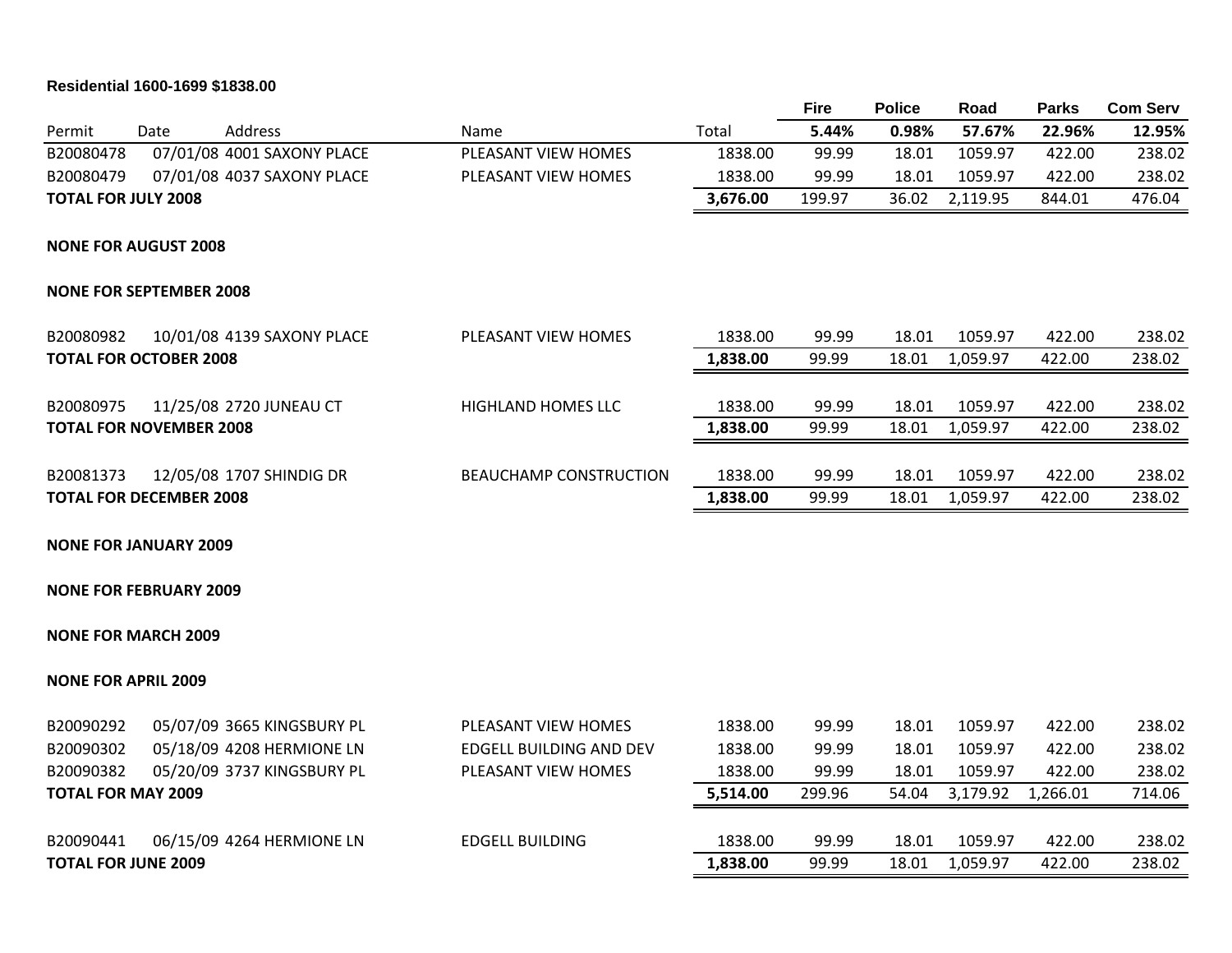#### **Residential 1700-1799 \$1883.00**

|                                 |      |                           |                               |          | <b>Fire</b> | <b>Police</b> | Road     | <b>Parks</b> | <b>Com Serv</b> |
|---------------------------------|------|---------------------------|-------------------------------|----------|-------------|---------------|----------|--------------|-----------------|
| Permit                          | Date | Address                   | <b>Name</b>                   | Total    | 5.52%       | 1.01%         | 58.42%   | 22.41%       | 12.64%          |
| <b>NONE FOR JULY 2008</b>       |      |                           |                               |          | 0.00        | 0.00          | 0.00     | 0.00         | 0.00            |
| B20080895                       |      | 08/12/08 5360 HORN ROAD   | MW HOMES LLC                  | 1883.00  | 103.94      | 19.02         | 1100.05  | 421.98       | 238.01          |
| <b>TOTAL FOR AUGUST 2008</b>    |      |                           |                               | 1,883.00 | 103.94      | 19.02         | 1,100.05 | 421.98       | 238.01          |
|                                 |      |                           |                               |          |             |               |          |              |                 |
| B20080993                       |      | 09/02/08 6109 HELENA DR   | ALL ABOUT CONSTRUCTION        | 1883.00  | 103.94      | 19.02         | 1100.05  | 421.98       | 238.01          |
| B20080992                       |      | 09/11/08 810 STEPHENS AVE | WOODYS CONSTRUCTION           | 856.00   | 47.25       | 8.65          | 500.08   | 191.83       | 108.20          |
| <b>TOTAL FOR SEPTEMBER 2008</b> |      |                           |                               | 2,739.00 | 151.19      | 27.66         | 1,600.12 | 613.81       | 346.21          |
|                                 |      |                           |                               |          |             |               |          |              |                 |
| B20081189                       |      | 10/17/08 1004 CHARLO ST   | <b>KITTELSON CONSTRUCTION</b> | 1883.00  | 103.94      | 19.02         | 1100.05  | 421.98       | 238.01          |
| <b>TOTAL FOR OCTOBER 2008</b>   |      |                           |                               | 1,883.00 | 103.94      | 19.02         | 1,100.05 | 421.98       | 238.01          |
|                                 |      |                           |                               |          |             |               |          |              |                 |

**NONE FOR NOVEMBER 2008**

**NONE FOR DECEMBER 2008**

**NONE FOR JANUARY 2009**

## **NONE FOR FEBRUARY 2009**

| B20081338                   | 03/09/09 3029 CLARK ST | TOLLEFSON CONSTRUCTION | 1883.00  | 103.94 | 19.02 | 1100.05  | 421.98 | 238.01 |
|-----------------------------|------------------------|------------------------|----------|--------|-------|----------|--------|--------|
| <b>TOTAL FOR MARCH 2009</b> |                        |                        | 1,883.00 | 103.94 | 19.02 | 1,100.05 | 421.98 | 238.01 |

**NONE FOR APRIL 2009**

**NONE FOR MAY 2009**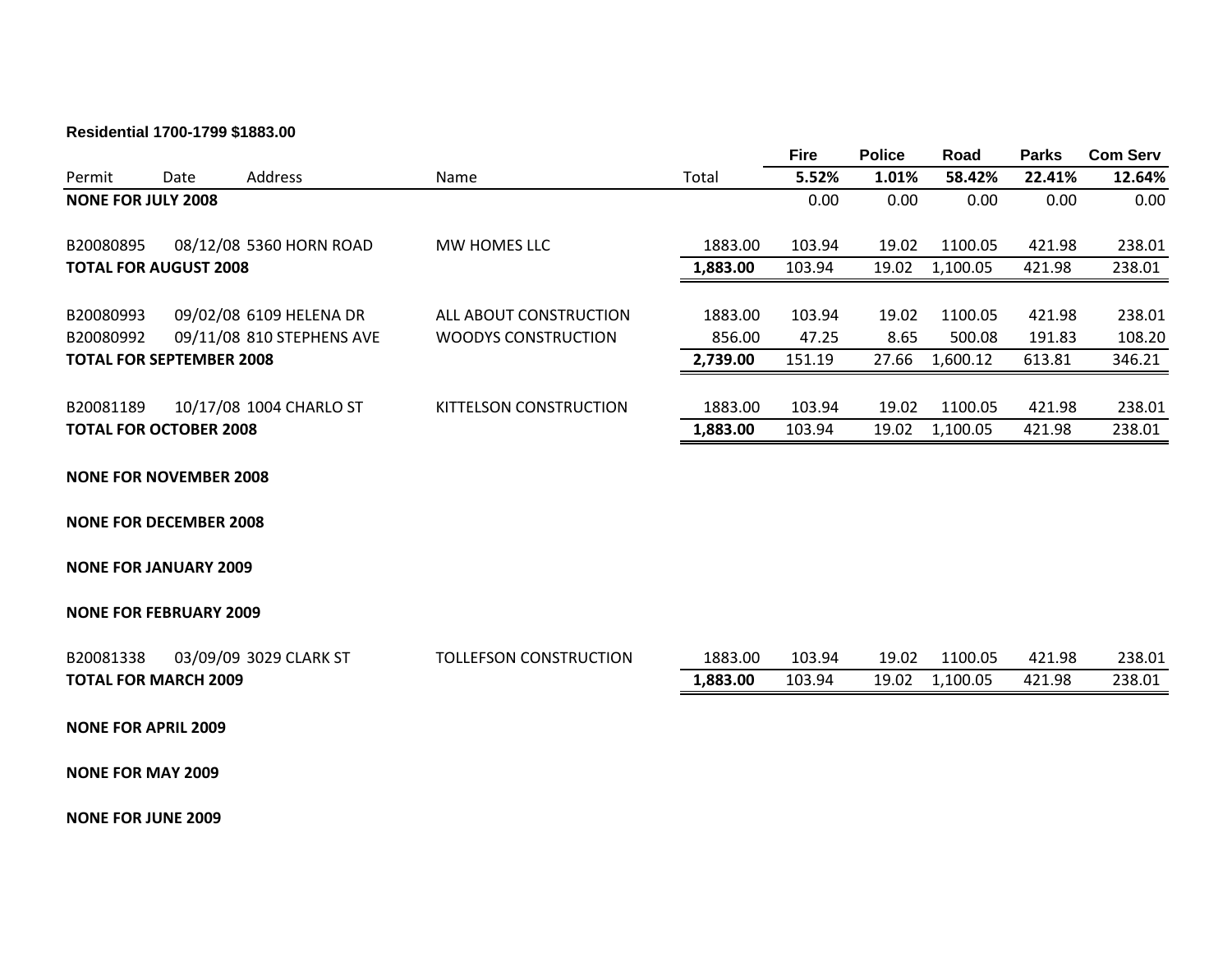**Residential 1800-1899 \$1925.00**

|        |                                |                                       |                               |          | <b>Fire</b> | <b>Police</b> | Road     | <b>Parks</b> | <b>Com Serv</b> |
|--------|--------------------------------|---------------------------------------|-------------------------------|----------|-------------|---------------|----------|--------------|-----------------|
| Permit | Date                           | <b>Address</b>                        | Name                          | Total    | 5.61%       | 0.99%         | 59.12%   | 21.92%       | 12.36%          |
|        | <b>NONE FOR JULY 2008</b>      |                                       |                               |          | 0.00        | 0.00          | 0.00     | 0.00         | 0.00            |
|        |                                | B20080778 08/12/08 4214 MUGGLE LN     | <b>EDGELL BUILDING</b>        | 1925.00  | 107.99      | 19.06         | 1138.06  | 421.96       | 237.93          |
|        | <b>TOTAL FOR AUGUST 2008</b>   |                                       |                               | 1,925.00 | 107.99      | 19.06         | 1,138.06 | 421.96       | 237.93          |
|        | <b>NONE FOR SEPTEMBER 2008</b> |                                       |                               |          |             |               |          |              |                 |
|        | B20081295 10/24/08             |                                       | CANYON RIVER DEVELOPMENT      | 1925.00  | 107.99      | 19.06         | 1138.06  | 421.96       | 237.93          |
|        | <b>TOTAL FOR OCTOBER 2008</b>  |                                       |                               | 1,925.00 | 107.99      | 19.06         | 1,138.06 | 421.96       | 237.93          |
|        | <b>NONE FOR NOVEMBER 2008</b>  |                                       |                               |          |             |               |          |              |                 |
|        | <b>NONE FOR DECEMBER 2008</b>  |                                       |                               |          |             |               |          |              |                 |
|        | <b>NONE FOR JANUARY 2009</b>   |                                       |                               |          |             |               |          |              |                 |
|        |                                | B20090039 02/06/09 4250 BORDEAUX BLVD | <b>EDGELL BUILDING</b>        | 1925.00  | 107.99      | 19.06         | 1138.06  | 421.96       | 237.93          |
|        | <b>TOTAL FOR FEBRUARY 2009</b> |                                       |                               | 1,925.00 | 107.99      | 19.06         | 1,138.06 | 421.96       | 237.93          |
|        |                                | B20081336 03/09/09 3023 CLARK ST      | <b>TOLLEFSON CONSTRUCTION</b> | 1925.00  | 107.99      | 19.06         | 1138.06  | 421.96       | 237.93          |
|        |                                | B20090091 03/13/09 4213 MUGGLE LN     | <b>HABITAT FOR HUMANITY</b>   | 1925.00  | 107.99      | 19.06         | 1138.06  | 421.96       | 237.93          |
|        | <b>TOTAL FOR MARCH 2009</b>    |                                       |                               | 3,850.00 | 215.99      | 38.12         | 2,276.12 | 843.92       | 475.86          |
|        |                                | B20090230 04/27/09 4221 BORDEAUX BLVD | <b>EDGELL BUILDING</b>        | 1925.00  | 107.99      | 19.06         | 1138.06  | 421.96       | 237.93          |
|        | <b>TOTAL FOR APRIL 2009</b>    |                                       |                               | 1,925.00 | 107.99      | 19.06         | 1,138.06 | 421.96       | 237.93          |
|        |                                |                                       |                               |          |             |               |          |              |                 |

**NONE FOR MAY 2009**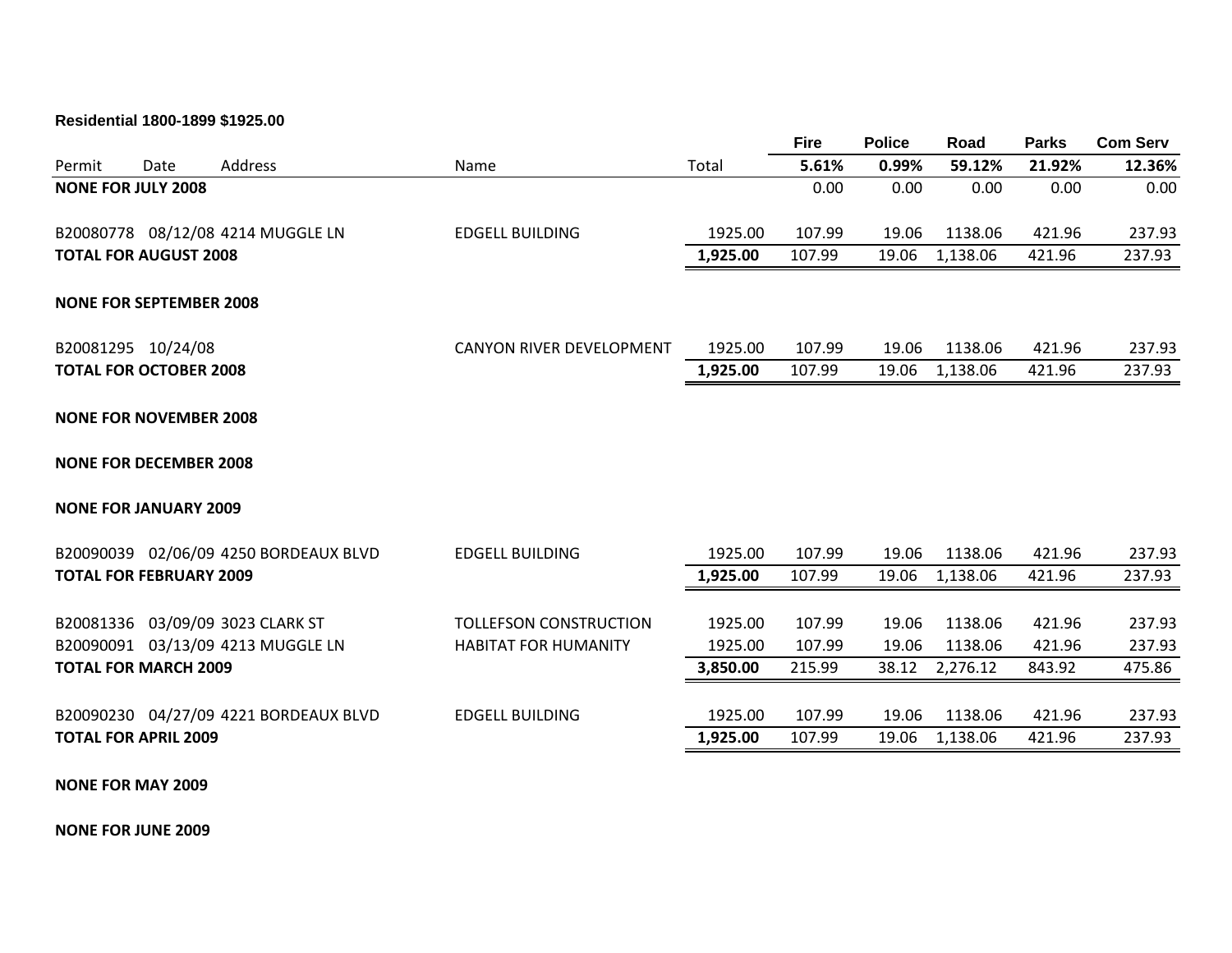# **Residential 1900-1999 \$1965.00**

|                            |                                 |                                                          |                         |          | <b>Fire</b> | <b>Police</b> | Road     | <b>Parks</b> | <b>Com Serv</b> |
|----------------------------|---------------------------------|----------------------------------------------------------|-------------------------|----------|-------------|---------------|----------|--------------|-----------------|
| Permit                     | Date                            | Address                                                  | Name                    | Total    | 5.65%       | 1.02%         | 59.75%   | 21.48%       | 12.10%          |
| B20080698                  |                                 | 07/24/08 2425 SNAFFLE BIT WAY                            | ALL ABOUT CONSTRUCTION  | 1965.00  | 111.02      | 20.04         | 1174.09  | 422.08       | 237.77          |
| B20080799                  |                                 | 07/29/08 2527 LATIGO DR                                  | NORTHSTAR CUSTOM        | 1965.00  | 111.02      | 20.04         | 1174.09  | 422.08       | 237.77          |
| <b>TOTAL FOR JULY 2008</b> |                                 |                                                          |                         | 3,930.00 | 222.05      | 40.09         | 2,348.18 | 844.16       | 475.53          |
|                            | <b>NONE FOR AUGUST 2008</b>     |                                                          |                         |          |             |               |          |              |                 |
| B20080962                  |                                 | 09/02/08 4201 BORDEAUX BLVD                              | <b>EDGELL BUILDING</b>  | 1965.00  | 111.02      | 20.04         | 1174.09  | 422.08       | 237.77          |
| B20081006                  |                                 | 09/16/08 4225 MUGGLE LN                                  | <b>EDGELL BUILDING</b>  | 1965.00  | 111.02      | 20.04         | 1174.09  | 422.08       | 237.77          |
|                            | <b>TOTAL FOR SEPTEMBER 2008</b> |                                                          |                         | 3,930.00 | 222.05      | 40.09         | 2,348.18 | 844.16       | 475.53          |
|                            | <b>NONE FOR OCTOBER 2008</b>    |                                                          |                         |          |             |               |          |              |                 |
|                            | <b>NONE FOR NOVEMBER 2008</b>   |                                                          |                         |          |             |               |          |              |                 |
|                            | <b>NONE FOR DECEMBER 2008</b>   |                                                          |                         |          |             |               |          |              |                 |
| B20081452                  |                                 | 01/09/09 4246 BORDEAUX BLVD                              | <b>EDGELL BUILDING</b>  | 1965.00  | 111.02      | 20.04         | 1174.09  | 422.08       | 237.77          |
|                            | <b>TOTAL FOR JANUARY 2009</b>   |                                                          |                         | 1,965.00 | 111.02      | 20.04         | 1,174.09 | 422.08       | 237.77          |
|                            | <b>NONE FOR FEBRUARY 2009</b>   |                                                          |                         |          |             |               |          |              |                 |
| B20081334                  |                                 | 03/09/09 3017 CLARK ST                                   | TOLLEFSON CONSTRUCTION  | 1965.00  | 111.02      | 20.04         | 1174.09  | 422.08       | 237.77          |
| B20090108                  |                                 | 03/18/09 4204 MUGGLE LN                                  | EDGELL BUILDING AND DEV | 1965.00  | 111.02      | 20.04         | 1174.09  | 422.08       | 237.77          |
| B20090154                  |                                 | 03/26/09 4964 A POTTER PARK LOOP EDGELL BUILDING AND DEV |                         | 1965.00  | 111.02      | 20.04         | 1174.09  | 422.08       | 237.77          |
| B20090152                  |                                 | 03/26/09 4964 B POTTER PARK LOOP EDGELL BUILDING AND DEV |                         | 1965.00  | 111.02      | 20.04         | 1174.09  | 422.08       | 237.77          |
|                            | <b>TOTAL FOR MARCH 2009</b>     |                                                          |                         | 7,860.00 | 444.09      | 80.17         | 4,696.35 | 1,688.33     | 951.06          |
|                            | <b>NONE FOR APRIL 2009</b>      |                                                          |                         |          |             |               |          |              |                 |
| B20090367                  |                                 | 05/18/09 4980 A POTTER PARK LP                           | EDGELL BUILDING AND DEV | 1965.00  | 111.02      | 20.04         | 1174.09  | 422.08       | 237.77          |
| B20090369                  |                                 | 05/18/09 4980 B POTTER PARK LP                           | EDGELL BUILDING AND DEV | 1965.00  | 111.02      | 20.04         | 1174.09  | 422.08       | 237.77          |
|                            | <b>TOTAL FOR MAY 2009</b>       |                                                          |                         | 3,930.00 | 222.05      | 40.09         | 2,348.18 | 844.16       | 475.53          |
| B20090414                  |                                 | 06/04/09 4238 BORDEAUX BLVD                              | EDGELL BUILDING AND DEV | 1965.00  | 111.02      | 20.04         | 1174.09  | 422.08       | 237.77          |
| B20090443                  |                                 | 06/15/09 4238 HERMIONE LN                                | EDGELL BUILDING AND DEV | 1965.00  | 111.02      | 20.04         | 1174.09  | 422.08       | 237.77          |
|                            | <b>TOTAL FOR JUNE 2009</b>      |                                                          |                         | 3,930.00 | 222.05      | 40.09         | 2,348.18 | 844.16       | 475.53          |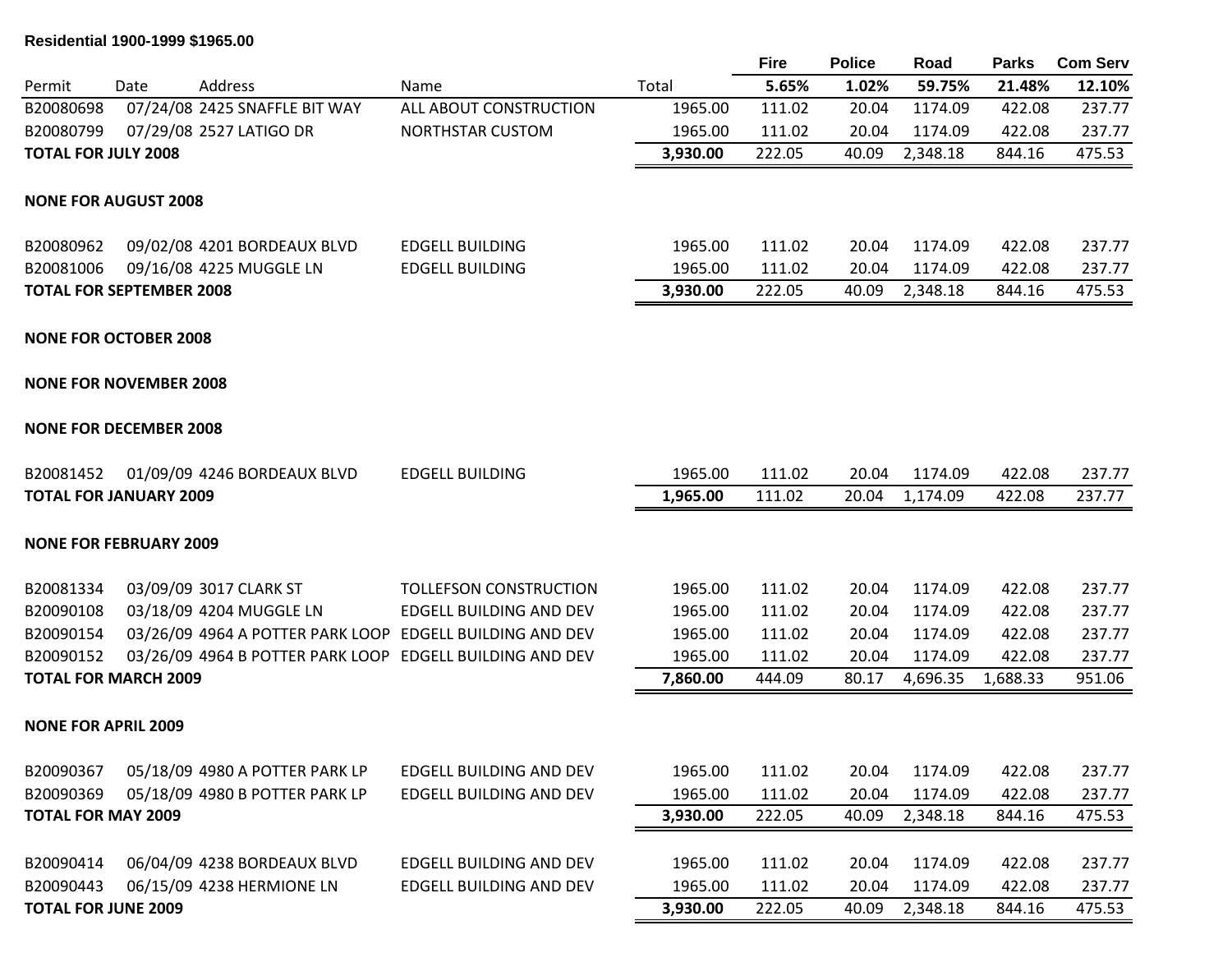|                                |      |                            |                                |           | <b>Fire</b> | <b>Police</b> | Road     | <b>Parks</b> | <b>Com Serv</b> |
|--------------------------------|------|----------------------------|--------------------------------|-----------|-------------|---------------|----------|--------------|-----------------|
| Permit                         | Date | Address                    | Name                           | Total     | 5.56%       | 1.02%         | 58.91%   | 22.08%       | 12.43%          |
| <b>NONE FOR JULY 2008</b>      |      |                            |                                |           |             |               |          |              |                 |
| <b>NONE FOR AUGUST 2008</b>    |      |                            |                                |           |             |               |          |              |                 |
|                                |      |                            |                                |           |             |               |          |              |                 |
| <b>NONE FOR SEPTEMBER 2008</b> |      |                            |                                |           |             |               |          |              |                 |
| B20081214                      |      | 10/20/08 3633 KINGSBURY PL | PLEASANT VIEW HOMES            | 2052.00   | 114.09      | 20.93         | 1208.83  | 453.08       | 255.06          |
| <b>TOTAL FOR OCTOBER 2008</b>  |      |                            |                                | 2,052.00  | 114.09      | 20.93         | 1,208.83 | 453.08       | 255.06          |
| <b>NONE FOR NOVEMBER 2008</b>  |      |                            |                                |           |             |               |          |              |                 |
| <b>NONE FOR DECEMBER 2008</b>  |      |                            |                                |           |             |               |          |              |                 |
|                                |      |                            |                                |           |             |               |          |              |                 |
| <b>NONE FOR JANUARY 2009</b>   |      |                            |                                |           |             |               |          |              |                 |
| <b>NONE FOR FEBRUARY 2009</b>  |      |                            |                                |           |             |               |          |              |                 |
| <b>NONE FOR MARCH 2009</b>     |      |                            |                                |           |             |               |          |              |                 |
| B20090193                      |      | 04/10/09 4222 MUGGLE LN    | <b>EDGELL BUILDING</b>         | 2052.00   | 114.09      | 20.93         | 1208.83  | 453.08       | 255.06          |
| <b>TOTAL FOR APRIL 2009</b>    |      |                            |                                | 2,052.00  | 114.09      | 20.93         | 1,208.83 | 453.08       | 255.06          |
| B20090321                      |      | 05/07/09 3705 KINGSBURY PL | PLEASANT VIEW HOMES            | 2052.00   | 114.09      | 20.93         | 1208.83  | 453.08       | 255.06          |
| B20090274                      |      | 05/18/09 4246 HERMIONE LN  | EDGELL BUILDING AND DEV        | 2052.00   | 114.09      | 20.93         | 1208.83  | 453.08       | 255.06          |
| <b>TOTAL FOR MAY 2009</b>      |      |                            |                                | 4,104.00  | 228.18      | 41.86         | 2,417.67 | 906.16       | 510.13          |
|                                |      |                            |                                |           |             |               |          |              |                 |
| B20090402                      |      | 05/29/09 4202 HERMIONE LN  | <b>EDGELL BUILDING AND DEV</b> | 2052.00   | 114.09      | 20.93         | 1208.83  | 453.08       | 255.06          |
| B20090411                      |      | 06/04/09 4241 MUGGLE LN    | <b>EDGELL BUILDING AND DEV</b> | 2052.00   | 114.09      | 20.93         | 1208.83  | 453.08       | 255.06          |
|                                |      | 06/15/09 PUBLIC WORKS      |                                | 2052.00   | 114.09      | 20.93         | 1208.83  | 453.08       | 255.06          |
| B20090423                      |      | 06/15/09 4232 HERMIONE LN  | EDGELL BUILDING AND DEV        | 2052.00   | 114.09      | 20.93         | 1208.83  | 453.08       | 255.06          |
| B20090534                      |      | 06/25/09 4225 HERMIONE LN  | <b>EDGELL BUILDING AND DEV</b> | 2052.00   | 114.09      | 20.93         | 1208.83  | 453.08       | 255.06          |
| <b>TOTAL FOR JUNE 2009</b>     |      |                            |                                | 10,260.00 | 570.46      | 104.65        | 6,044.17 | 2,265.41     | 1,275.32        |

# **Residential 2000-2099 \$2052.00**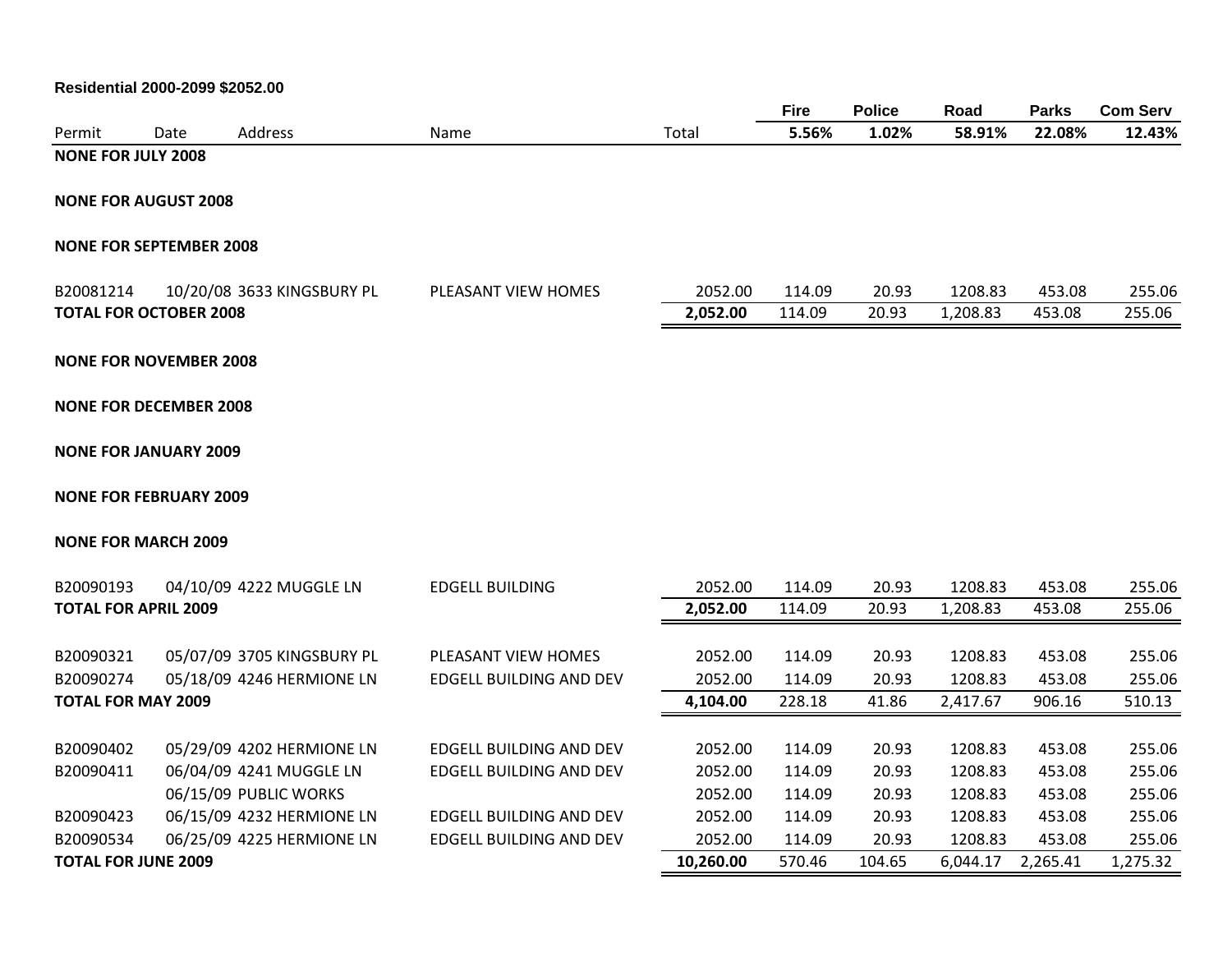# **Residential 2100-2199 \$2087.00**

|                                |          |                         |                          |            | <b>Fire</b>              | <b>Police</b>  | Road       | <b>Parks</b>             | <b>Com Serv</b> |
|--------------------------------|----------|-------------------------|--------------------------|------------|--------------------------|----------------|------------|--------------------------|-----------------|
| Permit                         | Date     | Address                 | Name                     | Total      | 5.61%                    | 1.01%          | 59.45%     | 21.71%                   | 12.22%          |
| B20080615                      | 07/16/08 |                         | <b>BOONE, DAVID</b>      | 2087.00    | 117.08                   | 21.08          | 1240.72    | 453.09                   | 255.03          |
| B20071799                      |          | 07/22/08 2415 39TH ST   | MOUNTAIN CONSTRUCTION    | 826.00     | 46.34                    | 8.34           | 491.06     | 179.32                   | 100.94          |
| <b>TOTAL FOR JULY 2008</b>     |          |                         |                          | 2,913.00   | 163.42                   | 29.42          | 1,731.78   | 632.41                   | 355.97          |
| <b>NONE FOR AUGUST 2008</b>    |          |                         |                          |            |                          |                |            |                          |                 |
| <b>NONE FOR SEPTEMBER 2008</b> |          |                         |                          |            |                          |                |            |                          |                 |
| B20081120                      |          | 10/06/08 5208 CATTLE DR | <b>MARTZ CORPORATION</b> | 2087.00    | 117.08                   | 21.08          | 1240.72    | 453.09                   | 255.03          |
| B20081186                      |          | 10/30/08 4219 MUGGLE LN | <b>EDGELL BUILDING</b>   | 2087.00    | 117.08                   | 21.08          | 1240.72    | 453.09                   | 255.03          |
| <b>TOTAL FOR OCTOBER 2008</b>  |          |                         |                          | 4,174.00   | 234.16                   | 42.16          | 2,481.44   | 906.18                   | 510.06          |
| B20081186                      |          | 11/05/08 4219 MUGGLE LN | <b>EDGELL BUILDING</b>   | $-2087.00$ | $-117.08$                | $-21.08$       | $-1240.72$ | $-453.09$                | $-255.03$       |
| B20081291                      |          | 11/05/08 4219 MUGGLE LN | <b>EDGELL BUILDING</b>   | 2087.00    | 117.08                   | 21.08          | 1240.72    | 453.09                   | 255.03          |
| <b>TOTAL FOR NOVEMBER 2008</b> |          |                         |                          |            | $\overline{\phantom{a}}$ | $\overline{a}$ |            | $\overline{\phantom{a}}$ |                 |
| <b>NONE FOR DECEMBER 2008</b>  |          |                         |                          |            |                          |                |            |                          |                 |
| <b>NONE FOR JANUARY 2009</b>   |          |                         |                          |            |                          |                |            |                          |                 |
| <b>NONE FOR FEBRUARY 2009</b>  |          |                         |                          |            |                          |                |            |                          |                 |
| <b>NONE FOR MARCH 2009</b>     |          |                         |                          |            |                          |                |            |                          |                 |
| B20090204                      |          | 04/10/09 4222 MUGGLE LN | <b>EDGELL BUILDING</b>   | 2087.00    | 117.08                   | 21.08          | 1240.72    | 453.09                   | 255.03          |
| <b>TOTAL FOR APRIL 2009</b>    |          |                         |                          | 2,087.00   | 117.08                   | 21.08          | 1,240.72   | 453.09                   | 255.03          |
| <b>NONE FOR MAY 2009</b>       |          |                         |                          |            |                          |                |            |                          |                 |
|                                |          | 06/22/09 PUBLIC WORKS   |                          | 2087.00    | 117.08                   | 21.08          | 1240.72    | 453.09                   | 255.03          |
| <b>TOTAL FOR JUNE 2009</b>     |          |                         |                          | 2,087.00   | 117.08                   | 21.08          | 1,240.72   | 453.09                   | 255.03          |
|                                |          |                         |                          |            |                          |                |            |                          |                 |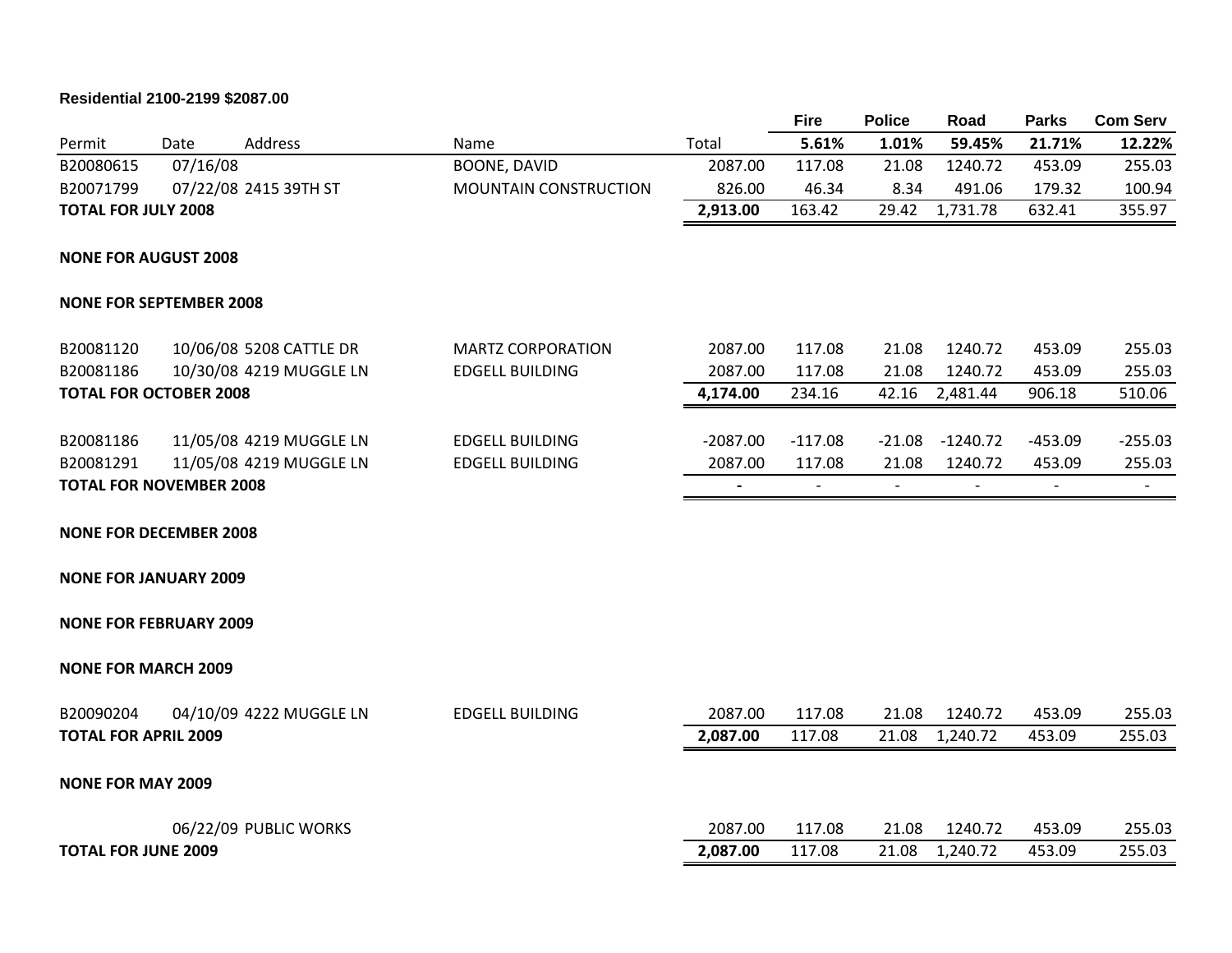# **Residential 2200-2299 \$2123.00**

|        |                                |                                       |                        |          | <b>Fire</b> | <b>Police</b> | Road     | <b>Parks</b> | <b>Com Serv</b> |
|--------|--------------------------------|---------------------------------------|------------------------|----------|-------------|---------------|----------|--------------|-----------------|
| Permit | Date                           | Address                               | Name                   | Total    | 5.65%       | 1.04%         | 59.96%   | 21.34%       | 12.01%          |
|        | <b>NONE FOR JULY 2008</b>      |                                       |                        |          | 0.00        | 0.00          | 0.00     | 0.00         | 0.00            |
|        |                                | B20080929 08/26/08 4217 BORDEAUX BLVD | <b>EDGELL BUILDING</b> | 2123.00  | 119.95      | 22.08         | 1272.95  | 453.05       | 254.97          |
|        | <b>TOTAL FOR AUGUST 2008</b>   |                                       |                        | 2,123.00 | 119.95      | 22.08         | 1,272.95 | 453.05       | 254.97          |
|        | <b>NONE FOR SEPTEMBER 2008</b> |                                       |                        |          |             |               |          |              |                 |
|        | <b>NONE FOR OCTOBER 2008</b>   |                                       |                        |          |             |               |          |              |                 |
|        |                                | B20081371 11/25/08 5221 CATTLE DR     | <b>BOB MARTZ</b>       | 2123.00  | 119.95      | 22.08         | 1272.95  | 453.05       | 254.97          |
|        | <b>TOTAL FOR NOVEMBER 2008</b> |                                       |                        | 2,123.00 | 119.95      | 22.08         | 1,272.95 | 453.05       | 254.97          |
|        |                                | B20081396 12/01/08 5336 HORN RD       | MW HOMES LLC           | 2123.00  | 119.95      | 22.08         | 1272.95  | 453.05       | 254.97          |
|        | <b>TOTAL FOR DECEMBER 2008</b> |                                       |                        | 2,123.00 | 119.95      | 22.08         | 1,272.95 | 453.05       | 254.97          |
|        | <b>NONE FOR JANUARY 2009</b>   |                                       |                        |          |             |               |          |              |                 |

**NONE FOR FEBRUARY 2009**

**NONE FOR MARCH 2009**

**NONE FOR APRIL 2009**

**NONE FOR MAY 2009**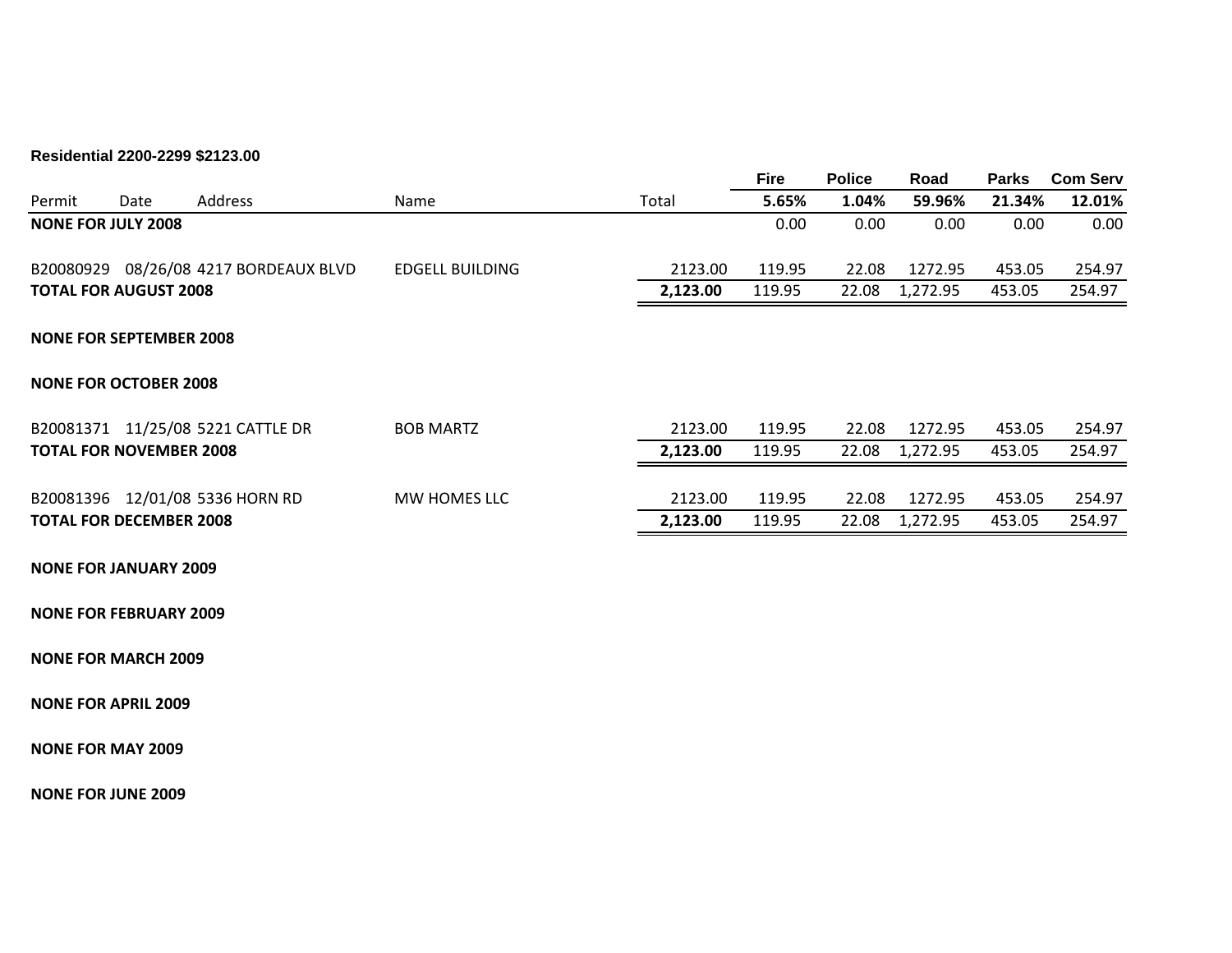# **Residential 2300-2399 \$2156.00**

|                                |      |                            |                              |          | <b>Fire</b> | <b>Police</b> | Road     | <b>Parks</b> | <b>Com Serv</b> |
|--------------------------------|------|----------------------------|------------------------------|----------|-------------|---------------|----------|--------------|-----------------|
| Permit                         | Date | Address                    | Name                         | Total    | 5.71%       | 1.02%         | 60.43%   | 21.01%       | 11.83%          |
| B20080733                      |      | 07/02/08 5209 CATTLE DR    | MARTZ, BOB                   | 2156.00  | 123.11      | 21.99         | 1302.87  | 452.98       | 255.05          |
| <b>TOTAL FOR JULY 2008</b>     |      |                            |                              | 2,156.00 | 123.11      | 21.99         | 1,302.87 | 452.98       | 255.05          |
| <b>NONE FOR AUGUST 2008</b>    |      |                            |                              |          |             |               |          |              |                 |
| <b>NONE FOR SEPTEMBER 2008</b> |      |                            |                              |          |             |               |          |              |                 |
| <b>NONE FOR OCTOBER 2008</b>   |      |                            |                              |          |             |               |          |              |                 |
| <b>NONE FOR NOVEMBER 2008</b>  |      |                            |                              |          |             |               |          |              |                 |
| B20081404                      |      | 12/02/08 5240 HORN ROAD    | <b>BLUE SKY CONSTRUCTION</b> | 2156.00  | 123.11      | 21.99         | 1302.87  | 452.98       | 255.05          |
| <b>TOTAL FOR DECEMBER 2008</b> |      |                            |                              | 2,156.00 | 123.11      | 21.99         | 1,302.87 | 452.98       | 255.05          |
| <b>NONE FOR JANUARY 2009</b>   |      |                            |                              |          |             |               |          |              |                 |
| B20081053                      |      | 09/29/08 2716 WOODLAND AVE | <b>MCMAHON CONSTRUCTION</b>  | 214.00   | 12.22       | 2.18          | 129.32   | 44.96        | 25.32           |
| <b>TOTAL FOR FEBRUARY 2009</b> |      |                            |                              | 214.00   | 12.22       | 2.18          | 129.32   | 44.96        | 25.32           |
| <b>NONE FOR MARCH 2009</b>     |      |                            |                              |          |             |               |          |              |                 |
| B20090212                      |      | 04/07/09 2604 RODERICK WAY | <b>HOYT HOMES</b>            | 2156.00  | 123.11      | 21.99         | 1302.87  | 452.98       | 255.05          |
| <b>TOTAL FOR APRIL 2009</b>    |      |                            |                              | 2,156.00 | 123.11      | 21.99         | 1,302.87 | 452.98       | 255.05          |
| B20080912                      |      | 05/26/09 714 BEVERLY AVE   | HESS, ERIK                   | 886.00   | 50.59       | 9.04          | 535.41   | 186.15       | 104.81          |
| <b>TOTAL FOR MAY 2009</b>      |      |                            |                              | 886.00   | 50.59       | 9.04          | 535.41   | 186.15       | 104.81          |
|                                |      |                            |                              |          |             |               |          |              |                 |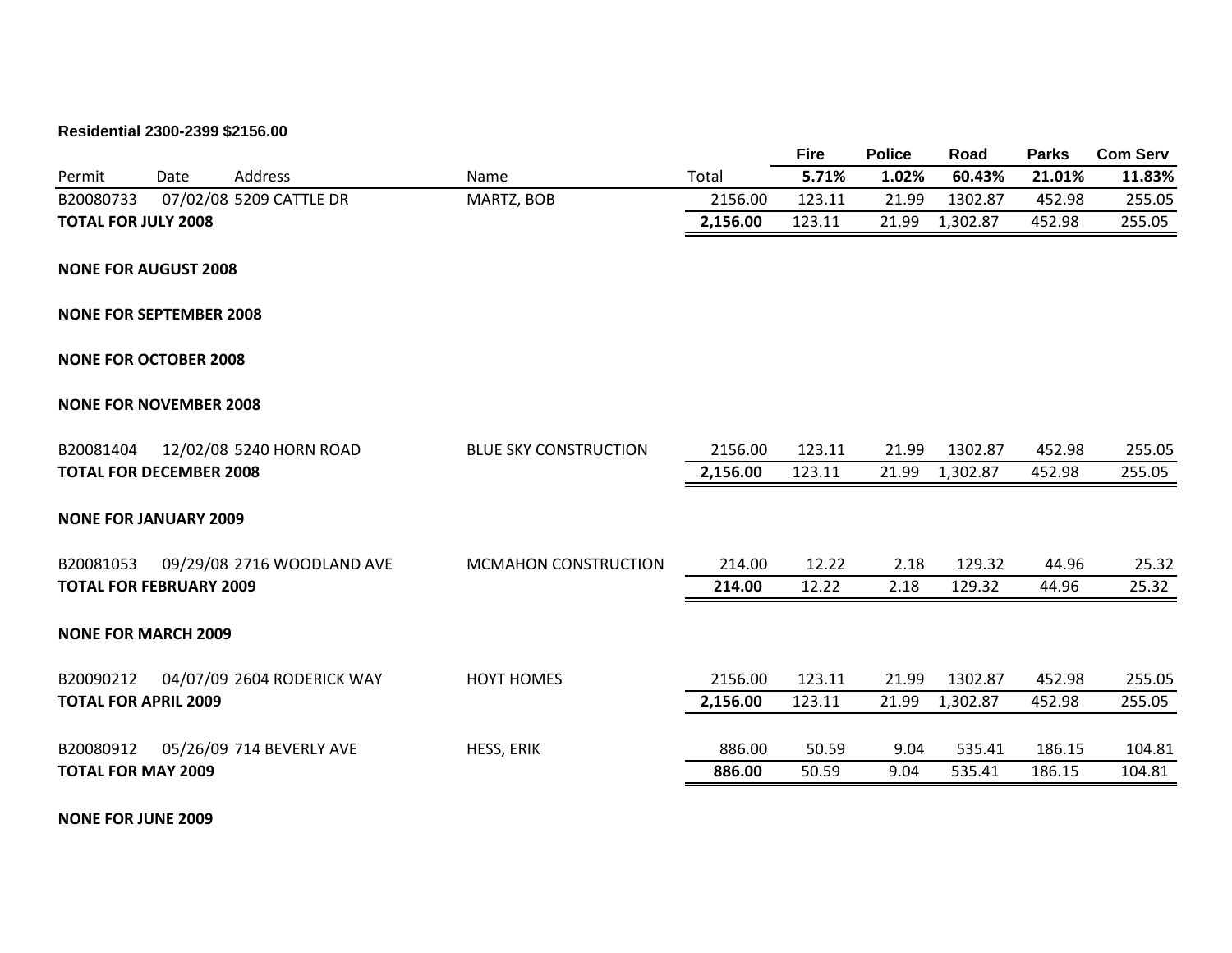### **Residential 2400-2499 \$2188.00**

|                              |      |                         |                                        |           | <b>Fire</b> | <b>Police</b> | Road      | <b>Parks</b> | <b>Com Serv</b> |
|------------------------------|------|-------------------------|----------------------------------------|-----------|-------------|---------------|-----------|--------------|-----------------|
| Permit                       | Date | Address                 | Name                                   | Total     | 5.77%       | 1.05%         | 60.83%    | 20.70%       | 11.65%          |
| <b>NONE FOR JULY 2008</b>    |      |                         |                                        |           | 0.00        | $0.00\,$      | 0.00      | 0.00         | 0.00            |
|                              |      |                         |                                        |           |             |               |           |              |                 |
| B20080662                    |      | 08/18/08 717 JACKSON ST | SULLIVAN, THOMAS & VIRGINIA            | (2104.00) | (121.40)    | (22.09)       | (1279.86) | (435.53)     | (245.12)        |
| B20080662                    |      | 08/18/08 717 JACKSON ST | <b>SULLIVAN, THOMAS &amp; VIRGINIA</b> | 2104.00   | 121.40      | 22.09         | 1279.86   | 435.53       | 245.12          |
| B20080662                    |      | 08/18/08 717 JACKSON ST | SULLIVAN, THOMAS & VIRGINIA            | 2104.00   | 121.40      | 22.09         | 1279.86   | 435.53       | 245.12          |
| <b>TOTAL FOR AUGUST 2008</b> |      |                         |                                        | 2,104.00  | 121.40      | 22.09         | 1,279.86  | 435.53       | 245.12          |

## **NONE FOR SEPTEMBER 2008**

### **NONE FOR OCTOBER 2008**

#### **NONE FOR NOVEMBER 2008**

#### **NONE FOR DECEMBER 2008**

## **NONE FOR JANUARY 2009**

#### **NONE FOR FEBRUARY 2009**

|                             | B20080912 03/13/09 714 BEVERLY AVE | <b>HESS, ERIK</b> | 2188.00    | 126.25  | 22.97 | 1330.96         | 452.92                   | 254.90  |
|-----------------------------|------------------------------------|-------------------|------------|---------|-------|-----------------|--------------------------|---------|
|                             | B20080912 03/13/09 714 BEVERLY AVE | <b>HESS, ERIK</b> | $-2188.00$ | -126.25 |       | -22.97 -1330.96 | -452.92                  | -254.90 |
| <b>TOTAL FOR MARCH 2009</b> |                                    |                   |            |         |       |                 | $\overline{\phantom{0}}$ |         |

#### **NONE FOR APRIL 2009**

#### **NONE FOR MAY 2009**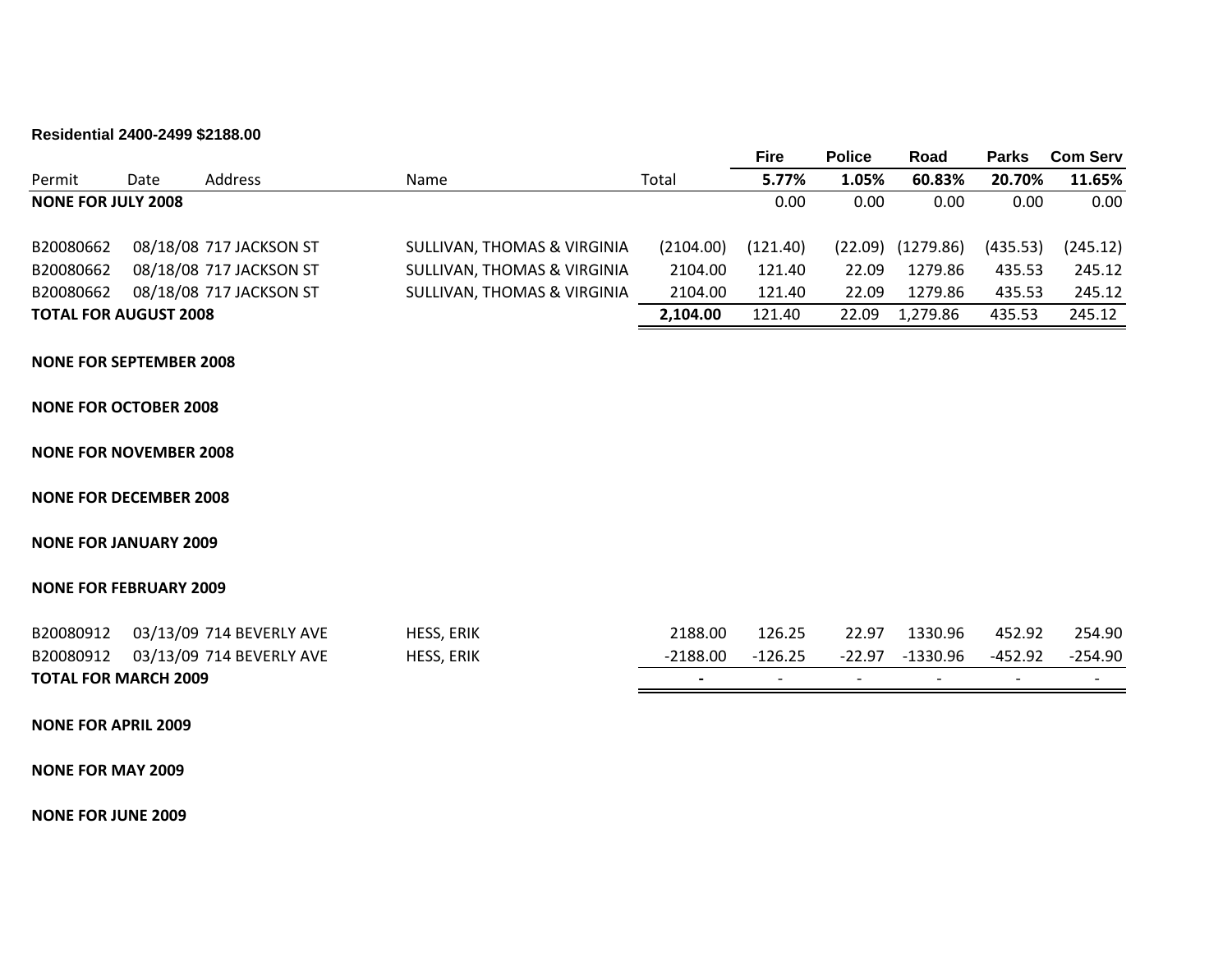# **Residential 2500-2599 \$2261.00**

|           |                                |                               |                             |          | <b>Fire</b> | <b>Police</b> | Road     | <b>Parks</b> | <b>Com Serv</b> |
|-----------|--------------------------------|-------------------------------|-----------------------------|----------|-------------|---------------|----------|--------------|-----------------|
| Permit    | Date                           | Address                       | Name                        | Total    | 5.66%       | 1.02%         | 60.11%   | 21.27%       | 11.94%          |
|           | <b>NONE FOR JULY 2008</b>      |                               |                             |          |             |               |          |              |                 |
|           | <b>NONE FOR AUGUST 2008</b>    |                               |                             |          |             |               |          |              |                 |
|           | <b>NONE FOR SEPTEMBER 2008</b> |                               |                             |          |             |               |          |              |                 |
| B20081119 |                                | 10/07/08 5381 HORN RD         | <b>LAKE CONSTRUCTION</b>    | 2261.00  | 127.97      | 23.06         | 1359.09  | 480.91       | 269.96          |
|           | <b>TOTAL FOR OCTOBER 2008</b>  |                               |                             | 2,261.00 | 127.97      | 23.06         | 1,359.09 | 480.91       | 269.96          |
|           | <b>NONE FOR NOVEMBER 2008</b>  |                               |                             |          |             |               |          |              |                 |
|           | <b>NONE FOR DECEMBER 2008</b>  |                               |                             |          |             |               |          |              |                 |
| B20081446 |                                | 01/05/09 5233 CATTLE DR       | <b>PRONGHORN PROPERTIES</b> | 2261.00  | 127.97      | 23.06         | 1359.09  | 480.91       | 269.96          |
|           | <b>TOTAL FOR JANUARY 2009</b>  |                               |                             | 2,261.00 | 127.97      | 23.06         | 1,359.09 | 480.91       | 269.96          |
|           | <b>NONE FOR FEBRUARY 2009</b>  |                               |                             |          |             |               |          |              |                 |
|           | <b>NONE FOR MARCH 2009</b>     |                               |                             |          |             |               |          |              |                 |
| B20090124 |                                | 04/14/09 677 ANGLERS BEND WAY | CANYON RIVER DEVELOPMENT    | 2261.00  | 127.97      | 23.06         | 1359.09  | 480.91       | 269.96          |
|           | <b>TOTAL FOR APRIL 2009</b>    |                               |                             | 2,261.00 | 127.97      | 23.06         | 1,359.09 | 480.91       | 269.96          |
|           | <b>NONE FOR MAY 2009</b>       |                               |                             |          |             |               |          |              |                 |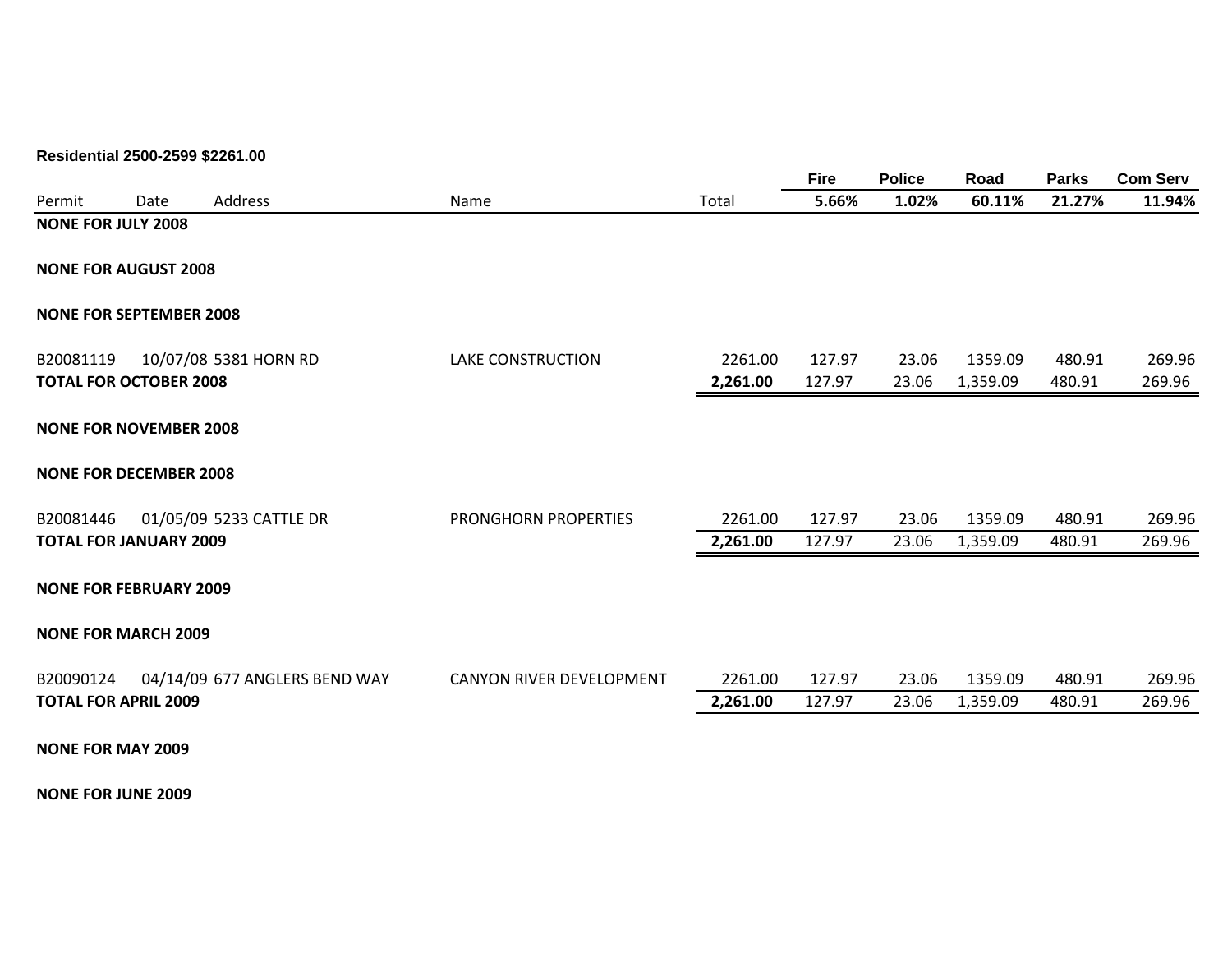# **Residential 2600-2699 \$2292.00**

|           |                                |                               |                          |          | <b>Fire</b> | <b>Police</b> | Road     | <b>Parks</b> | <b>Com Serv</b> |
|-----------|--------------------------------|-------------------------------|--------------------------|----------|-------------|---------------|----------|--------------|-----------------|
| Permit    | Date                           | Address                       | Name                     | Total    | 5.72%       | 1.05%         | 60.46%   | 20.99%       | 11.78%          |
|           | <b>NONE FOR JULY 2008</b>      |                               |                          |          |             |               |          |              |                 |
|           |                                |                               |                          |          |             |               |          |              |                 |
|           | <b>NONE FOR AUGUST 2008</b>    |                               |                          |          |             |               |          |              |                 |
|           |                                |                               |                          |          |             |               |          |              |                 |
|           | <b>NONE FOR SEPTEMBER 2008</b> |                               |                          |          |             |               |          |              |                 |
|           | <b>NONE FOR OCTOBER 2008</b>   |                               |                          |          |             |               |          |              |                 |
|           |                                |                               |                          |          |             |               |          |              |                 |
| B20081251 |                                | 11/19/08 789 ANGLERS BEND WAY | CANYON RIVER DEVELOPMENT | 2292.00  | 131.10      | 24.07         | 1385.74  | 481.09       | 270.00          |
|           | <b>TOTAL FOR NOVEMBER 2008</b> |                               |                          | 2,292.00 | 131.10      | 24.07         | 1,385.74 | 481.09       | 270.00          |
|           |                                |                               |                          |          |             |               |          |              |                 |
|           | <b>NONE FOR DECEMBER 2008</b>  |                               |                          |          |             |               |          |              |                 |
|           |                                |                               |                          |          |             |               |          |              |                 |
|           | <b>NONE FOR JANUARY 2009</b>   |                               |                          |          |             |               |          |              |                 |
|           | <b>NONE FOR FEBRUARY 2009</b>  |                               |                          |          |             |               |          |              |                 |
|           |                                |                               |                          |          |             |               |          |              |                 |
|           | <b>NONE FOR MARCH 2009</b>     |                               |                          |          |             |               |          |              |                 |
|           |                                |                               |                          |          |             |               |          |              |                 |
|           | <b>NONE FOR APRIL 2009</b>     |                               |                          |          |             |               |          |              |                 |
|           | <b>NONE FOR MAY 2009</b>       |                               |                          |          |             |               |          |              |                 |
|           |                                |                               |                          |          |             |               |          |              |                 |
|           | <b>NONE FOR JUNE 2009</b>      |                               |                          |          |             |               |          |              |                 |
|           |                                |                               |                          |          |             |               |          |              |                 |
|           |                                |                               |                          |          |             |               |          |              |                 |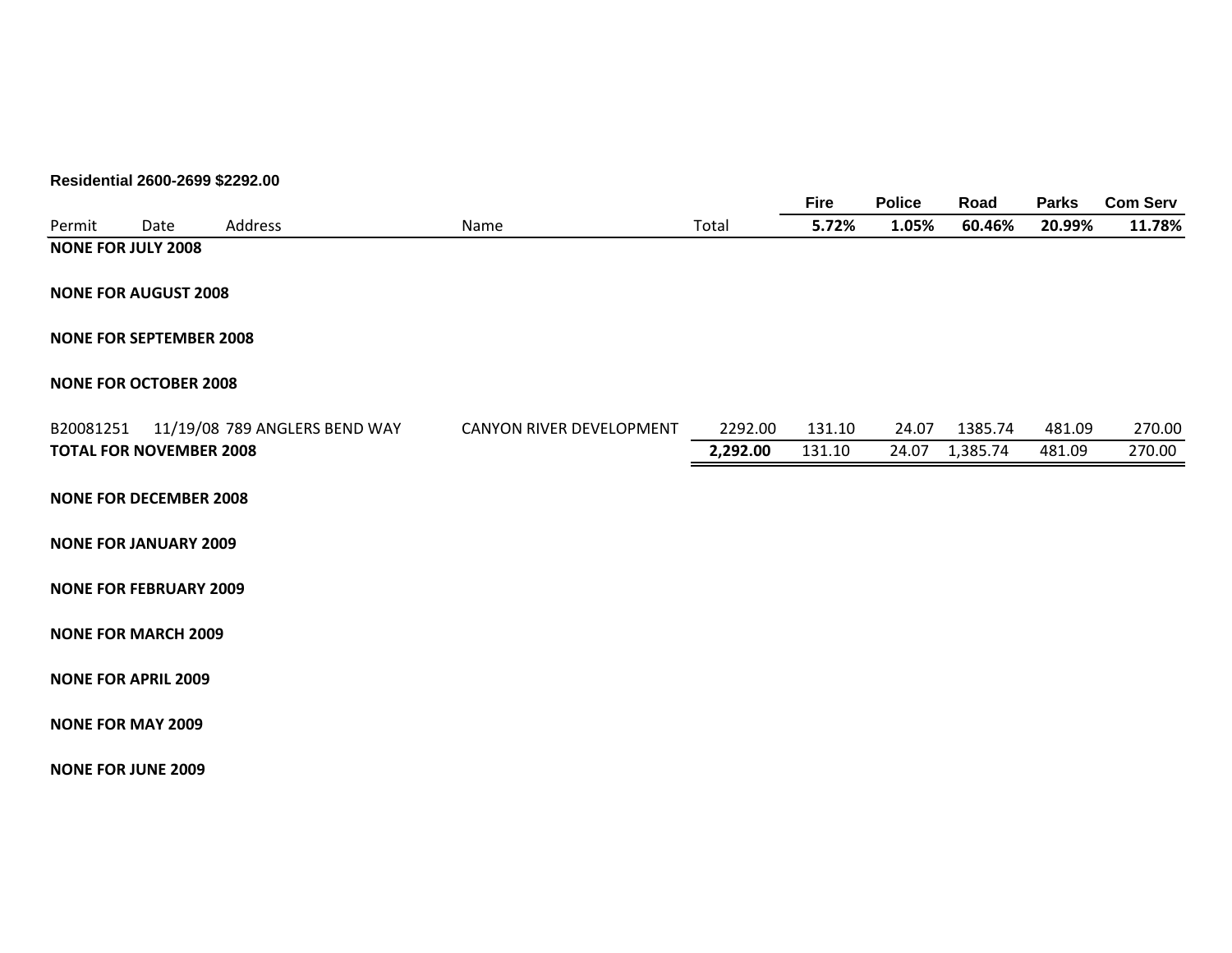# **Residential 2700-2799 \$2319.00**

|                                |      |                          |                        |          | <b>Fire</b> | <b>Police</b> | Road     | <b>Parks</b> | <b>Com Serv</b> |
|--------------------------------|------|--------------------------|------------------------|----------|-------------|---------------|----------|--------------|-----------------|
| Permit                         | Date | Address                  | Name                   | Total    | 5.74%       | 1.03%         | 60.85%   | 20.74%       | 11.64%          |
| <b>NONE FOR JULY 2008</b>      |      |                          |                        |          |             |               |          |              |                 |
|                                |      |                          |                        |          |             |               |          |              |                 |
| <b>NONE FOR AUGUST 2008</b>    |      |                          |                        |          |             |               |          |              |                 |
| <b>NONE FOR SEPTEMBER 2008</b> |      |                          |                        |          |             |               |          |              |                 |
|                                |      |                          |                        |          |             |               |          |              |                 |
| B20081134                      |      | 10/07/08 4014 GALWAY AVE | <b>EDGELL BUILDING</b> | 2319.00  | 133.11      | 23.89         | 1411.11  | 480.96       | 269.93          |
| <b>TOTAL FOR OCTOBER 2008</b>  |      |                          |                        | 2,319.00 | 133.11      | 23.89         | 1,411.11 | 480.96       | 269.93          |
|                                |      |                          |                        |          |             |               |          |              |                 |
| <b>NONE FOR NOVEMBER 2008</b>  |      |                          |                        |          |             |               |          |              |                 |
|                                |      |                          |                        |          |             |               |          |              |                 |
| <b>NONE FOR DECEMBER 2008</b>  |      |                          |                        |          |             |               |          |              |                 |
| <b>NONE FOR JANUARY 2009</b>   |      |                          |                        |          |             |               |          |              |                 |
|                                |      |                          |                        |          |             |               |          |              |                 |
| <b>NONE FOR FEBRUARY 2009</b>  |      |                          |                        |          |             |               |          |              |                 |
|                                |      |                          |                        |          |             |               |          |              |                 |
| <b>NONE FOR MARCH 2009</b>     |      |                          |                        |          |             |               |          |              |                 |
| <b>NONE FOR APRIL 2009</b>     |      |                          |                        |          |             |               |          |              |                 |
|                                |      |                          |                        |          |             |               |          |              |                 |
| <b>NONE FOR MAY 2009</b>       |      |                          |                        |          |             |               |          |              |                 |
|                                |      |                          |                        |          |             |               |          |              |                 |
| <b>NONE FOR JUNE 2009</b>      |      |                          |                        |          |             |               |          |              |                 |
|                                |      |                          |                        |          |             |               |          |              |                 |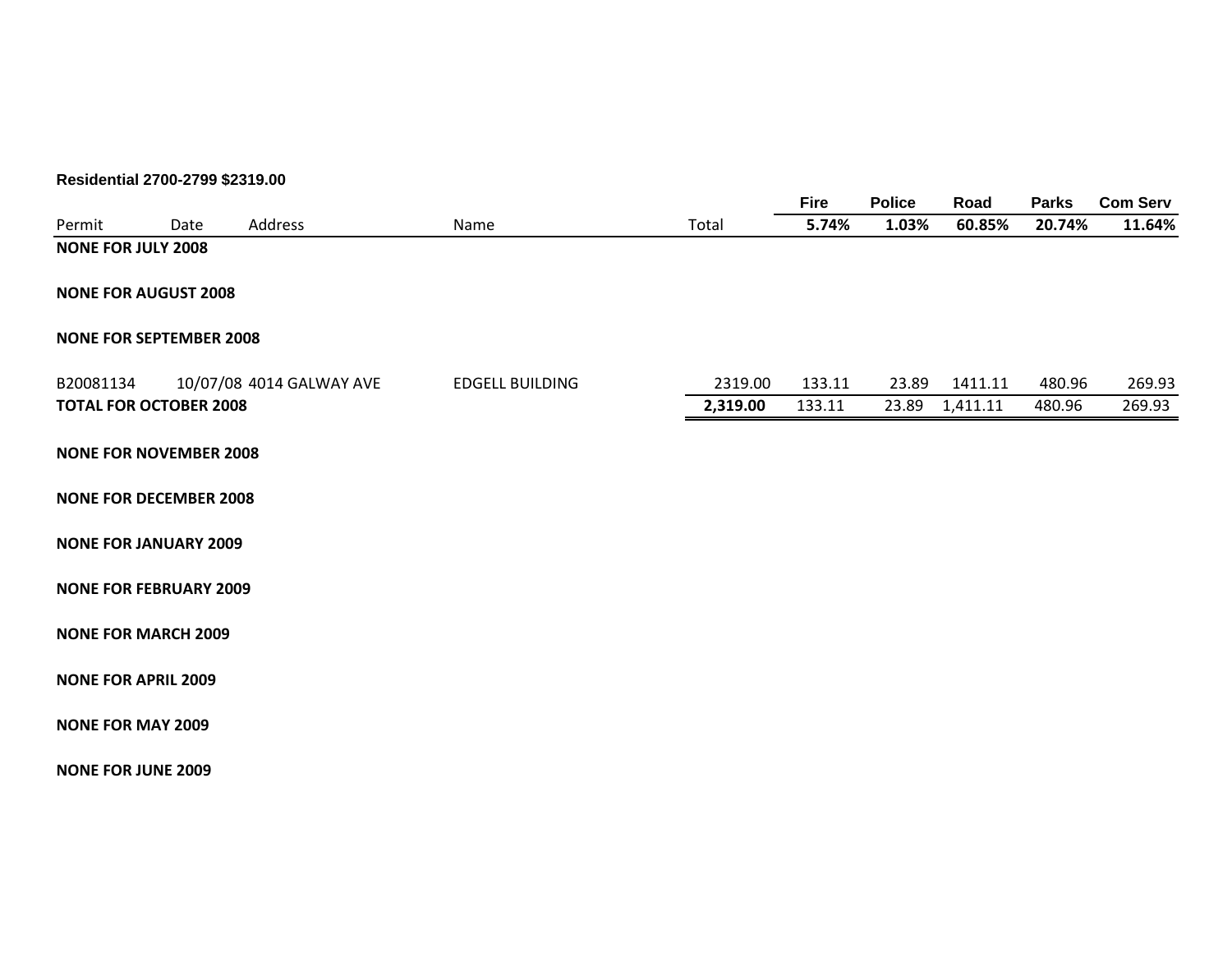# **Residential 2800-2899 \$2348.00**

|                                |      |                             |                                |          | <b>Fire</b> | <b>Police</b> | Road     | <b>Parks</b> | <b>Com Serv</b> |
|--------------------------------|------|-----------------------------|--------------------------------|----------|-------------|---------------|----------|--------------|-----------------|
| Permit                         | Date | Address                     | Name                           | Total    | 5.79%       | 1.06%         | 61.16%   | 20.49%       | 11.50%          |
| <b>NONE FOR JULY 2008</b>      |      |                             |                                |          |             |               |          |              |                 |
| B20080295                      |      | 08/07/08 2127 B NORTH AVE W | <b>BURMEISTER CONSTRUCTION</b> | 2348.00  | 135.95      | 24.89         | 1436.04  | 481.11       | 270.02          |
| B20080294                      |      | 08/07/08 2127 A NORTH AVE W | DIFORT, DAVID                  | 2348.00  | 135.95      | 24.89         | 1436.04  | 481.11       | 270.02          |
| <b>TOTAL FOR AUGUST 2008</b>   |      |                             |                                | 4,696.00 | 271.90      | 49.78         | 2,872.07 | 962.21       | 540.04          |
| <b>NONE FOR SEPTEMBER 2008</b> |      |                             |                                |          |             |               |          |              |                 |
| <b>NONE FOR OCTOBER 2008</b>   |      |                             |                                |          |             |               |          |              |                 |
| <b>NONE FOR NOVEMBER 2008</b>  |      |                             |                                |          |             |               |          |              |                 |
| <b>NONE FOR DECEMBER 2008</b>  |      |                             |                                |          |             |               |          |              |                 |
| <b>NONE FOR JANUARY 2009</b>   |      |                             |                                |          |             |               |          |              |                 |
| <b>NONE FOR FEBRUARY 2009</b>  |      |                             |                                |          |             |               |          |              |                 |
| <b>NONE FOR MARCH 2009</b>     |      |                             |                                |          |             |               |          |              |                 |
| <b>NONE FOR APRIL 2009</b>     |      |                             |                                |          |             |               |          |              |                 |
| <b>NONE FOR MAY 2009</b>       |      |                             |                                |          |             |               |          |              |                 |
| <b>NONE FOR JUNE 2009</b>      |      |                             |                                |          |             |               |          |              |                 |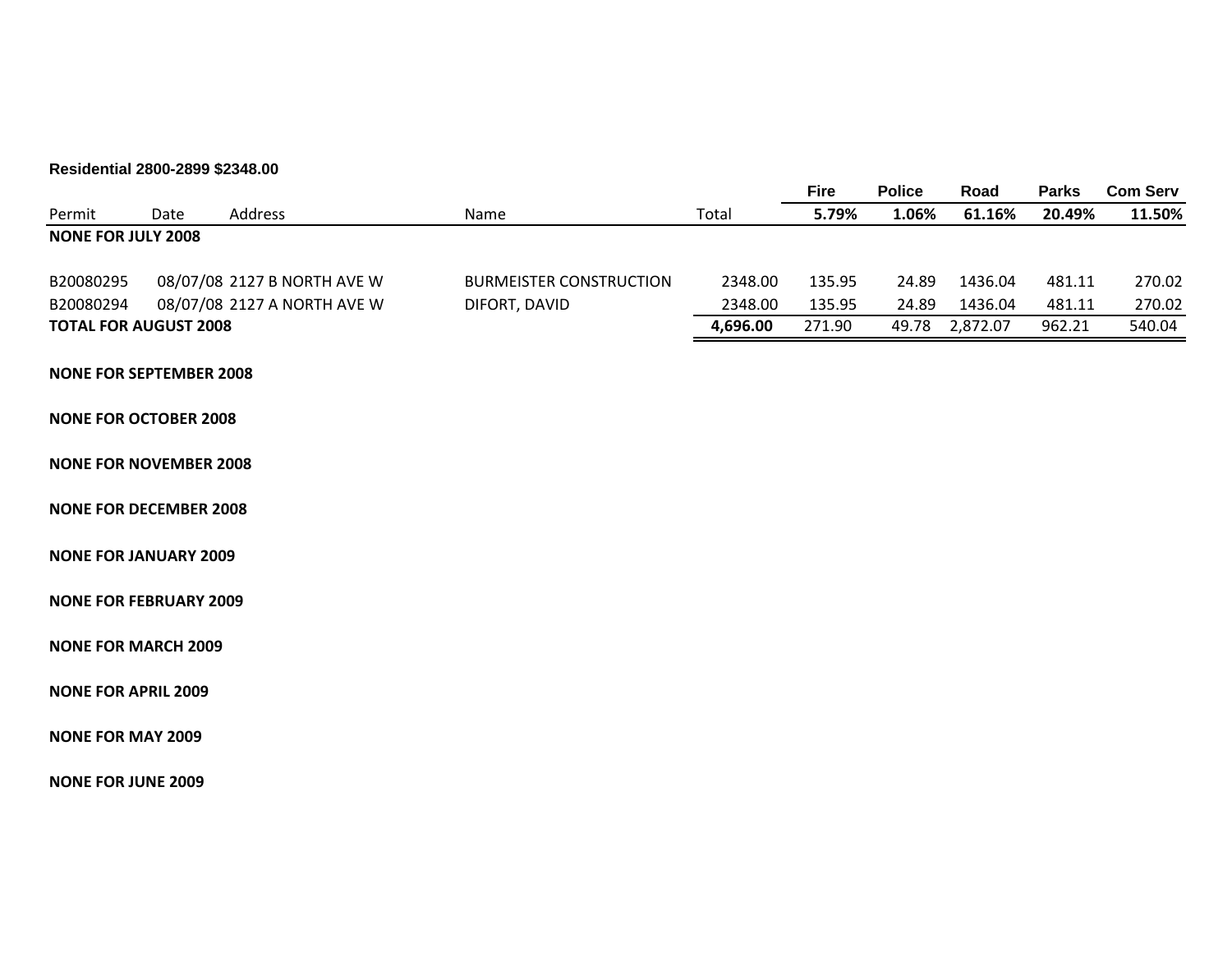# **Residential 2900-2999 \$2373.00**

|                                |      |                            |                                                        |          | <b>Fire</b> | <b>Police</b> | Road           | <b>Parks</b> | <b>Com Serv</b> |
|--------------------------------|------|----------------------------|--------------------------------------------------------|----------|-------------|---------------|----------------|--------------|-----------------|
| Permit                         | Date | Address                    | Name                                                   | Total    | 5.82%       | 1.05%         | 61.48%         | 20.27%       | 11.38%          |
| B20080622                      |      | 07/09/08 3109 CUMMINS WAY  | <b>RED DOG CONSTRUCTION</b>                            | 2373.00  | 138.11      | 24.92         | 1458.91        | 481.01       | 270.05          |
| <b>TOTAL FOR JULY 2008</b>     |      |                            |                                                        | 2,373.00 | 138.11      | 24.92         | 1,458.91       | 481.01       | 270.05          |
| <b>NONE FOR AUGUST 2008</b>    |      |                            |                                                        |          |             |               |                |              |                 |
| <b>NONE FOR SEPTEMBER 2008</b> |      |                            |                                                        |          |             |               |                |              |                 |
| B20081219                      |      | 10/10/08 1719 TRAYNOR DR   | SHELTER WEST                                           | 2373.00  | 138.11      | 24.92         | 1458.91        | 481.01       | 270.05          |
| <b>TOTAL FOR OCTOBER 2008</b>  |      |                            |                                                        | 2,373.00 | 138.11      | 24.92         | 1,458.91       | 481.01       | 270.05          |
| B20081261                      |      | 11/10/08 1641 ANGELINA WAY | <b>BRIDGER CONTRACTING</b>                             | 2373.00  | 138.11      | 24.92         | 1458.91        | 481.01       | 270.05          |
| B20081249                      |      | 11/10/08 5301 HORN ROAD    | <b>BUILT WELL CONSTRUCTION</b>                         | 2373.00  | 138.11      | 24.92         | 1458.91        | 481.01       | 270.05          |
| <b>TOTAL FOR NOVEMBER 2008</b> |      |                            |                                                        | 4,746.00 | 276.22      | 49.83         | 2,917.83       | 962.01       | 540.09          |
| <b>NONE FOR DECEMBER 2008</b>  |      |                            |                                                        |          |             |               |                |              |                 |
| <b>NONE FOR JANUARY 2009</b>   |      |                            |                                                        |          |             |               |                |              |                 |
| <b>NONE FOR FEBRUARY 2009</b>  |      |                            |                                                        |          |             |               |                |              |                 |
| <b>NONE FOR MARCH 2009</b>     |      |                            |                                                        |          |             |               |                |              |                 |
| <b>NONE FOR APRIL 2009</b>     |      |                            |                                                        |          |             |               |                |              |                 |
| <b>NONE FOR MAY 2009</b>       |      |                            |                                                        |          |             |               |                |              |                 |
| B20090512                      |      |                            | 06/25/09 709 ANGLERS BEND WAY CANYON RIVER DEVELOPMENT | 2373.00  | 138.11      | 24.92         | 1458.91        | 481.01       | 270.05          |
| <b>TOTAL FOR JUNE 2009</b>     |      |                            |                                                        | 2,373.00 | 138.11      |               | 24.92 1,458.91 | 481.01       | 270.05          |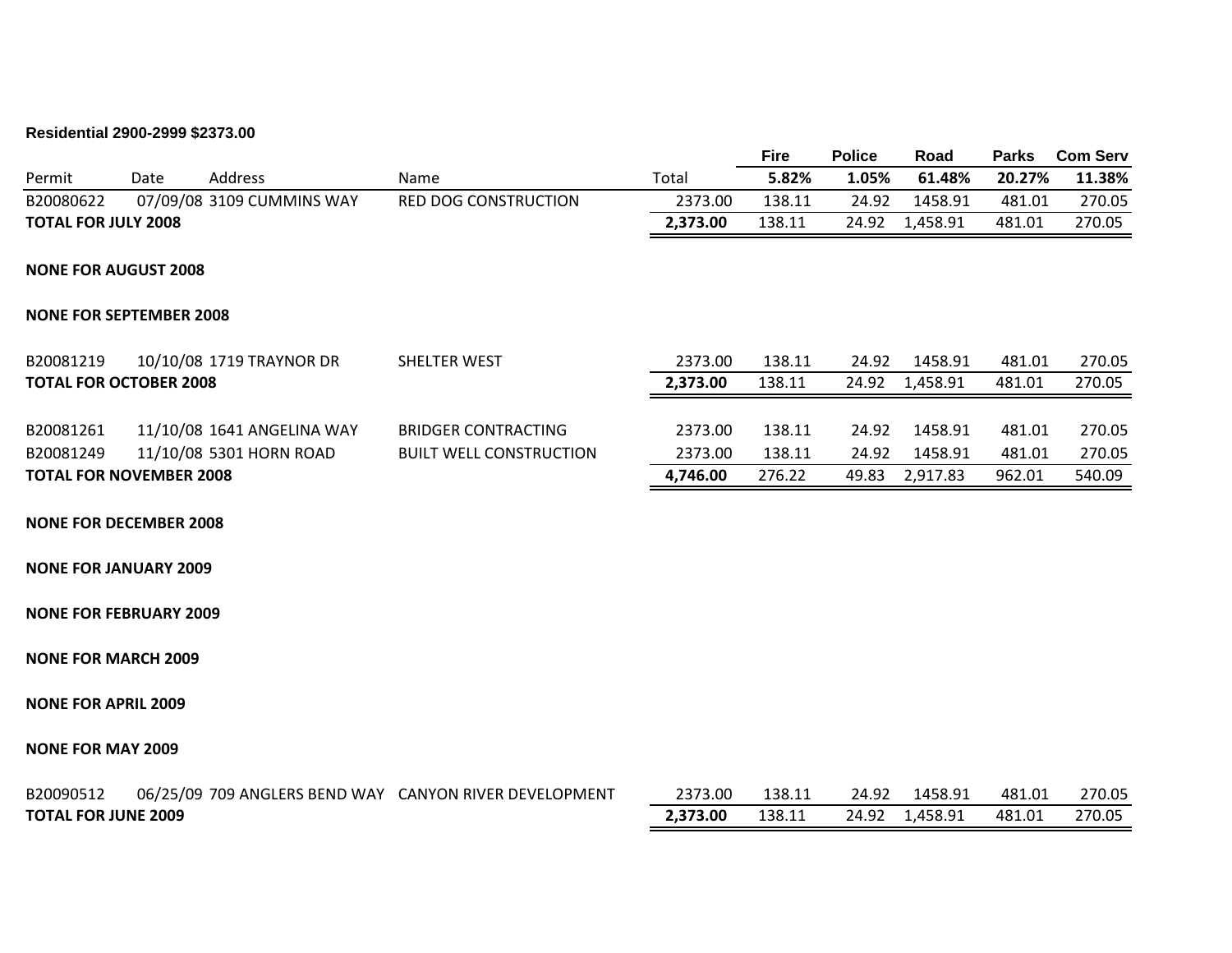# **Residential 3000-3099 \$2399.00**

|           |                                |                               |                   |          | <b>Fire</b> | <b>Police</b> | Road     | <b>Parks</b> | <b>Com Serv</b> |
|-----------|--------------------------------|-------------------------------|-------------------|----------|-------------|---------------|----------|--------------|-----------------|
| Permit    | Date                           | Address                       | Name              | Total    | 5.84%       | 1.04%         | 61.82%   | 20.05%       | 11.25%          |
| B20080734 |                                | 07/25/08 726 ANGLERS BEND WAY | CANYON RIVER DEV. | 2399.00  | 140.10      | 24.95         | 1483.06  | 481.00       | 269.89          |
|           | <b>TOTAL FOR JULY 2008</b>     |                               |                   | 2,399.00 | 140.10      | 24.95         | 1,483.06 | 481.00       | 269.89          |
|           | <b>NONE FOR AUGUST 2008</b>    |                               |                   |          |             |               |          |              |                 |
|           | <b>NONE FOR SEPTEMBER 2008</b> |                               |                   |          |             |               |          |              |                 |
|           | <b>NONE FOR OCTOBER 2008</b>   |                               |                   |          |             |               |          |              |                 |
|           | <b>NONE FOR NOVEMBER 2008</b>  |                               |                   |          |             |               |          |              |                 |
|           | <b>NONE FOR DECEMBER 2008</b>  |                               |                   |          |             |               |          |              |                 |
|           | <b>NONE FOR JANUARY 2009</b>   |                               |                   |          |             |               |          |              |                 |
|           | <b>NONE FOR FEBRUARY 2009</b>  |                               |                   |          |             |               |          |              |                 |
|           | <b>NONE FOR MARCH 2009</b>     |                               |                   |          |             |               |          |              |                 |
|           | <b>NONE FOR APRIL 2009</b>     |                               |                   |          |             |               |          |              |                 |
|           | <b>NONE FOR MAY 2009</b>       |                               |                   |          |             |               |          |              |                 |
|           | <b>NONE FOR JUNE 2009</b>      |                               |                   |          |             |               |          |              |                 |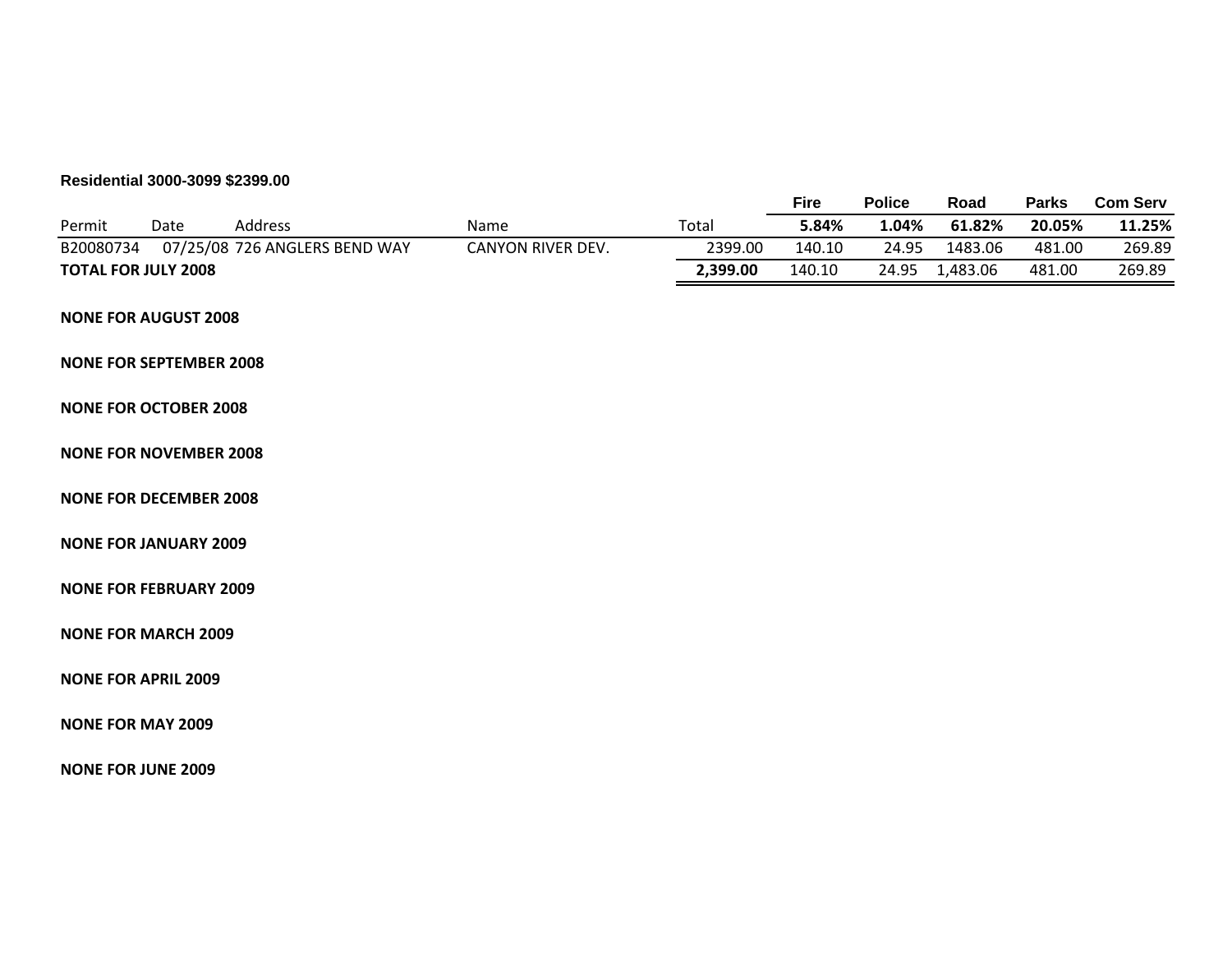# **Residential >3200 \$2424.00**

|                                 |          |                                      |                                |          | <b>Fire</b> | <b>Police</b> | Road     | <b>Parks</b> | <b>Com Serv</b> |
|---------------------------------|----------|--------------------------------------|--------------------------------|----------|-------------|---------------|----------|--------------|-----------------|
| Permit                          | Date     | Address                              | Name                           | Total    | 5.86%       | 1.07%         | 62.09%   | 19.84%       | 11.14%          |
| B20080748                       |          | 07/18/08 5368 HORN ROAD              | MW HOMES LLC                   | 2424.00  | 142.05      | 25.94         | 1505.06  | 480.92       | 270.03          |
| <b>TOTAL FOR JULY 2008</b>      |          |                                      |                                | 2,424.00 | 142.05      | 25.94         | 1,505.06 | 480.92       | 270.03          |
| <b>NONE FOR AUGUST 2008</b>     |          |                                      |                                |          |             |               |          |              |                 |
|                                 |          | B20080776 09/09/08 1224 HUNTER LANE  | DUNAWAY, DENTYN                | 2424.00  | 142.05      | 25.94         | 1505.06  | 480.92       | 270.03          |
| <b>TOTAL FOR SEPTEMBER 2008</b> |          |                                      |                                | 2,424.00 | 142.05      | 25.94         | 1,505.06 | 480.92       | 270.03          |
| B20080804                       |          | 10/02/08 2960 ST THOMAS DR           | <b>WORNATH CUSTOM HOMES</b>    | 2424.00  | 142.05      | 25.94         | 1505.06  | 480.92       | 270.03          |
| B20071760                       |          | 10/06/08 1219 LOLO ST                | <b>BTW INC</b>                 | 939.00   | 55.03       | 10.05         | 583.03   | 186.30       | 104.60          |
| <b>TOTAL FOR OCTOBER 2008</b>   |          |                                      |                                | 3,363.00 | 197.07      | 35.98         | 2,088.09 | 667.22       | 374.64          |
| B20081353                       |          | 11/12/08 3215 CUMMINS WAY            | MATTHEWS, MIKE AND CAROL       | 2424.00  | 142.05      | 25.94         | 1505.06  | 480.92       | 270.03          |
| B20081271                       | 11/12/08 |                                      | CANYON RIVER DEVELOPMENT       | 2424.00  | 142.05      | 25.94         | 1505.06  | 480.92       | 270.03          |
| <b>TOTAL FOR NOVEMBER 2008</b>  |          |                                      |                                | 4,848.00 | 284.09      | 51.87         | 3,010.12 | 961.84       | 540.07          |
| <b>NONE FOR DECEMBER 2008</b>   |          |                                      |                                |          |             |               |          |              |                 |
| <b>NONE FOR JANUARY 2009</b>    |          |                                      |                                |          |             |               |          |              |                 |
| <b>NONE FOR FEBRUARY 2009</b>   |          |                                      |                                |          |             |               |          |              |                 |
| <b>NONE FOR MARCH 2009</b>      |          |                                      |                                |          |             |               |          |              |                 |
| B20050549 04/02/09              |          |                                      | <b>KEINBERGER, JON</b>         | 76.00    | 4.45        | 0.81          | 47.19    | 15.08        | 8.47            |
| <b>TOTAL FOR APRIL 2009</b>     |          |                                      |                                | 76.00    | 4.45        | 0.81          | 47.19    | 15.08        | 8.47            |
|                                 |          | B20090277 05/15/09 1541 ANGELINA WAY | <b>BRIDGER CONTRACTING LLC</b> | 2424.00  | 142.05      | 25.94         | 1505.06  | 480.92       | 270.03          |
| <b>TOTAL FOR MAY 2009</b>       |          |                                      |                                | 2,424.00 | 142.05      | 25.94         | 1,505.06 | 480.92       | 270.03          |
|                                 |          |                                      |                                |          |             |               |          |              |                 |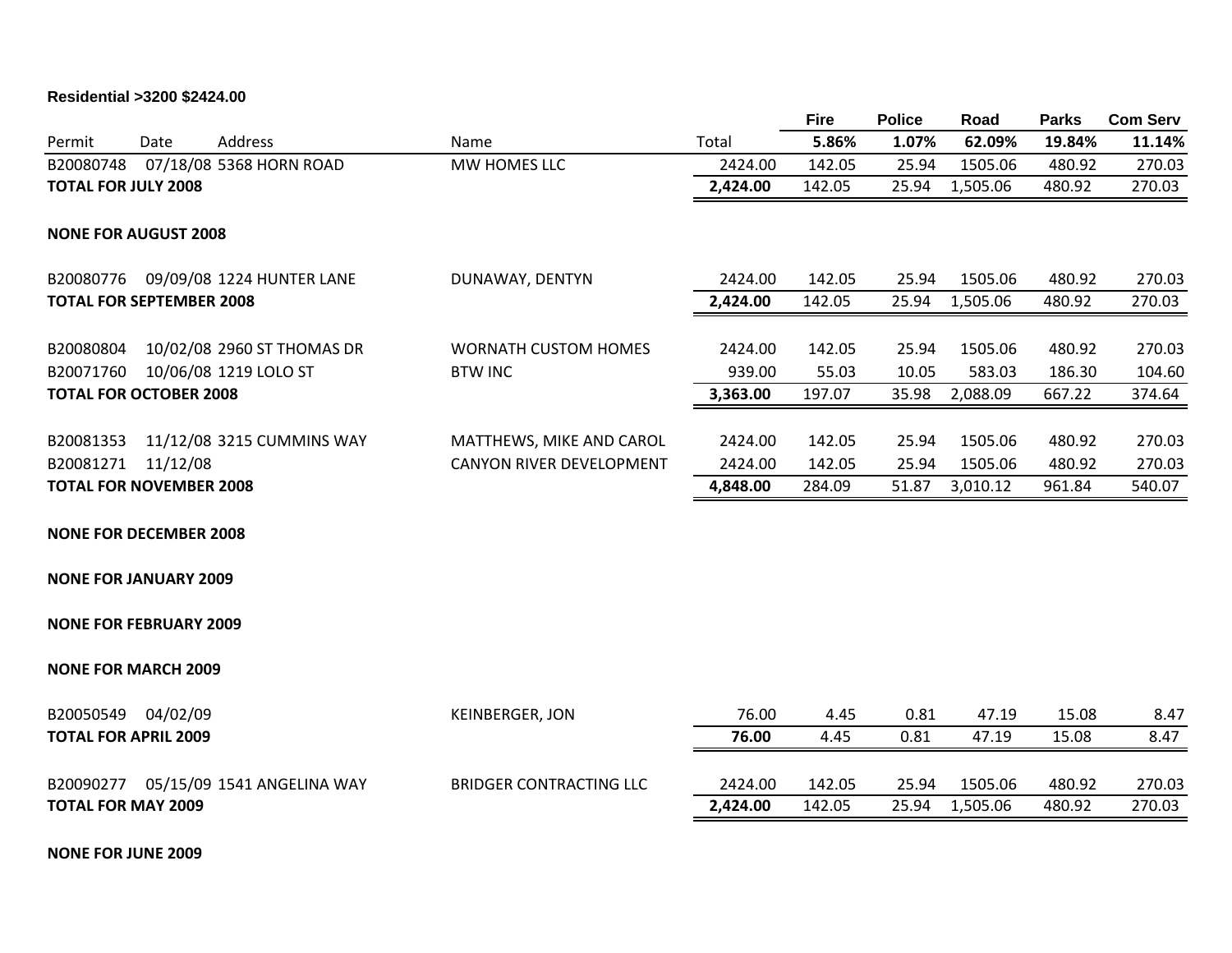# **Residential All other housing Duplex \$1262.00 per unit**

|                            |                                 |                                |                                |            | <b>Fire</b> | <b>Police</b> | Road       | <b>Parks</b> | <b>Com Serv</b> |
|----------------------------|---------------------------------|--------------------------------|--------------------------------|------------|-------------|---------------|------------|--------------|-----------------|
| Permit                     | Date                            | Address                        | Name                           | Total      | 5.47%       | 1.03%         | 58.08%     | 22.66%       | 12.76%          |
| B20080641                  | 06/30/08                        |                                | <b>DKG PROPERTIES</b>          | 2524.00    | 138.06      | 26.00         | 1465.94    | 571.94       | 322.06          |
| <b>TOTAL FOR JULY 2008</b> |                                 |                                |                                | 2,524.00   | 138.06      | 26.00         | 1,465.94   | 571.94       | 322.06          |
|                            | <b>NONE FOR AUGUST 2008</b>     |                                |                                |            |             |               |            |              |                 |
| B20080761                  |                                 | 09/04/08 2124 S 7TH ST W A & B | PHANTOM CONSTRUCTION           | 2524.00    | 138.06      | 26.00         | 1465.94    | 571.94       | 322.06          |
| B20080950                  |                                 | 09/09/08 934 W PINE ST A & B   | <b>BURMEISTER CONSTRUCTION</b> | 2524.00    | 138.06      | 26.00         | 1465.94    | 571.94       | 322.06          |
| B20080793                  |                                 | 09/10/08 1237 KENSINGTON AVE   | A V BUILDERS LLC               | 10096.00   | 552.25      | 103.99        | 5863.76    | 2287.75      | 1288.25         |
|                            | <b>TOTAL FOR SEPTEMBER 2008</b> |                                |                                | 15,144.00  | 828.38      | 155.98        | 8,795.64   | 3,431.63     | 1,932.37        |
| B20081052                  |                                 | 09/30/08 1850 S 5TH ST W       | <b>MCELMURRY HOMES</b>         | 2524.00    | 138.06      | 26.00         | 1465.94    | 571.94       | 322.06          |
| B20081101                  |                                 | 10/09/08 938 ROLLINS ST        | <b>HOMO HABILIS HOME</b>       | 2524.00    | 138.06      | 26.00         | 1465.94    | 571.94       | 322.06          |
| B20081155                  |                                 | 10/15/08 1301 MONTANA ST       | <b>WALT CHASE CONSTRUCTION</b> | 8436.00    | 461.45      | 86.89         | 4899.63    | 1911.60      | 1076.43         |
| <b>REFUND</b>              |                                 | 10/21/08 2124 S 7TH ST W       | PHANTOM CONSTRUCTION           | $-2524.00$ | $-138.06$   | $-26.00$      | $-1465.94$ | $-571.94$    | $-322.06$       |
|                            | <b>TOTAL FOR OCTOBER 2008</b>   |                                |                                | 10,960.00  | 599.51      | 112.89        | 6,365.57   | 2,483.54     | 1,398.50        |
|                            | <b>NONE FOR NOVEMBER 2008</b>   |                                |                                |            |             |               |            |              |                 |
|                            | <b>NONE FOR DECEMBER 2008</b>   |                                |                                |            |             |               |            |              |                 |
|                            | <b>NONE FOR JANUARY 2009</b>    |                                |                                |            |             |               |            |              |                 |
| B20081191                  |                                 | 02/10/09 A/B BURLINGTON AVE    | <b>MCELMURRY HOMES INC</b>     | 2524.00    | 138.06      | 26.00         | 1465.94    | 571.94       | 322.06          |
| B20081394                  |                                 | 02/24/09 230 CATLIN ST         | <b>BLDG A 5 UNITS</b>          | 6310.00    | 345.16      | 64.99         | 3664.85    | 1429.85      | 805.16          |
| B20081386                  |                                 | 02/26/09 226 CATLIN ST         | <b>BLDG C 26 UNITS</b>         | 32812.20   | 1794.83     | 337.97        | 19057.33   | 7435.24      | 4186.84         |
| B20081393                  |                                 | 02/26/09 220 CATLIN ST         | <b>BLDG B 6 UNITS</b>          | 2010.91    | 110.00      | 20.71         | 1167.94    | 455.67       | 256.59          |
| B20081393                  |                                 | 02/26/09 220 CATLIN ST         | <b>BLDG B 6 UNITS</b>          | 5561.09    | 304.19      | 57.28         | 3229.88    | 1260.14      | 709.60          |
|                            | <b>TOTAL FOR FEBRUARY 2009</b>  |                                |                                | 49,218.20  | 2,692.24    | 506.95        | 28,585.93  | 11,152.84    | 6,280.24        |
|                            | <b>NONE FOR MARCH 2009</b>      |                                |                                |            |             |               |            |              |                 |
| <b>NONE FOR APRIL 2009</b> |                                 |                                |                                |            |             |               |            |              |                 |
| B20080915                  |                                 | 05/27/09 310 A & B INEZ ST     | <b>HUFF CONSTRUCTION</b>       | 2524.00    | 138.06      | 26.00         | 1465.94    | 571.94       | 322.06          |
| <b>TOTAL FOR MAY 2009</b>  |                                 |                                |                                | 2,524.00   | 138.06      | 26.00         | 1,465.94   | 571.94       | 322.06          |
| B20090471                  |                                 | 06/17/09 810 A SCHILLING ST    | MCELMURRY HOMES INC            | 2524.00    | 138.06      | 26.00         | 1465.94    | 571.94       | 322.06          |
| <b>TOTAL FOR JUNE 2009</b> |                                 |                                |                                | 2,524.00   | 138.06      | 26.00         | 1,465.94   | 571.94       | 322.06          |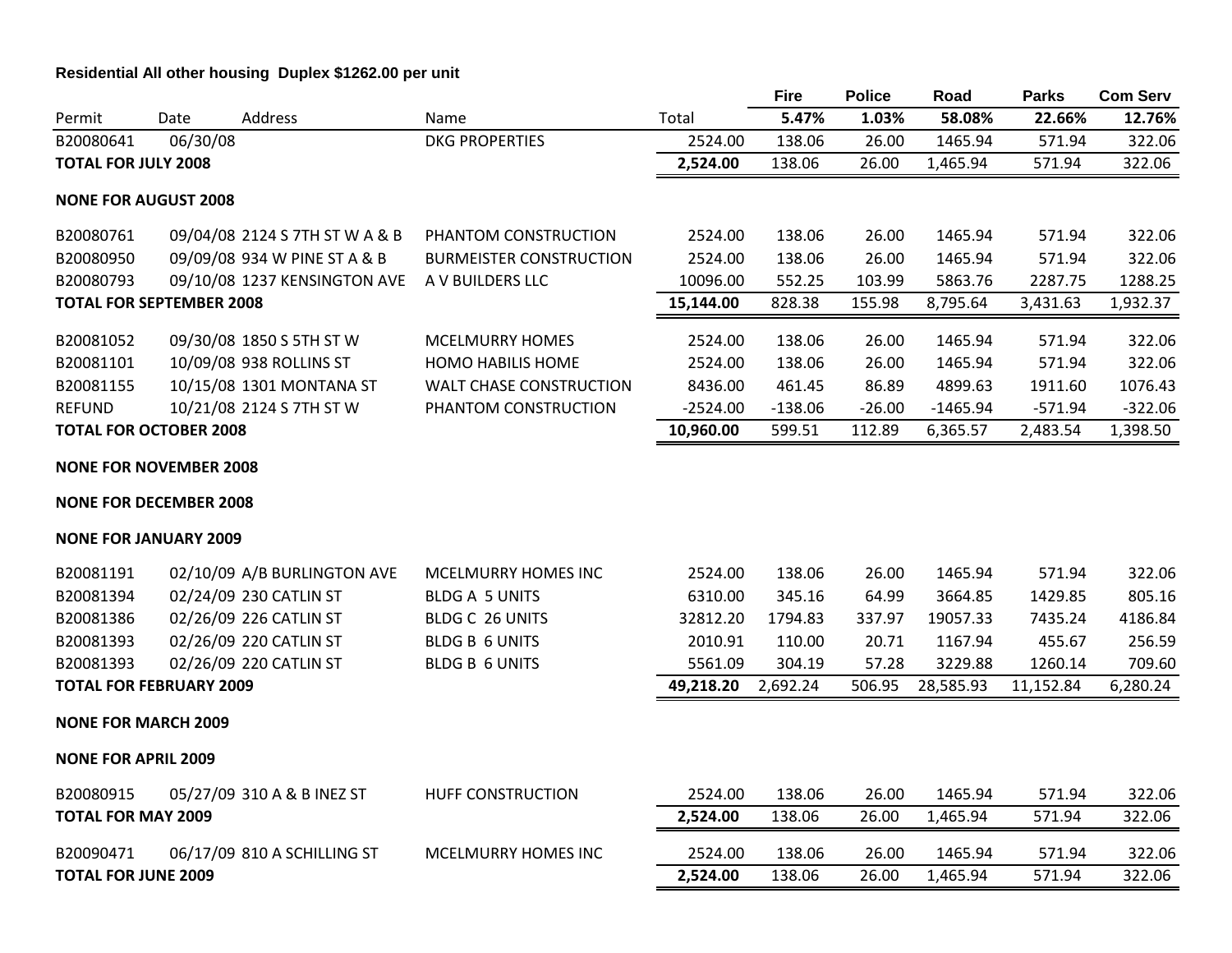# **COMMERCIAL IMPACT FEES**

**FY09**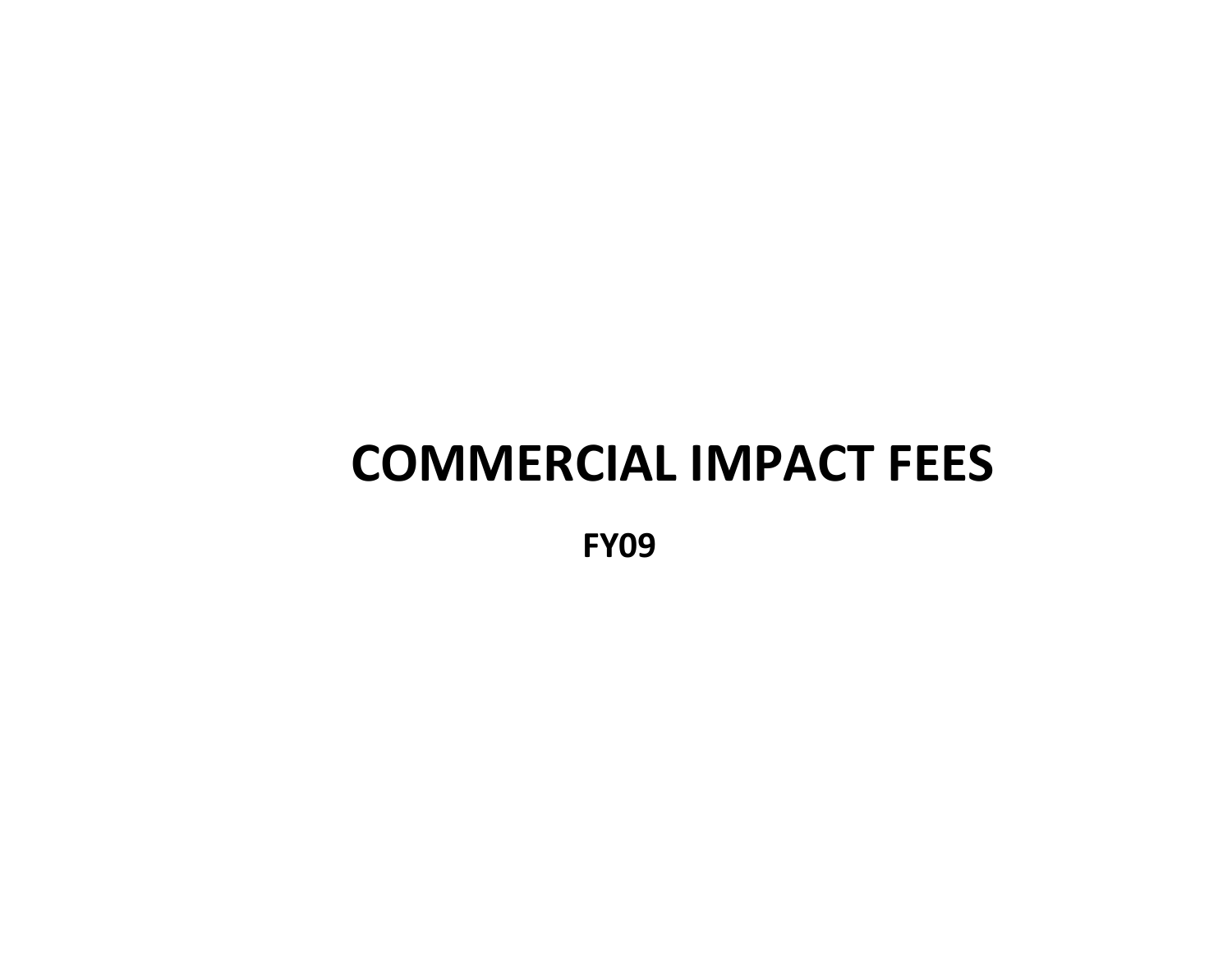# **Com/Shopping Center 50,000 sf or less**

|                                 |          |                                        |                           |           | <b>Fire</b> | <b>Police</b>  | Road      | <b>Com Serv</b>  |
|---------------------------------|----------|----------------------------------------|---------------------------|-----------|-------------|----------------|-----------|------------------|
| Permit                          | Date     | Address                                | Name                      | Total     | 3.69%       | 0.86%          | 88.29%    | 7.16%            |
| B20080052                       |          | 07/21/08 800 W BROADWAY                | <b>SAFEWAY CANOPY</b>     | 473.85    | 17.49       | 4.08           | 418.36    | 33.93            |
| B20071803                       |          | 07/21/08 800 W BROADWAY                | SAFEWAY KIOSK             | 230.14    | 8.49        | 1.98           | 203.19    | 16.48            |
| B20080561                       | 07/28/08 |                                        | PRO SHOP                  | 8462.94   | 312.28      | 72.78          | 7471.93   | 605.95           |
| <b>TOTAL FOR JULY 2008</b>      |          |                                        |                           | 9,166.93  | 338.26      | 78.84          | 8,093.48  | 656.35           |
| B20080284                       |          | 08/05/08 1101 BURLINGTON AVE           | ACE HARDWARE KIOSK        | 1045.44   | 38.58       | 8.99           | 923.02    | 74.85            |
| B20080680                       |          | 08/11/08 5059 N RESERVE ST             | LA QUINTA                 | 5492.19   | 202.66      | 47.23          | 4849.05   | 393.24           |
|                                 |          | 08/12/08 521 W BICKFORD ST             | <b>GARRAMONE BUILDERS</b> | 772.92    | 28.52       | 6.65           | 682.41    | 55.34            |
| B20080791                       |          |                                        |                           |           |             |                |           |                  |
| B20080561                       | 08/21/08 |                                        | PRO SHOP                  | 1764.18   | 65.10       | 15.17<br>78.04 | 1557.59   | 126.32<br>649.75 |
| <b>TOTAL FOR AUGUST 2008</b>    |          |                                        |                           | 9,074.73  | 334.86      |                | 8,012.08  |                  |
| B20080257                       | 09/03/08 |                                        | <b>RESTROOMS</b>          | 390.72    | 14.42       | 3.36           | 344.97    | 27.98            |
| B20081048                       |          | 09/18/08 900 CREGG LANE                | <b>SCARPA SHELTER</b>     | 303.22    | 11.19       | 2.61           | 267.71    | 21.71            |
| B20081048                       |          | 09/18/08 900 CREGG LANE                | <b>SCARPA SHELTER</b>     | $-303.22$ | $-11.19$    | $-2.61$        | $-267.71$ | $-21.71$         |
| B20081049                       |          | 09/18/08 900 CREGG LANE                | <b>BONIN SHELTER</b>      | 203.50    | 7.51        | 1.75           | 179.67    | 14.57            |
| B20081049                       |          | 09/18/08 900 CREGG LANE                | <b>BONIN SHELTER</b>      | $-203.50$ | $-7.51$     | $-1.75$        | $-179.67$ | $-14.57$         |
| B20081050                       |          | 09/18/08 900 CREGG LANE                | <b>STAHLECKER SHELTER</b> | 203.50    | 7.51        | 1.75           | 179.67    | 14.57            |
| B20081050                       |          | 09/18/08 900 CREGG LANE                | STAHLECKER SHELTER        | $-203.50$ | $-7.51$     | $-1.75$        | $-179.67$ | $-14.57$         |
| <b>TOTAL FOR SEPTEMBER 2008</b> |          |                                        |                           | 390.72    | 14.42       | 3.36           | 344.97    | 27.98            |
|                                 |          |                                        |                           |           |             |                |           |                  |
| B20081050                       |          | 09/30/08 900 CREGG LANE                | <b>SCARPA SHELTER</b>     | 303.22    | 11.19       | 2.61           | 267.71    | 21.71            |
| B20081049                       |          | 09/30/08 901 CREGG LANE                | <b>BONIN SHELTER</b>      | 203.50    | 7.51        | 1.75           | 179.67    | 14.57            |
| B20081048                       |          | 09/30/08 902 CREGG LANE                | <b>STAHLECKER SHELTER</b> | 203.50    | 7.51        | 1.75           | 179.67    | 14.57            |
| B20081068                       |          | 10/03/08 1007 WHITAKER DR              | <b>MOUNTAIN WATER CO</b>  | 293.00    | 10.81       | 2.52           | 258.69    | 20.98            |
| B20080991                       |          | 10/08/08 8501 RANCH CLUB RD            | <b>MAIN POOL</b>          | 7623.00   | 281.29      | 65.56          | 6730.35   | 545.81           |
| B20081253                       |          | 10/08/08 8502 RANCH CLUB RD            | <b>WADING POOL</b>        | 1742.40   | 64.29       | 14.98          | 1538.36   | 124.76           |
| B20081254                       |          | 10/08/08 8503 RANCH CLUB RD            | SPA                       | 348.48    | 12.86       | 3.00           | 307.67    | 24.95            |
| B20080999                       |          | 10/09/08 5310 GRANT CREEK RD           | <b>TOWN PUMP</b>          | 10744.00  | 396.45      | 92.40          | 9485.88   | 769.27           |
| B20081121                       |          | 10/24/08 5335 RESISTOL LN              | <b>CITY OF MISSOULA</b>   | 1172.16   | 43.25       | 10.08          | 1034.90   | 83.93            |
| <b>TOTAL FOR OCTOBER 2008</b>   |          |                                        |                           | 22,633.26 | 835.17      | 194.65         | 19,982.91 | 1,620.54         |
|                                 |          |                                        |                           |           |             |                |           |                  |
| B20081231                       |          | 11/05/08 507 SIMONS DR                 | PUMP HOUSE                | 522.47    | 19.28       | 4.49           | 461.29    | 37.41            |
|                                 |          | B20081202 11/05/08 5310 GRANT CREEK RD | <b>CANOPY</b>             | 1562.26   | 57.65       | 13.44          | 1379.32   | 111.86           |
|                                 |          | B20081163 11/25/08 407 CATLIN ST       | <b>ABBEY CARPET</b>       | 2686.56   | 99.13       | 23.10          | 2371.96   | 192.36           |
| <b>TOTAL FOR NOVEMBER 2008</b>  |          |                                        |                           | 4,771.29  | 176.06      | 41.03          | 4,212.57  | 341.62           |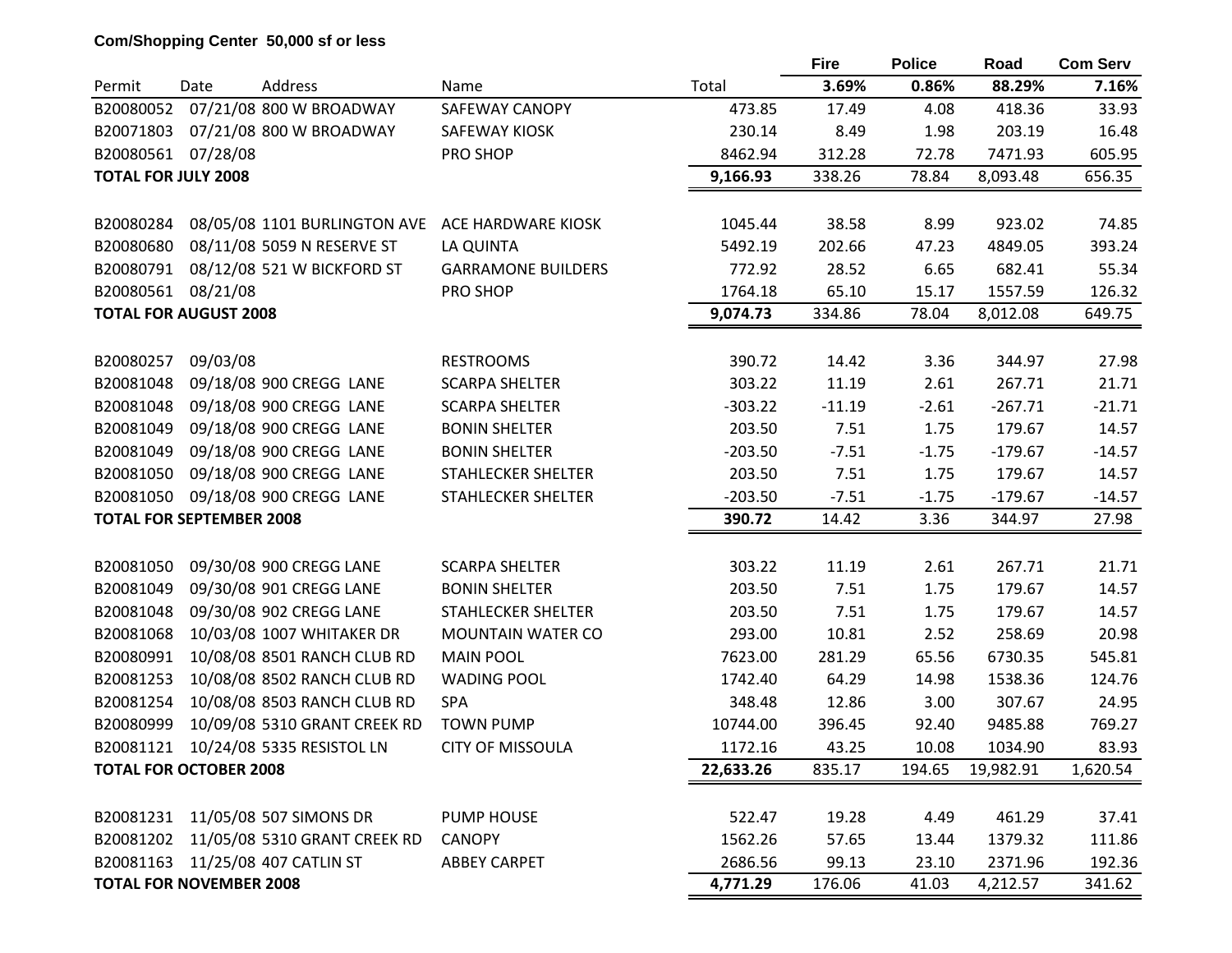| B20081033                   | 11/26/08 8501 RANCH CLUB RD           | <b>SNACK BUILDING, ETC</b>        | 3894.99   | 143.73   | 33.50          | 3438.89    | 278.88           |
|-----------------------------|---------------------------------------|-----------------------------------|-----------|----------|----------------|------------|------------------|
|                             | B20081218 12/10/08 2600 RESERVE ST    | DOERING, BRUCE                    | 2178.00   | 80.37    | 18.73          | 1922.96    | 155.94           |
|                             | <b>TOTAL FOR DECEMBER 2008</b>        |                                   | 6,072.99  | 224.09   | 52.23          | 5,361.84   | 434.83           |
| B20081310                   | 01/02/09 2651 SOUTH AVE W             | <b>VILLAGE HEALTH CARE CENTER</b> | 335.78    | 12.39    | 2.89           | 296.46     | 24.04            |
| B20090013                   | 01/21/09 2050 COOPER ST               | OLDWEST MONTANA DIST.             | 130.24    | 4.81     | 1.12           | 114.99     | 9.33             |
| B20081423                   | 01/28/09 202 W SPRUCE ST              | JASPER, SMITH, MORIN PC           | 6380.33   |          |                |            |                  |
|                             | <b>TOTAL FOR JANUARY 2009</b>         |                                   |           | 235.43   | 54.87<br>58.88 | 5633.19    | 456.83<br>490.20 |
|                             |                                       |                                   | 6,846.35  | 252.63   |                | 6,044.64   |                  |
|                             | <b>NONE FOR FEBRUARY 2009</b>         |                                   |           |          |                |            |                  |
|                             | B20081033 03/02/09 8501 RANCH CLUB RD | SNACK BLDG/BATHROOM/POOL          | 82.22     | 3.03     | 0.71           | 72.59      | 5.89             |
|                             | <b>TOTAL FOR MARCH 2009</b>           |                                   | 82.22     | 3.03     | 0.71           | 72.59      | 5.89             |
|                             |                                       |                                   |           |          |                |            |                  |
|                             | B20090167 04/24/09 825 W SPRUCE ST    | <b>MAURER CONSTRUCTION</b>        | 47956.00  | 1769.58  | 412.42         | 42340.35   | 3433.65          |
| <b>TOTAL FOR APRIL 2009</b> |                                       |                                   | 47,956.00 | 1,769.58 | 412.42         | 42,340.35  | 3,433.65         |
|                             |                                       |                                   |           |          |                |            |                  |
| B20090097                   | 04/28/09 3600 BROOKS ST               | MISSOULA FCU                      | 48643.79  | 1794.96  | 418.34         | 42947.60   | 3482.90          |
| B20090276                   | 05/06/09 3101 RUSSELL ST              | <b>DELTA II</b>                   | 781.94    | 28.85    | 6.72           | 690.37     | 55.99            |
| B20090240                   | 05/07/09 1010 PINEVIEW DR             | PATTERSON ENTERPRISES             | 303.77    | 11.21    | 2.61           | 268.20     | 21.75            |
| B20090273                   | 05/19/09 8501 RANCH CLUB RD           | <b>ENDLESS POOL</b>               | 896.61    | 33.08    | 7.71           | 791.62     | 64.20            |
| B20090364                   | 05/26/09 1010 PINEVIEW DR             | <b>CITY OF MISSOULA</b>           | 2555.96   | 94.31    | 21.98          | 2256.66    | 183.01           |
| <b>TOTAL FOR MAY 2009</b>   |                                       |                                   | 53,182.07 | 1,962.42 | 457.37         | 46,954.45  | 3,807.84         |
|                             |                                       |                                   |           |          |                |            |                  |
| B20090256                   | 06/04/09 3220 N RESERVE ST            | PHARMACY                          | 2961.41   | 109.28   | 25.47          | 2614.63    | 212.04           |
| B20090452                   | 06/11/09 2407 SCHILLING ST            | JOHNSON, ERNEST WILLIAM           | 2189.96   | 80.81    | 18.83          | 1933.52    | 156.80           |
| B20090332                   | 06/11/09 2350 RESERVE ST              | <b>ROSAUERS</b>                   | 450.12    | 16.61    | 3.87           | 397.41     | 32.23            |
| B20090470                   | 06/29/09 540 E BROADWAY               | JACK NELSON GENERAL CONST         | 3484.81   | 128.59   | 29.97          | 3076.74    | 249.51           |
|                             | 06/29/09 1010 PINEVIEW                | REFUND TO PATTERSON ENT.          | (2555.96) | $-94.31$ | $-21.98$       | $-2256.66$ | $-183.01$        |
| <b>TOTAL FOR JUNE 2009</b>  |                                       |                                   | 6,530.34  | 240.97   | 56.16          | 5,765.64   | 467.57           |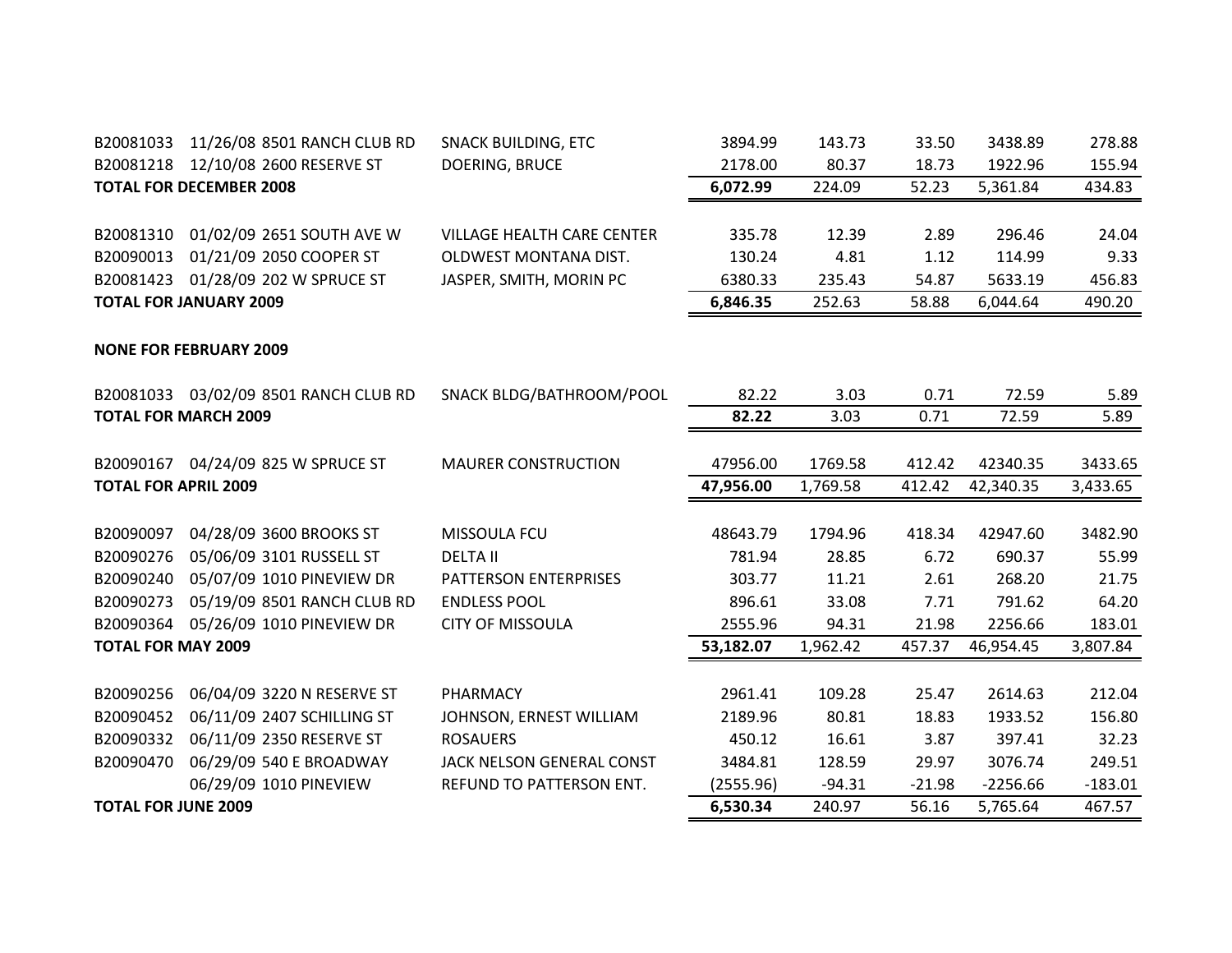# **Office/Institutional 25,000 sf or less**

|                                 |          |                                     |                                     |            | <b>Fire</b> | <b>Police</b> | Road       | <b>Com Serv</b> |
|---------------------------------|----------|-------------------------------------|-------------------------------------|------------|-------------|---------------|------------|-----------------|
| Permit                          | Date     | Address                             | Name                                | Total      | 9.29%       | 1.57%         | 71.11%     | 18.03%          |
| B20080532                       | 07/01/08 |                                     | <b>AULT &amp; RHODE REAL ESTATE</b> | 4876.46    | 453.02      | 76.56         | 3467.65    | 879.23          |
| B20080655                       |          | 07/30/08 1547 S HIGGINS AVE         | DR HELMS                            | 2570.09    | 238.76      | 40.35         | 1827.59    | 463.39          |
| <b>TOTAL FOR JULY 2008</b>      |          |                                     |                                     | 7,446.55   | 691.78      | 116.91        | 5,295.24   | 1,342.61        |
| <b>NONE FOR AUGUST 2008</b>     |          |                                     |                                     |            |             |               |            |                 |
| B20080943                       |          | 09/02/08 2827 FORT MISSOULA         | <b>EMERGENCY ENTRANCE</b>           | 2615.25    | 242.96      | 41.06         | 1859.70    | 471.53          |
| B20080943                       |          | 09/02/08 2827 FORT MISSOULA         | <b>EMERGENCY ENTRANCE</b>           | $-2615.25$ | $-242.96$   | $-41.06$      | $-1859.70$ | $-471.53$       |
| B20080943                       |          | 09/02/08 2827 FORT MISSOULA         | <b>EMERGENCY ENTRANCE</b>           | 2615.25    | 242.96      | 41.06         | 1859.70    | 471.53          |
| B20080972                       |          | 09/11/08 2825 CONNERY WAY           | <b>DR GREEN</b>                     | 1370.26    | 127.30      | 21.51         | 974.39     | 247.06          |
| B20080972                       |          | 09/11/08 2825 CONNERY WAY           | <b>DR GREEN</b>                     | 9819.74    | 912.25      | 154.17        | 6982.82    | 1770.50         |
| B20080972                       |          | 09/11/08 2825 CONNERY WAY           | <b>DR GREEN</b>                     | 134.00     | 12.45       | 2.10          | 95.29      | 24.16           |
| <b>TOTAL FOR SEPTEMBER 2008</b> |          |                                     |                                     | 13,939.25  | 1,294.96    | 218.85        | 9,912.20   | 2,513.25        |
| B20080944                       |          | 09/30/08 2703 CONNERY WAY           | <b>MAURER CONSTRUCTION</b>          | 8810.00    | 818.45      | 138.32        | 6264.79    | 1588.44         |
| B20080818                       |          | 09/30/08 2809 CONNERY WAY           | <b>BIG SKY COMMERCE</b>             | 6072.44    | 564.13      | 95.34         | 4318.11    | 1094.86         |
|                                 |          | B20081158 10/29/08 2240 SOUTH AVE W | THE COMPUTER GUYS                   | 2707.00    | 251.48      | 42.50         | 1924.95    | 488.07          |
| <b>TOTAL FOR OCTOBER 2008</b>   |          |                                     |                                     | 17,589.44  | 1,634.06    | 276.15        | 12,507.85  | 3,171.38        |
|                                 |          | B20081201 11/14/08 1210 MAURICE AVE | NATIVE AMERICAN STUDIES             | 51963.98   | 4827.45     | 815.83        | 36951.59   | 9369.11         |
| <b>TOTAL FOR NOVEMBER 2008</b>  |          |                                     |                                     | 51,963.98  | 4,827.45    | 815.83        | 36,951.59  | 9,369.11        |
| <b>NONE FOR DECEMBER 2008</b>   |          |                                     |                                     |            |             |               |            |                 |
| <b>NONE FOR JANUARY 2009</b>    |          |                                     |                                     |            |             |               |            |                 |
| <b>NONE FOR FEBRUARY 2009</b>   |          |                                     |                                     |            |             |               |            |                 |
|                                 |          | B20090078 03/23/09 280 E FRONT ST   | <b>MAX BAUCUS OFFICE</b>            | 272.69     | 25.33       | 4.28          | 193.91     | 49.17           |
| <b>TOTAL FOR MARCH 2009</b>     |          |                                     |                                     | 272.69     | 25.33       | 4.28          | 193.91     | 49.17           |
|                                 |          | B20090097 04/28/09 3600 BROOKS ST   | MISSOULA FEDERAL CREDIT             | 48643.79   | 4519.01     | 763.71        | 34590.60   | 8770.48         |
| <b>TOTAL FOR APRIL 2009</b>     |          |                                     |                                     | 48,643.79  | 4,519.01    | 763.71        | 34,590.60  | 8,770.48        |
| <b>NONE FOR MAY 2009</b>        |          |                                     |                                     |            |             |               |            |                 |
| <b>NONE FOR JUNE 2009</b>       |          |                                     |                                     |            |             |               |            |                 |